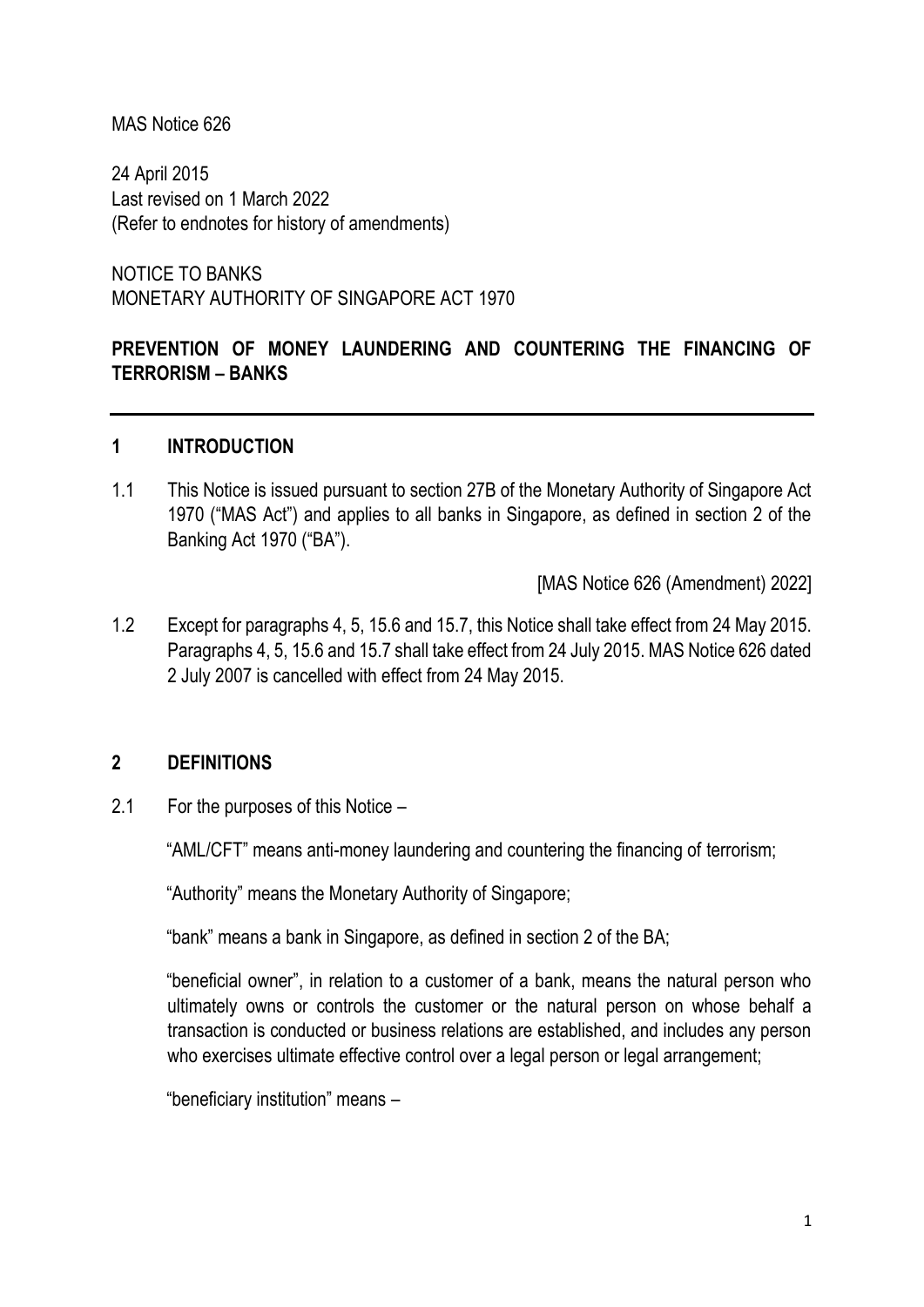- (a) in relation to a wire transfer, the financial institution that receives the wire transfer from the ordering institution, directly or through an intermediary institution, and makes the funds available to the wire transfer beneficiary; or
- (b) in relation to a value transfer, the financial institution that receives the value transfer from the ordering institution, directly or through an intermediary institution, and makes one or more digital tokens available to the value transfer beneficiary;

[MAS Notice 626 (Amendment) 2022]

"business relations" means –

- (a) the opening or maintenance of an account by the bank in the name of; or
- (b) the provision of financial advice by the bank to,

a person (whether a natural person, legal person or legal arrangement);

"capital markets products" has the meaning as in section 2(1) of SFA;

[MAS Notice 626 (Amendment) 2022]

"cash" means currency notes and coins (whether of Singapore or of a foreign country or jurisdiction) which are legal tender and circulate as money in the country or jurisdiction of issue;

[MAS Notice 626 (Amendment) 2022]

"CDD measures" or "customer due diligence measures" means the measures required by paragraph 6;

"CDSA" means the Corruption, Drug Trafficking and Other Serious Crimes (Confiscation of Benefits) Act 1992;

[MAS Notice 626 (Amendment) 2022]

"connected party" –

- (a) in relation to a legal person (other than a partnership), means any director or any natural person having executive authority in the legal person;
- $(b)$  in relation to a legal person that is a partnership, means any partner or manager<sup>1</sup>; and

<sup>&</sup>lt;sup>1</sup> In the case of a limited liability partnership or a limited partnership.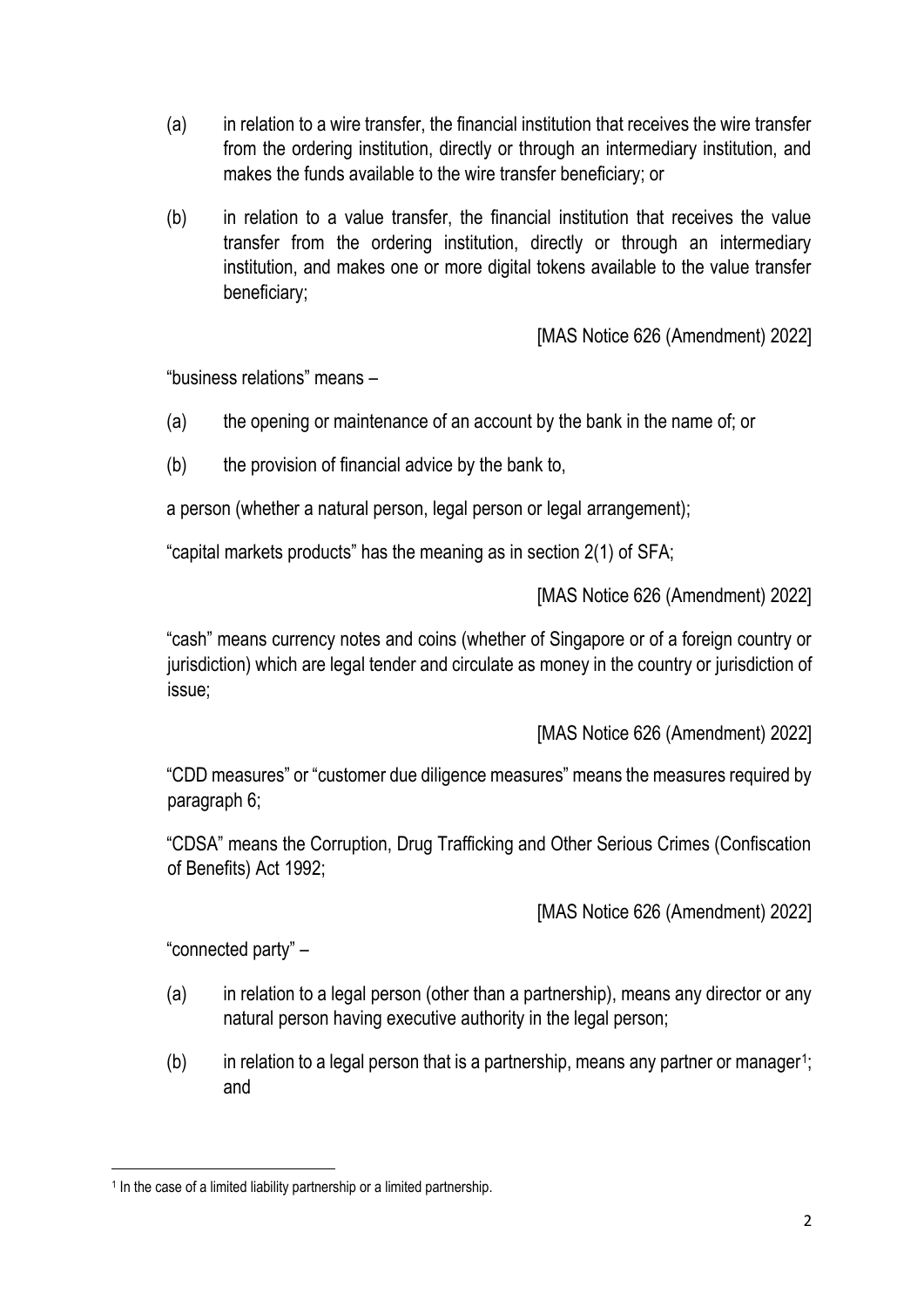(c) in relation to a legal arrangement, means any natural person having executive authority in the legal arrangement;

"Core Principles" refers to the Core Principles for Effective Banking Supervision issued by the Basel Committee on Banking Supervision, the Objectives and Principles for Securities Regulation issued by the International Organisation of Securities Commissions, or the Insurance Core Principles issued by the International Association of Insurance Supervisors;

"cross-border wire transfer" means a wire transfer where the ordering institution and the beneficiary institution are located in different countries or jurisdictions and also refers to any chain of wire transfer in which at least one of the financial institutions involved is located in a different country or jurisdiction;

"custodian wallet service" means the service of safekeeping and administration of digital payment tokens or instruments enabling control over digital payment tokens;

[MAS Notice 626 (Amendment) 2022]

"customer", in relation to a bank, means a person (whether a natural person, legal person or legal arrangement) -

- (a) with whom the bank establishes or intends to establish business relations; or
- (b) for whom the bank undertakes or intends to undertake any transaction without an account being opened;

"digital CMP token" means a digital representation of a capital markets product which can be transferred, stored or traded electronically;

[MAS Notice 626 (Amendment) 2022]

"digital payment token" has the same meaning as defined in section 2(1) of the PS Act;

[MAS Notice 626 (Amendment) 2022]

"digital payment token service" has the same meaning as defined in section 2(1) of the PS Act;

[MAS Notice 626 (Amendment) 2022]

"digital payment token transfer service" means the service of accepting digital payment token from one digital payment token address or account, whether in Singapore or outside Singapore, as principal or agent, for the purposes of transferring, or arranging for the transfer of, the digital payment token to another digital payment token address or account, whether in Singapore or outside Singapore;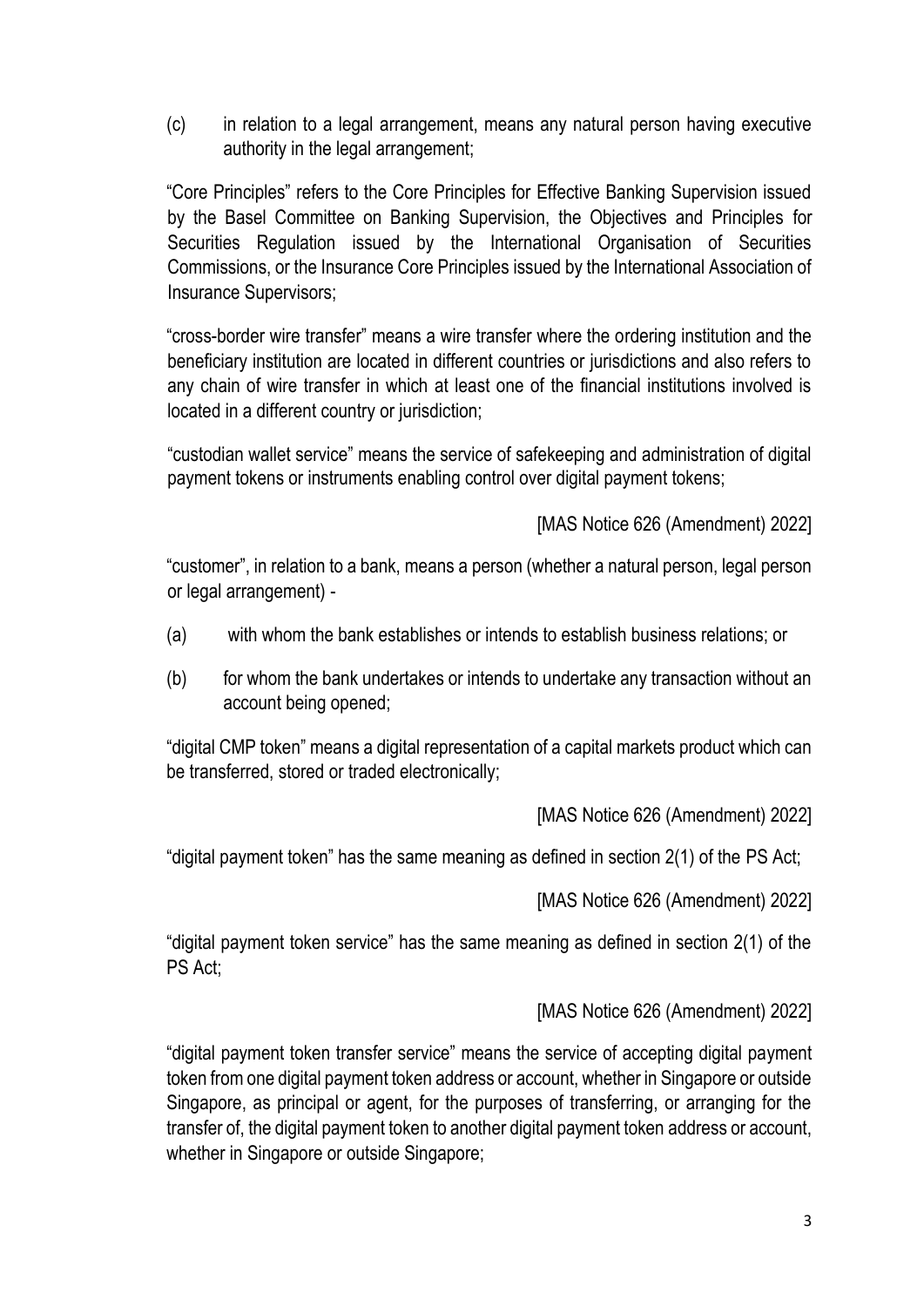"digital token" means –

- (a) a digital payment token; or
- (b) a digital CMP token:

# [MAS Notice 626 (Amendment) 2022]

"digital token transaction" means –

- (a) a payment service transaction; or
- (b) any transaction accepted, processed, or executed by the bank in the course of its business of conducting any regulated activity under the SFA in relation to digital CMP tokens;

#### [MAS Notice 626 (Amendment) 2022]

"domestic wire transfer" means a wire transfer where the ordering institution and beneficiary institution are located in the same country or jurisdiction and also refers to any chain of wire transfer that takes place entirely within a country or jurisdiction, even though the system used to transfer the payment message may be located in another country or jurisdiction;

[MAS Notice 626 (Amendment) 2022]

"FATF" means the Financial Action Task Force;

"financial advice" means a financial advisory service as defined in section 2(1) of the Financial Advisers Act 2001 or advising on corporate finance as defined in section 2(1) of the SFA;

### [MAS Notice 626 (Amendment) 2022]

"financial group" means a group that consists of a legal person or legal arrangement exercising control and coordinating functions over the rest of the group for the application of group supervision under the Core Principles, and its branches and subsidiaries that are financial institutions as defined in section 27A(6) of the MAS Act or the equivalent financial institutions outside Singapore;

"government entity" means a government of a country or jurisdiction, a ministry within such a government, or an agency specially established by such a government through written law;

"legal arrangement" means a trust or other similar arrangement;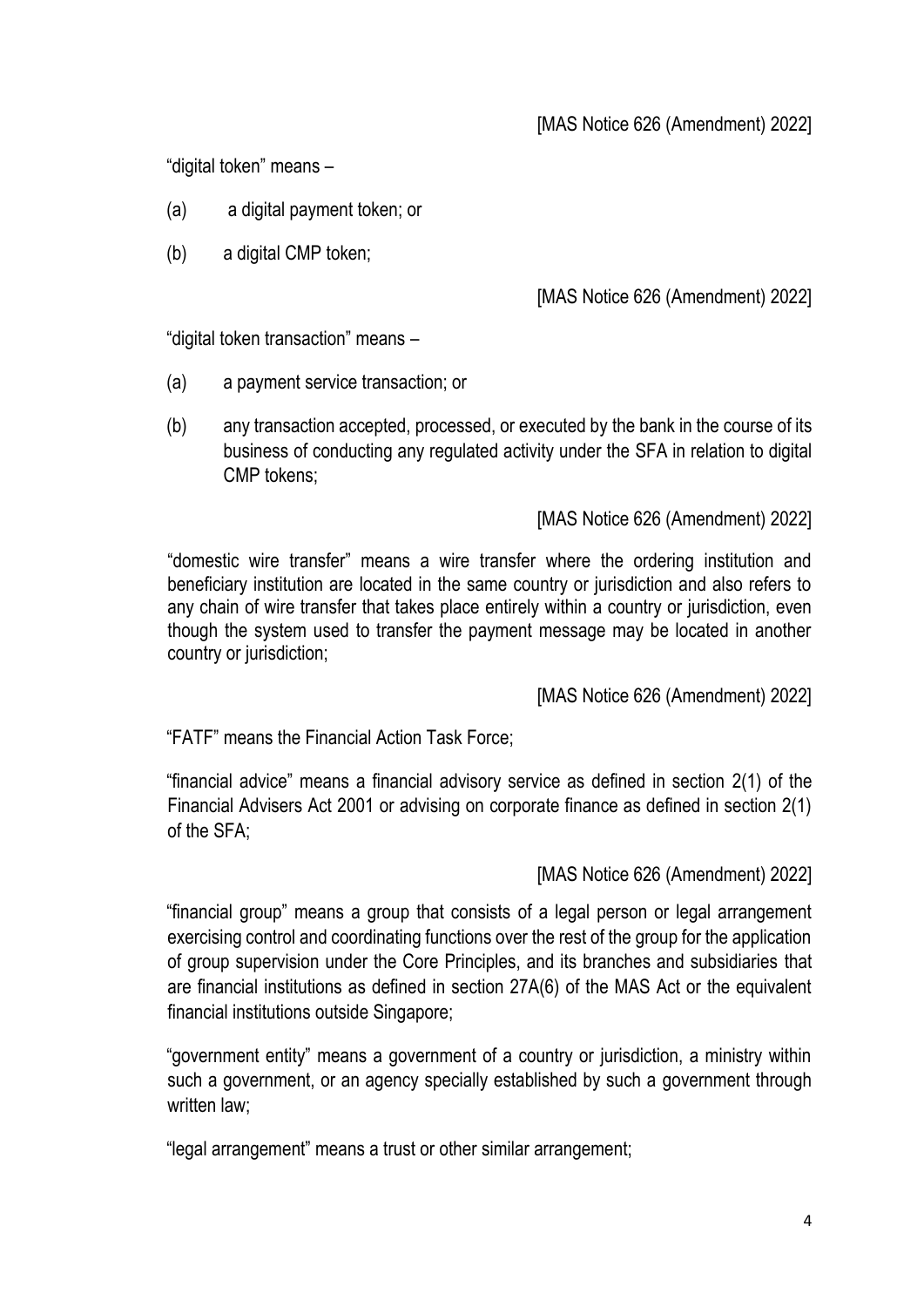"legal person" means an entity other than a natural person that can establish a permanent customer relationship with a financial institution or otherwise own property;

"officer" means any director or any member of the committee of management of the bank;

"ordering institution" means –

- (a) in relation to a wire transfer, the financial institution that initiates the wire transfer and transfers the funds upon receiving the request for a wire transfer on behalf of the wire transfer originator; or
- (b) in relation to a value transfer, the financial institution that initiates the value transfer and transfers one or more digital tokens upon receiving the request for a value transfer on behalf of the value transfer originator;

[MAS Notice 626 (Amendment) 2022]

"partnership" means a partnership, a limited partnership within the meaning of the Limited Partnerships Act 2008 or a limited liability partnership within the meaning of the Limited Liability Partnerships Act 2005;

[MAS Notice 626 (Amendment) 2022]

"payment service transaction" means any transaction accepted, processed, or executed by the bank in the course of carrying on its business of providing a specified payment service;

[MAS Notice 626 (Amendment) 2022]

"personal data" has the same meaning as defined in section 2(1) of the Personal Data Protection Act 2012;

[MAS Notice 626 (Amendment) 2022]

"PS Act" means the Payment Services Act 2019;

[MAS Notice 626 (Amendment) 2022]

"reasonable measures" means appropriate measures which are commensurate with the level of money laundering or terrorism financing risks;

[MAS Notice 626 (Amendment) 2022]

"SFA" means the Securities and Futures Act 2001;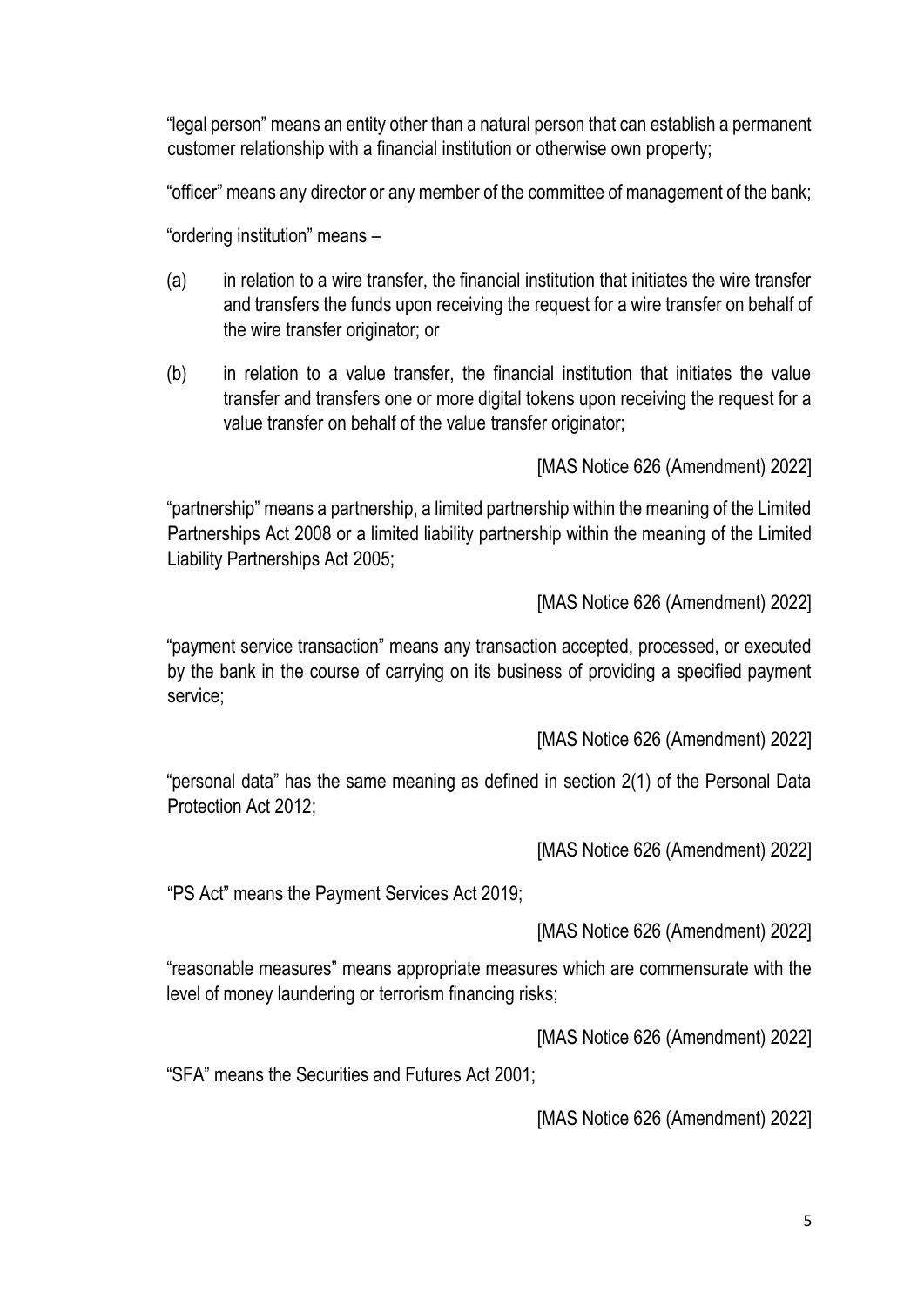"specified payment service" means any of the following service:

- (a) a digital payment token service;
- (b) a digital payment token transfer service;
- (c) a custodian wallet service;

### [MAS Notice 626 (Amendment) 2022]

"STR" means suspicious transaction report;

"STRO" means the Suspicious Transaction Reporting Office, Commercial Affairs Department of the Singapore Police Force;

"TSOFA" means the Terrorism (Suppression of Financing) Act 2002;

## [MAS Notice 626 (Amendment) 2022]

"value transfer" refers to any transaction carried out on behalf of a value transfer originator through a financial institution with a view to making one or more digital tokens available to a beneficiary person at a beneficiary institution, irrespective of whether the originator and the beneficiary are the same person; and

[MAS Notice 626 (Amendment) 2022]

"wire transfer" refers to any transaction carried out on behalf of a wire transfer originator through a financial institution by electronic means with a view to making an amount of funds available to a beneficiary person at a beneficiary institution, irrespective of whether the originator and the beneficiary are the same person.

2.2 A reference to any threshold or value limit expressed in S\$ shall include a reference to the equivalent amount expressed in any other currency and in any digital payment token. The equivalent amount in digital payment tokens shall be determined based on the conversion rates prevailing at the time of the bank's compliance with the relevant threshold or value limit, either as published by the bank in the course of its business or offered by the bank to its customer in relation to the payment service transaction.

# [MAS Notice 626 (Amendment) 2022]

2.3 The expressions used in this Notice shall, except where defined in this Notice or where the context otherwise requires, have the same meanings as in the BA.

# **3 UNDERLYING PRINCIPLES**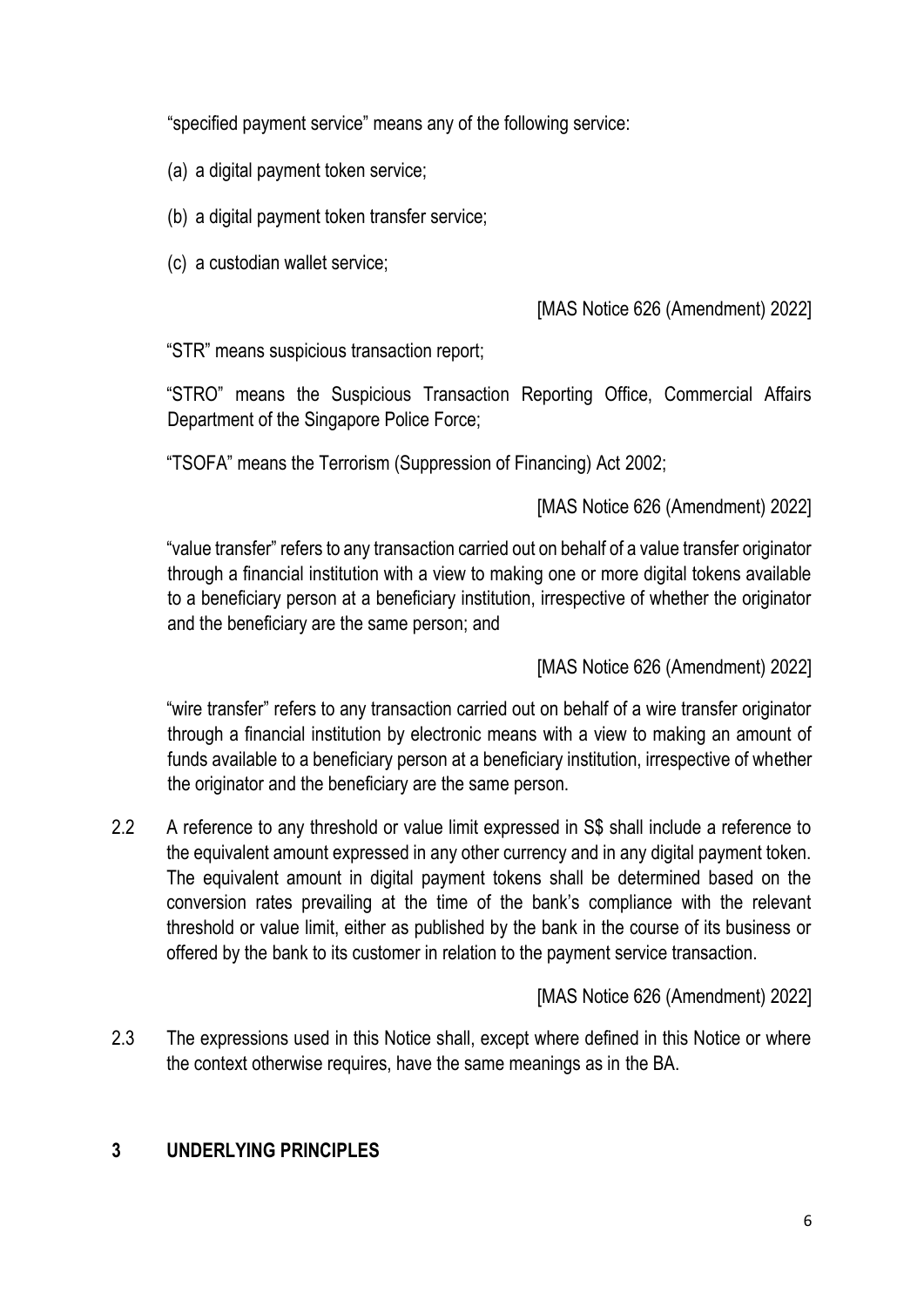- 3.1 This Notice is based on the following principles, which shall serve as a guide for all banks in the conduct of their operations and business activities:
	- (a) A bank shall exercise due diligence when dealing with customers, natural persons appointed to act on the customer's behalf, connected parties of the customer and beneficial owners of the customer.
	- (b) A bank shall conduct its business in conformity with high ethical standards, and guard against establishing any business relations or undertaking any transaction, including a digital token transaction, that is or may be connected with, or facilitates or may facilitate money laundering or terrorism financing.
	- (c) A bank shall, to the fullest extent possible, assist and cooperate with the relevant law enforcement authorities in Singapore to prevent money laundering and terrorism financing.

[MAS Notice 626 (Amendment) 2022]

# **4 ASSESSING RISKS AND APPLYING A RISK-BASED APPROACH**

### **Risk Assessment**

- 4.1 A bank shall take appropriate steps to identify, assess and understand, its money laundering and terrorism financing risks in relation to –
	- (a) its customers;
	- (b) the countries or jurisdictions its customers are from or in;
	- (c) the countries or jurisdictions the bank has operations in; and
	- (d) the products, services, transactions, including digital token transactions, and delivery channels of the bank.

- 4.2 The appropriate steps referred to in paragraph 4.1 shall include
	- (a) documenting the bank's risk assessments;
	- (b) considering all the relevant risk factors before determining the level of overall risk and the appropriate type and extent of mitigation to be applied;
	- (c) keeping the bank's risk assessments up-to-date; and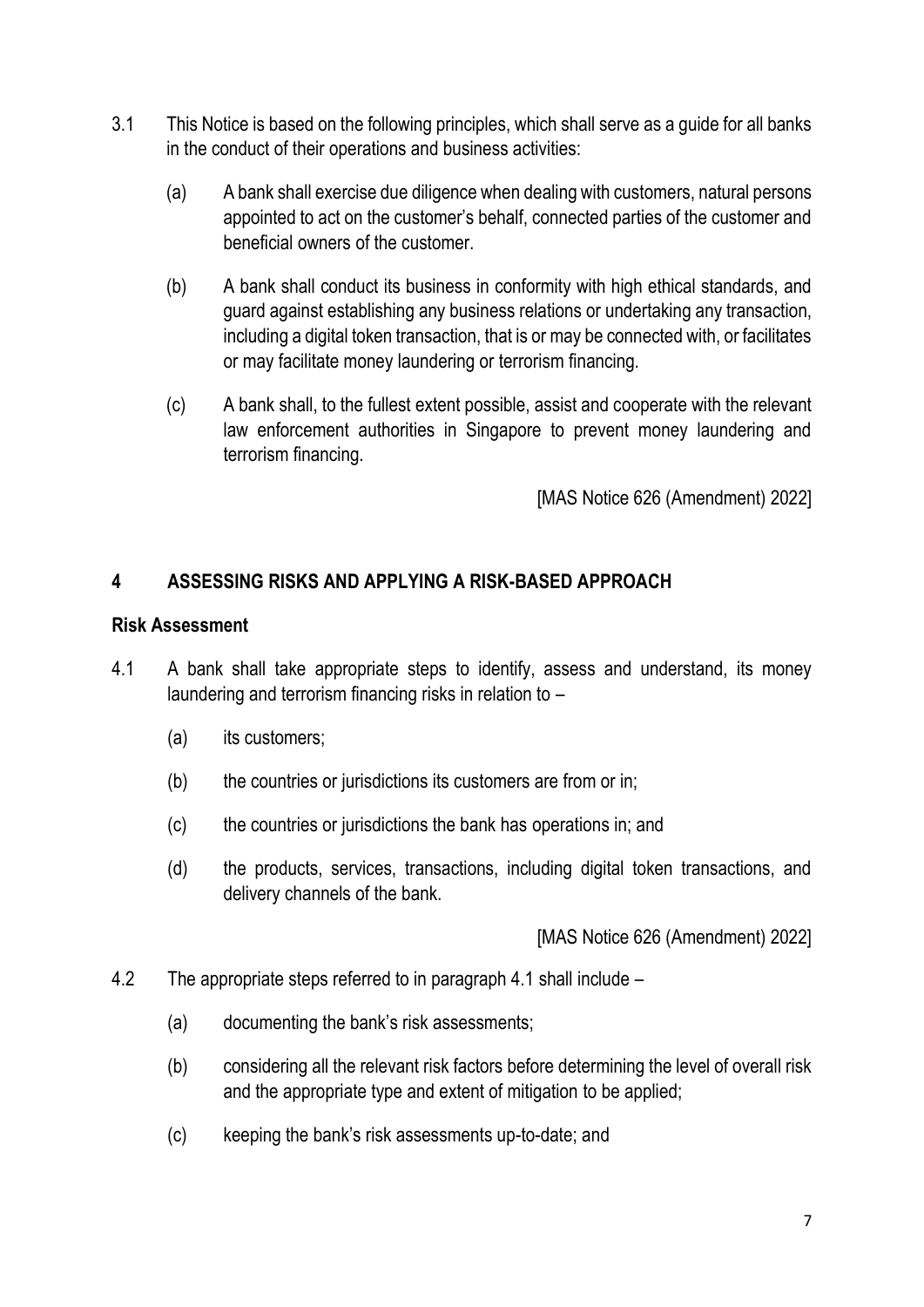(d) having appropriate mechanisms to provide its risk assessment information to the Authority.

# **Risk Mitigation**

- 4.3 A bank shall
	- (a) develop and implement policies, procedures and controls, which are approved by senior management, to enable the bank to effectively manage and mitigate the risks that have been identified by the bank or notified to it by the Authority or other relevant authorities in Singapore;
	- (b) monitor the implementation of those policies, procedures and controls, and enhance them if necessary;
	- (c) perform enhanced measures where higher risks are identified, to effectively manage and mitigate those higher risks; and
	- (d) ensure that the performance of measures or enhanced measures to effectively manage and mitigate the identified risks addresses the risk assessment and guidance from the Authority or other relevant authorities in Singapore.

[MAS Notice 626 (Amendment) 2022]

# **5 NEW PRODUCTS, PRACTICES AND TECHNOLOGIES**

- 5.1 A bank shall identify and assess the money laundering and terrorism financing risks that may arise in relation to  $-$ 
	- (a) the development of new products and new business practices, including new delivery mechanisms; and
	- (b) the use of new or developing technologies for both new and existing products.

- 5.2 A bank shall undertake the risk assessments, prior to the launch or use of such products, practices and technologies (to the extent such use is permitted by this Notice) and shall take appropriate measures to manage and mitigate the risks.
- 5.3 A bank shall, in complying with the requirements of paragraphs 5.1 and 5.2, pay special attention to any -
	- (a) new products and new business practices, including new delivery mechanisms; and
	- (b) new or developing technologies,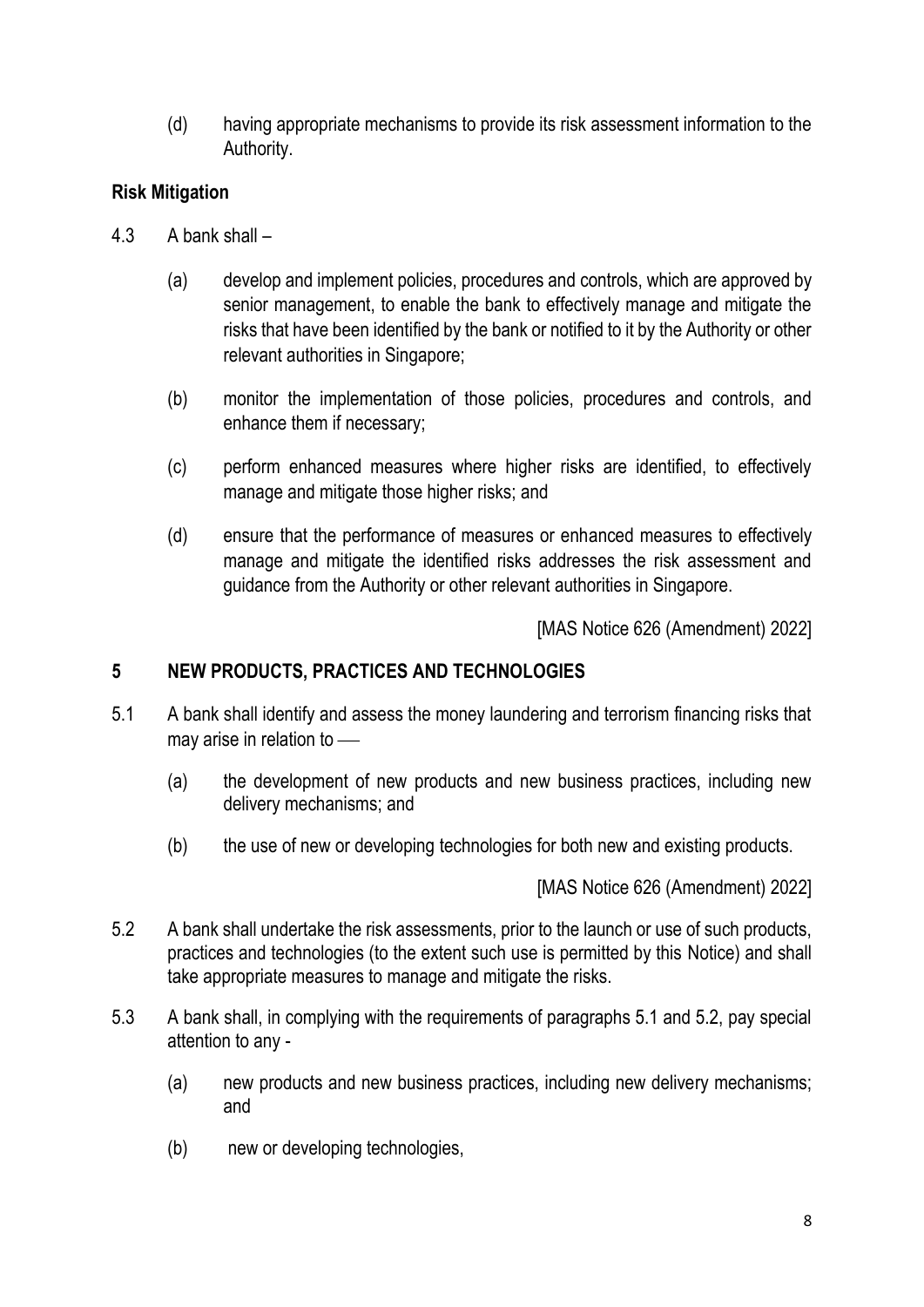that favour anonymity.

# **6 CUSTOMER DUE DILIGENCE ("CDD")**

### **Anonymous or Fictious Account**

6.1 No bank shall open or maintain an anonymous account or an account in a fictitious name.

# **Where There Are Reasonable Grounds for Suspicion prior to the Establishment of Business Relations or Undertaking any Transaction without opening an Account**

- 6.2 Prior to a bank establishing business relations or undertaking any transaction without opening an account, where the bank has any reasonable grounds to suspect that the assets or funds of a customer are proceeds of drug dealing or criminal conduct as defined in the CDSA, or are property related to the facilitation or carrying out of any terrorism financing offence as defined in the TSOFA, the bank shall –
	- (a) not establish business relations with, or undertake a transaction for, the customer; and
	- (b) file an STR<sup>2</sup> , and extend a copy to the Authority for information.

## **When CDD is to be Performed**

- 6.3 A bank shall perform the measures as required by paragraphs 6, 7 and 8 when
	- (a) the bank establishes business relations with any customer;
	- (b) the bank undertakes any transaction of a value exceeding S\$20,000, other than any digital token transaction referred to in paragraph 6.3(c), for any customer who has not otherwise established business relations with the bank;
	- (c) the bank undertakes any digital token transaction for any customer who has not otherwise established business relations with the bank;
	- (d) the bank effects or receives any funds by domestic wire transfer, or by crossborder wire transfer that exceeds S\$1,500, for any customer who has not otherwise established business relations with the bank;
	- (e) the bank effects or receives any digital tokens by value transfer, for any customer who has not otherwise established business relations with the bank;
	- (f) there is a suspicion of money laundering or terrorism financing, notwithstanding that the bank would not otherwise be required by this Notice to perform the measures as required by paragraphs 6, 7 and 8; or

<sup>2</sup> Please note in particular section 48 of the CDSA on tipping-off.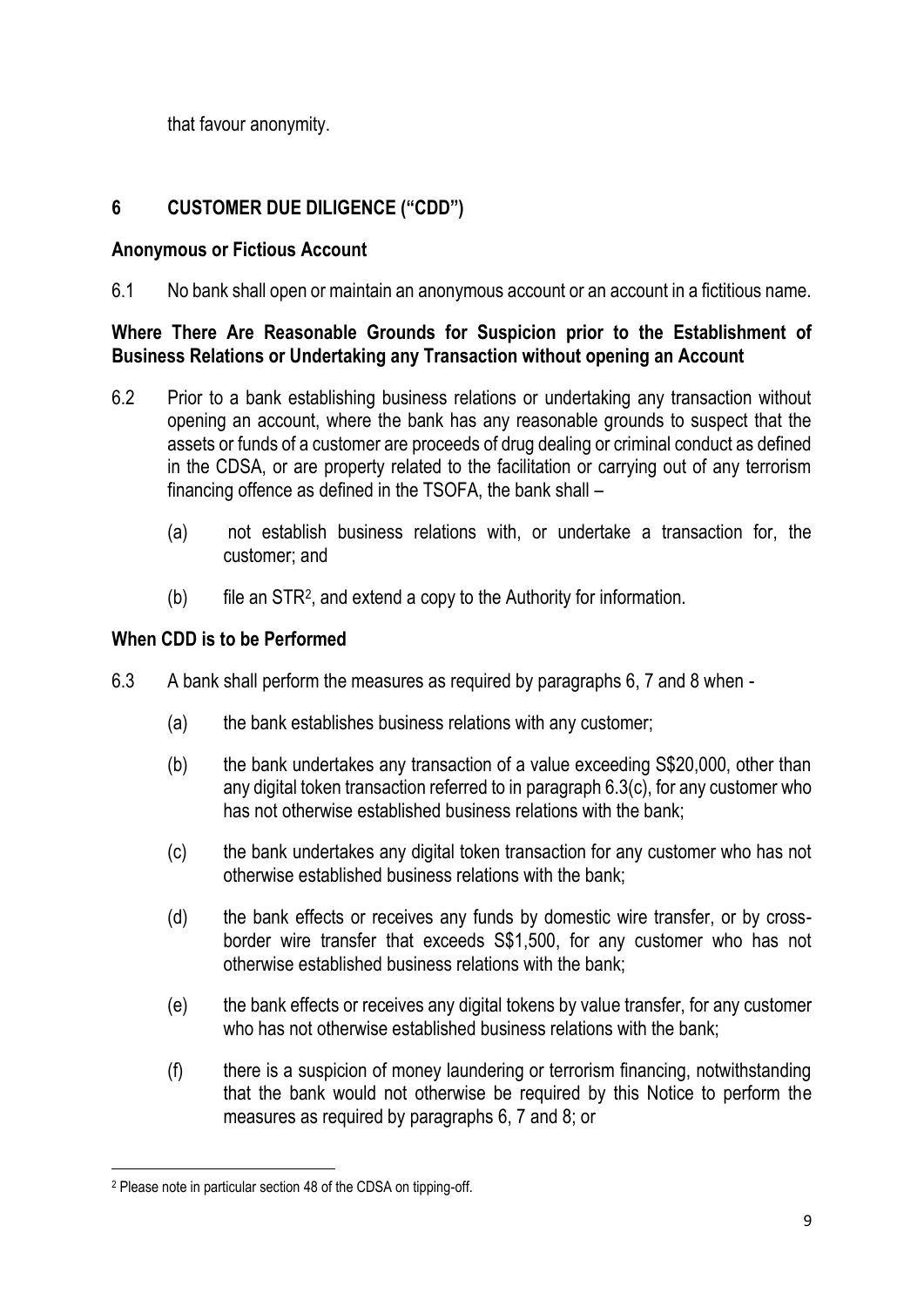(g) the bank has doubts about the veracity or adequacy of any information previously obtained.

[MAS Notice 626 (Amendment) 2022]

6.4 Where a bank suspects that two or more transactions are or may be related, linked or the result of a deliberate restructuring of an otherwise single transaction into smaller transactions in order to evade the measures provided for in this Notice in relation to the circumstances set out in paragraphs 6.3(b) or (d), the bank shall treat the transactions as a single transaction and aggregate their values for the purposes of this Notice.

[MAS Notice 626 (Amendment) 2022]

#### (I) Identification of Customer

- 6.5 A bank shall identify each customer.
- 6.6 For the purposes of paragraph 6.5, a bank shall obtain at least the following information:
	- (a) full name, including any aliases;
	- (b) unique identification number (such as an identity card number, birth certificate number or passport number, or where the customer is not a natural person, the incorporation number or business registration number);
	- $(c)$  the customer's  $-$ 
		- (i) residential address; or
		- (ii) registered or business address, and if different, principal place of business,

as may be appropriate;

- (d) date of birth, establishment, incorporation or registration (as may be appropriate); and
- (e) nationality, place of incorporation or place of registration (as may be appropriate).
- 6.7 Where the customer is a legal person or legal arrangement, the bank shall, apart from identifying the customer, also identify the legal form, constitution and powers that regulate and bind the legal person or legal arrangement.
- 6.8 Where the customer is a legal person or legal arrangement, the bank shall identify the connected parties of the customer, by obtaining at least the following information of each connected party:
	- (a) full name, including any aliases; and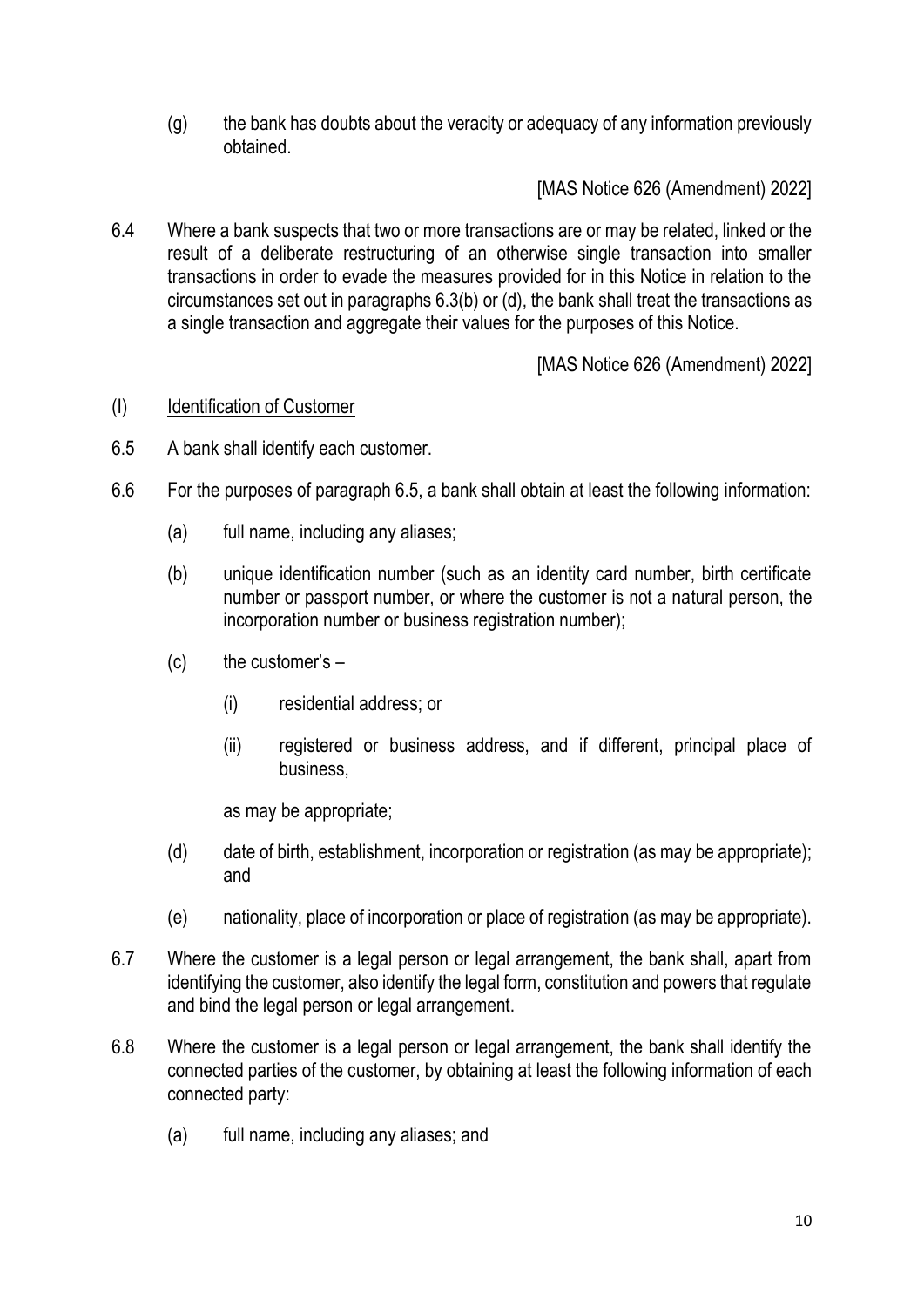- (b) unique identification number (such as an identity card number, birth certificate number or passport number of the connected party).
- 6.8A Where the bank
	- (a) has assessed that the money laundering and terrorism financing risks in relation to the customer are not high; and
	- (b) is unable to obtain the unique identification number of the connected party after taking reasonable measures,

the bank may obtain the date of birth and nationality of the connected party, in lieu of the unique identification number.

[MAS Notice 626 (Amendment) 2022]

6.8B The bank shall document the results of the assessment in paragraph 6.8A(a) and all the measures taken under paragraph 6.8A(b).

- (II) Verification of Identity of Customer
- 6.9 A bank shall verify the identity of the customer using reliable, independent source data, documents or information. Where the customer is a legal person or legal arrangement, a bank shall verify the legal form, proof of existence, constitution and powers that regulate and bind the customer, using reliable, independent source data, documents or information.
- (III) Identification and Verification of Identity of Natural Person Appointed to Act on a Customer's Behalf
- 6.10 Where a customer appoints one or more natural persons to act on the customer's behalf in establishing business relations with a bank or the customer is not a natural person, the bank shall -
	- (a) identify each natural person who acts or is appointed to act on behalf of the customer by obtaining at least the following information of such natural person:
		- (i) full name, including any aliases;
		- (ii) unique identification number (such as an identity card number, birth certificate number or passport number);
		- (iii) residential address;
		- (iv) date of birth;
		- (v) nationality; and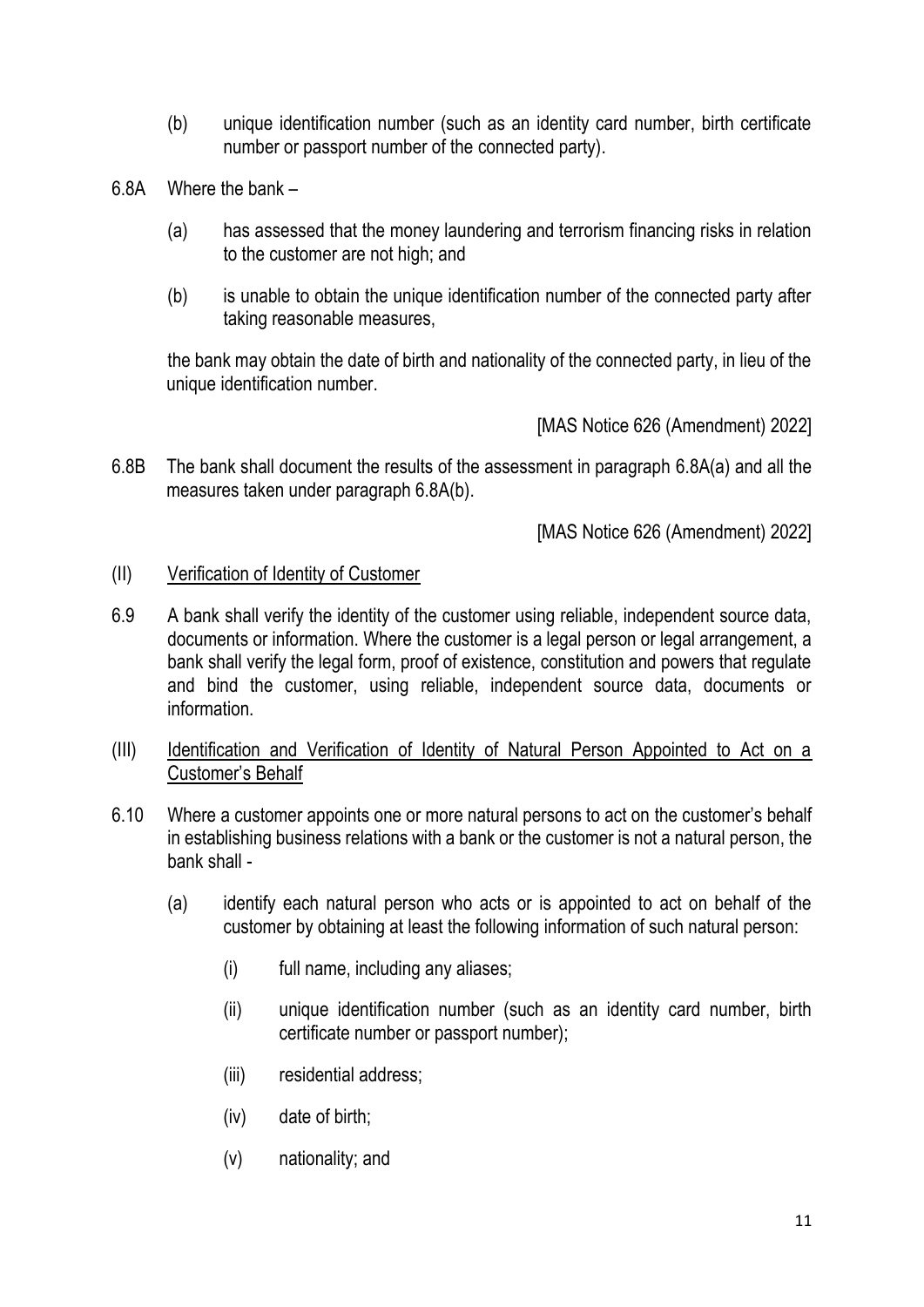(b) verify the identity of each natural person using reliable, independent source data, documents or information.

[MAS Notice 626 (Amendment) 2022]

- 6.11 A bank shall verify the due authority of each natural person appointed to act on behalf of the customer by:
	- (a) obtaining the appropriate documentary evidence authorising the appointment of such natural person by the customer to act on the customer's behalf; and
	- (b) verifying that such natural person is the person authorised to act on the customer's behalf, through methods which include obtaining the person's specimen signature or electronic means of verification.

[MAS Notice 626 (Amendment) 2022]

6.11A Where the bank –

- (a) has assessed that the money laundering and terrorism financing risks of the customer are not high; and
- (b) is unable to obtain the residential address of the natural person who acts or is appointed to act on behalf of the customer after taking reasonable measures,

the bank may obtain the business address of this natural person, in lieu of the residential address.

[MAS Notice 626 (Amendment) 2022]

6.11B Where the bank has obtained the business address of the natural person referred to in paragraph 6.11A, the bank shall take reasonable measures to verify the business address using reliable, independent source data, documents or information.

[MAS Notice 626 (Amendment) 2022]

6.11C The bank shall document the results of the assessment in paragraph 6.11A(a) and all the measures taken under paragraph 6.11A(b).

- 6.12 Where the customer is a Singapore Government entity, the bank shall only be required to obtain such information as may be required to confirm that the customer is a Singapore Government entity as asserted.
- (IV) Identification and Verification of Identity of Beneficial Owner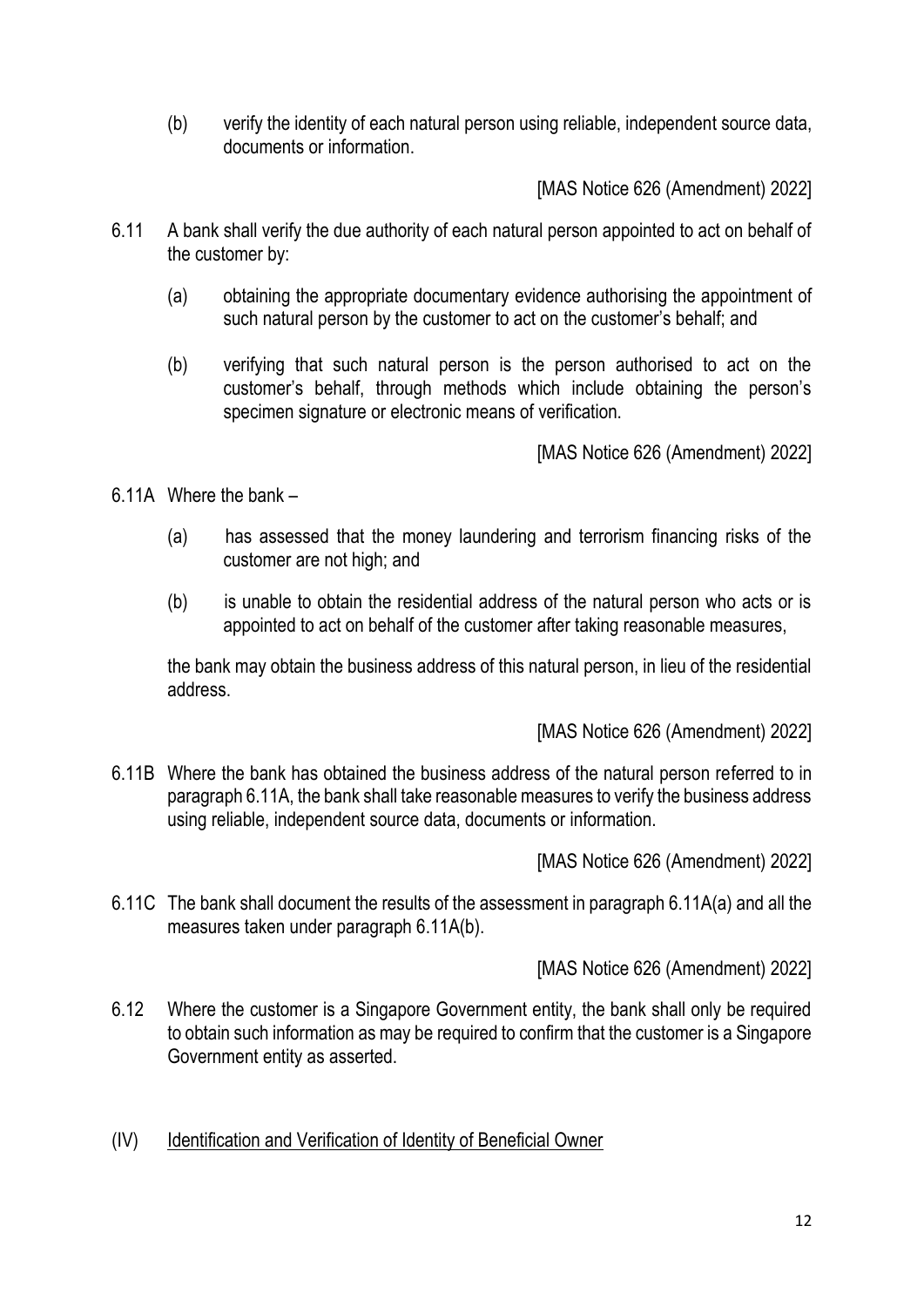- 6.13 Subject to paragraph 6.16, a bank shall inquire if there exists any beneficial owner in relation to a customer.
- 6.14 Where there is one or more beneficial owners in relation to a customer, the bank shall identify the beneficial owners and take reasonable measures to verify the identities of the beneficial owners using the relevant information or data obtained from reliable, independent sources. The bank shall -
	- (a) for customers that are legal persons
		- (i) identify the natural persons (whether acting alone or together) who ultimately own the legal person;
		- $(iii)$  to the extent that there is doubt under subparagraph  $(i)$  as to whether the natural persons who ultimately own the legal person are the beneficial owners or where no natural persons ultimately own the legal person, identify the natural persons (if any) who ultimately control the legal person or have ultimate effective control of the legal person; and
	- (b) where no natural persons are identified under subparagraphs (i) or (ii), identify the natural persons having executive authority in the legal person, or in equivalent or similar positions; for customers that are legal arrangements -
		- (i) for trusts, identify the settlors, the trustees, the protector (if any), the beneficiaries (including every beneficiary that falls within a designated characteristic or class) $3$ , and any natural person exercising ultimate ownership, ultimate control or ultimate effective control over the trust (including through a chain of control or ownership); and
		- (ii) for other types of legal arrangements, identify persons in equivalent or similar positions, as those described under subparagraph (i).

- 6.15 Where the customer is not a natural person, the bank shall understand the nature of the customer's business and its ownership and control structure.
- 6.16 A bank shall not be required to inquire if there exists any beneficial owner in relation to a customer that is -
	- (a) *Deleted with effect from 30 November 2015;*
	- (b) *Deleted with effect from 30 November 2015;*

<sup>&</sup>lt;sup>3</sup> In relation to a beneficiary of a trust designated by characteristics or by class, the bank shall obtain sufficient information about the beneficiary to satisfy itself that it will be able to establish the identity of the beneficiary –

<sup>(</sup>a) before making a distribution to that beneficiary; or

<sup>(</sup>b) when that beneficiary intends to exercise vested rights.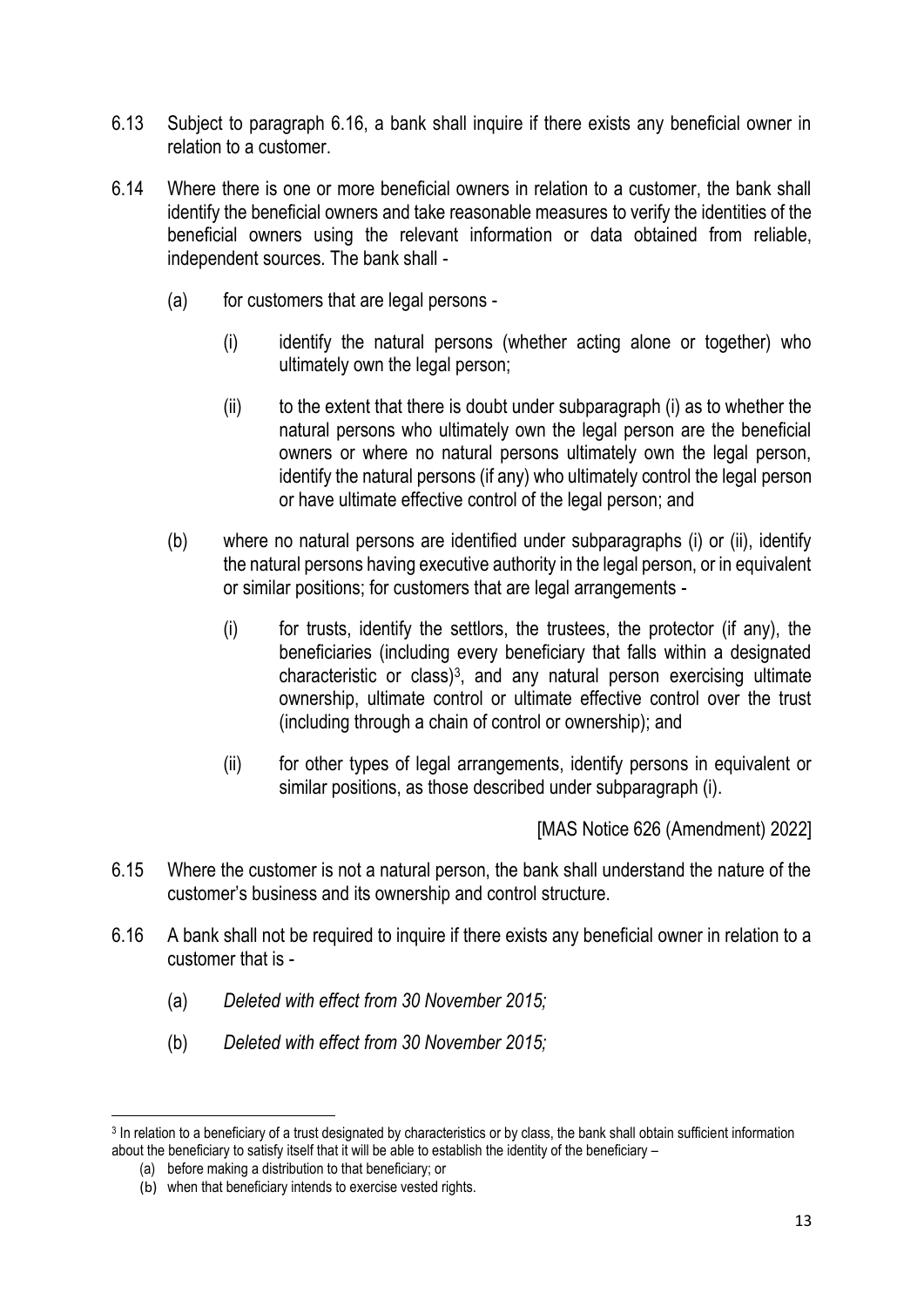- (c) an entity listed and traded on the Singapore Exchange;
- (d) an entity listed on a stock exchange outside of Singapore that is subject to  $-$ 
	- (i) regulatory disclosure requirements; and
	- (ii) requirements relating to adequate transparency in respect of its beneficial owners (imposed through stock exchange rules, law or other enforceable means);
- (e) a financial institution set out in Appendix 1;
- (f) a financial institution incorporated or established outside Singapore that is subject to and supervised for compliance with AML/CFT requirements consistent with standards set by the FATF; or
- (g) an investment vehicle where the managers are financial institutions<sup>4</sup>
	- (i) set out in Appendix 1; or
	- (ii) incorporated or established outside Singapore but are subject to and supervised for compliance with AML/CFT requirements consistent with standards set by the FATF,

unless the bank has doubts about the veracity of the CDD information, or suspects that the customer, business relations with, or transaction for the customer, may be connected with money laundering or terrorism financing.

> [MAS Notice 626 (Amendment) 2015] [MAS Notice 626 (Amendment) 2022]

- 6.17 For the purposes of paragraphs  $6.16(f)$  and  $6.16(g)(ii)$ , a bank shall document the basis for its determination that the requirements in those paragraphs have been duly met.
- (IVA) Identification of Beneficiary
- 6.17A Paragraphs 6.17B and 6.17C shall apply where a bank distributes life policies on behalf of a direct life insurer licensed under section 8 of the Insurance Act 1966.

<sup>4</sup> For the avoidance of doubt, the bank shall be required to inquire if there exists any beneficial owners in relation to a customer that is an investment vehicle to which it provides the regulated activity of fund management as the primary manager, except where the interests in the investment vehicle are distributed by a financial institution as described in paragraphs 6.16(e) or 6.16(f).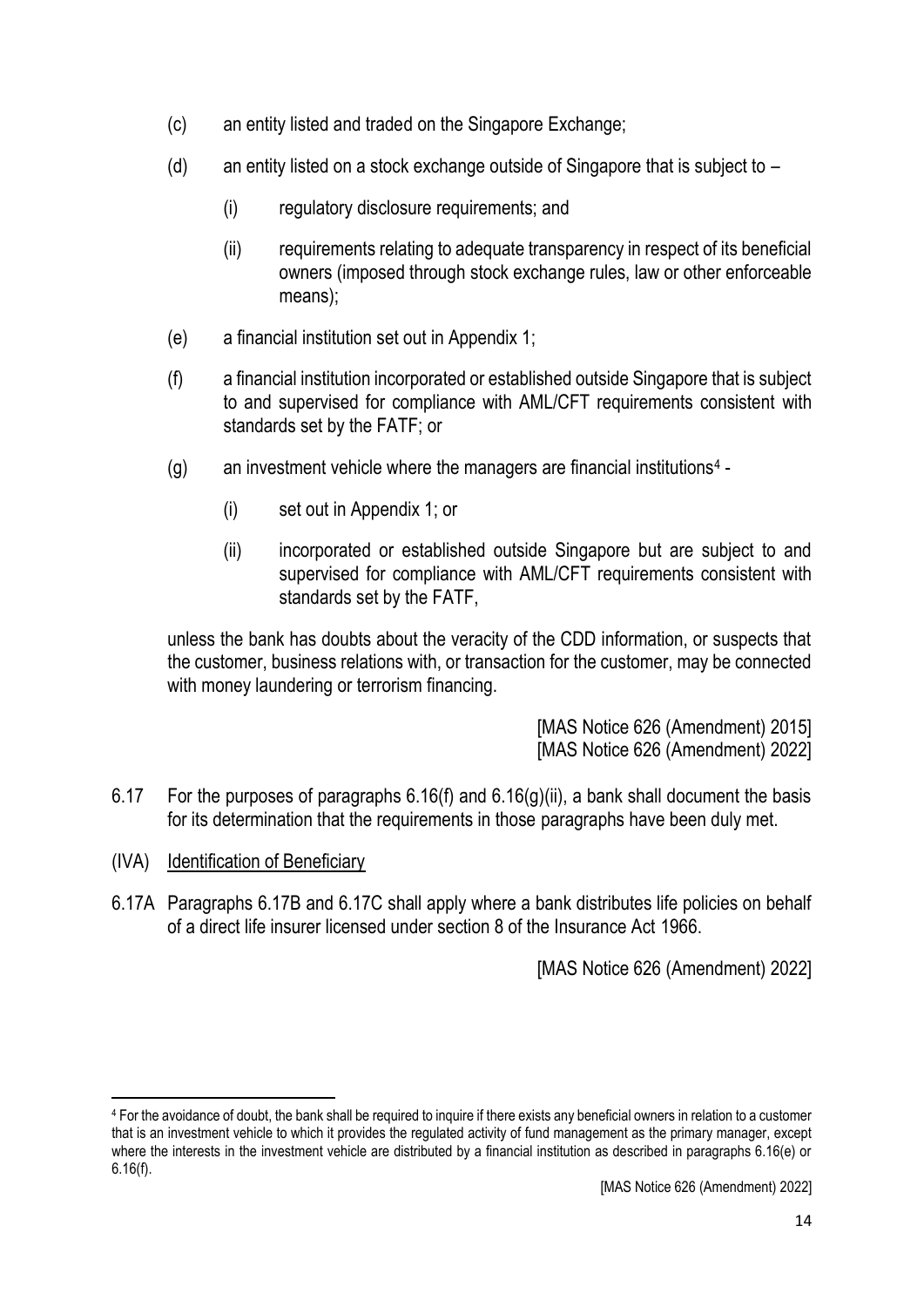- 6.17B A bank shall, as soon as a beneficiary of a life policy is identified to the bank as a specifically named natural person, legal person or legal arrangement, obtain the full name, including any aliases, of such beneficiary.
- 6.17C A bank shall, as soon as a beneficiary of a life policy is designated by characteristics, class or other means and is known to the bank, obtain sufficient information concerning the beneficiary to satisfy the direct life insurer that such direct life insurer will be able to establish the identity of the beneficiary at the time of payout.

[MAS Notice 626 (Amendment) 2015]

- (V) Information on the Purpose and Intended Nature of Business Relations and Transaction Undertaken without an Account Being Opened
- 6.18 A bank shall, when processing the application to establish business relations, or undertaking a transaction without an account being opened, understand and as appropriate, obtain from the customer information as to the purpose and intended nature of business relations.

[MAS Notice 626 (Amendment) 2022]

- (VI) Ongoing Monitoring
- 6.19 A bank shall monitor on an ongoing basis, its business relations with customers.
- 6.20 A bank shall, during the course of business relations with a customer, observe the conduct of the customer's account and scrutinise transactions undertaken throughout the course of business relations, to ensure that the transactions are consistent with the bank's knowledge of the customer, its business and risk profile and where appropriate, the source of funds.
- 6.20A A bank shall perform enhanced risk mitigation measures where the transaction involves a transfer of a digital token to or a receipt of a digital token from an entity other than:
	- (a) a financial institution as defined in section 27A(6) of the MAS Act; or
	- (b) a financial institution incorporated or established outside Singapore that is subject to and supervised for compliance with AML/CFT requirements consistent with standards set by the FATF.

- 6.21 A bank shall pay special attention to all complex, unusually large or unusual patterns of transactions, undertaken throughout the course of business relations, that have no apparent or visible economic or lawful purpose.
- 6.22 For the purposes of ongoing monitoring, a bank shall put in place and implement adequate systems and processes, commensurate with the size and complexity of the bank, to  $-$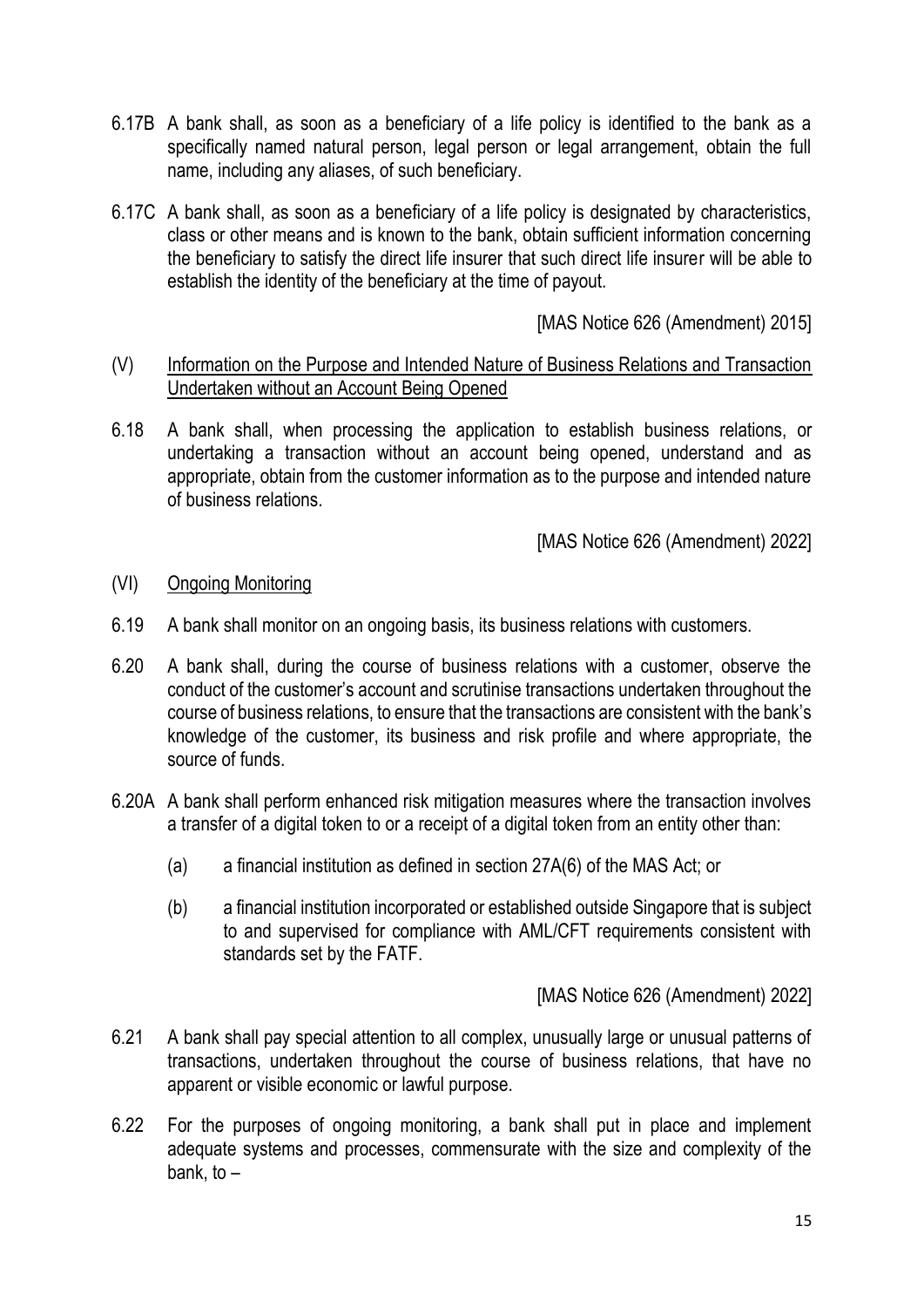- (a) monitor its business relations with customers; and
- (b) detect and report suspicious, complex, unusually large or unusual patterns of transactions.
- 6.23 A bank shall, to the extent possible, inquire into the background and purpose of the transactions in paragraph 6.21 and document its findings with a view to making this information available to the relevant authorities should the need arise.
- 6.24 A bank shall ensure that the CDD data, documents and information obtained in respect of customers, natural persons appointed to act on behalf of the customers, connected parties of the customers and beneficial owners of the customers, are relevant and kept up-to-date by undertaking reviews of existing CDD data, documents and information, particularly for higher risk categories of customers.
- 6.25 Where there are any reasonable grounds for suspicion that existing business relations with a customer are connected with money laundering or terrorism financing, and where the bank considers it appropriate to retain the customer -
	- (a) the bank shall substantiate and document the reasons for retaining the customer; and
	- (b) the customer's business relations with the bank shall be subject to commensurate risk mitigation measures, including enhanced ongoing monitoring.
- 6.26 Where the bank assesses the customer or the business relations with the customer referred to in paragraph 6.25 to be of higher risk, the bank shall perform enhanced CDD measures, which shall include obtaining the approval of the bank's senior management to retain the customer.

### **CDD Measures for Non-Face-to-Face Business Relations**

- 6.27 A bank shall develop policies and procedures to address any specific risks associated with non-face-to-face business relations with a customer or transactions for a customer.
- 6.28 A bank shall implement the policies and procedures referred to in paragraph 6.27 when establishing business relations with a customer and when conducting ongoing due diligence.
- 6.29 Where there is no face-to-face contact, the bank shall perform CDD measures that are at least as robust as those that would be required to be performed if there was face-to-face contact.

[MAS Notice 626 (Amendment) 2022]

### **Reliance by Acquiring Bank on Measures Already Performed**

6.30 When a bank ("acquiring bank") acquires, either in whole or in part, the business of another financial institution (whether in Singapore or elsewhere), the acquiring bank shall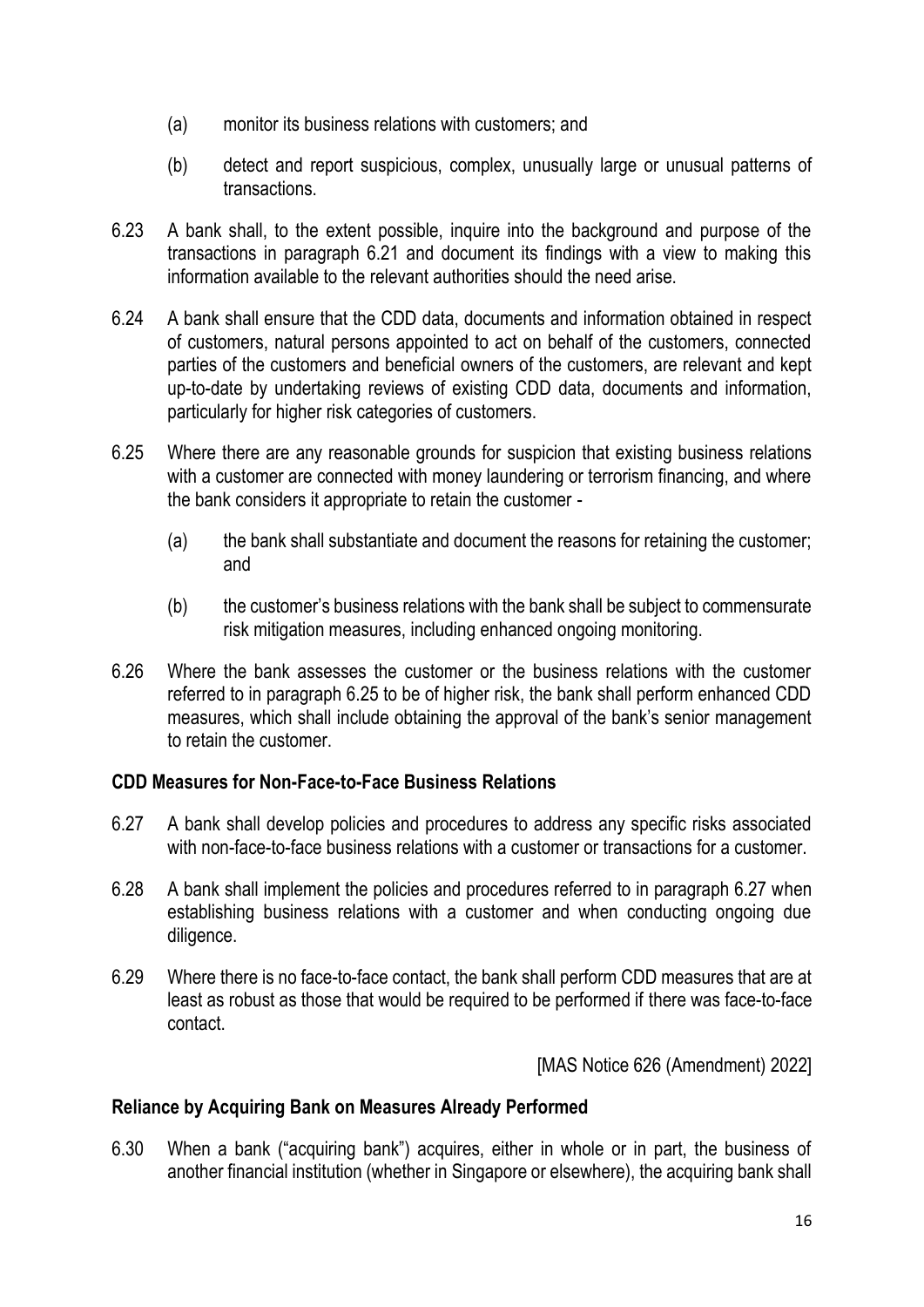perform the measures as required by paragraphs 6, 7 and 8, on the customers acquired with the business at the time of acquisition except where the acquiring bank has –

- (a) acquired at the same time all corresponding customer records (including CDD information) and has no doubt or concerns about the veracity or adequacy of the information so acquired; and
- (b) conducted due diligence enquiries that have not raised any doubt on the part of the acquiring bank as to the adequacy of AML/CFT measures previously adopted in relation to the business or part thereof now acquired by the acquiring bank and document such enquiries.

## **CDD Measures for Non-Account Holder**

- 6.31 A bank that undertakes any transaction of a value exceeding S\$20,000, other than any digital token transaction referred to in paragraph 6.31A, or effects or receives any funds by domestic wire transfer, or by cross-border wire transfer that exceeds S\$1,500, for any customer who does not otherwise have business relations with the bank shall –
	- (a) perform CDD measures as if the customer had applied to the bank to establish business relations; and
	- (b) record adequate details of the transaction so as to permit the reconstruction of the transaction, including the nature and date of the transaction, the type and amount of currency involved, the value date, and the details of the payee or beneficiary.

[MAS Notice 626 (Amendment) 2022]

- 6.31A A bank that undertakes any digital token transaction, or effects or receives any digital token by value transfer, for any customer who does not otherwise have business relations with the bank shall -
	- (a) perform CDD measures as if the customer had applied to the bank to establish business relations; and
	- (b) record adequate details of the digital token transaction so as to permit the reconstruction of the transaction, including the nature and date of the transaction, the type and amount of currency, the type and value of digital token(s) involved, the value date, and the details of the payee or beneficiary.

[MAS Notice 626 (Amendment) 2022]

# **Timing for Verification**

6.32 Subject to paragraphs 6.33 and 6.34, a bank shall complete verification of the identity of a customer as required by paragraph 6.9, natural persons appointed to act on behalf of the customer as required by paragraph 6.10(b) and beneficial owners of the customer as required by paragraph 6.14 -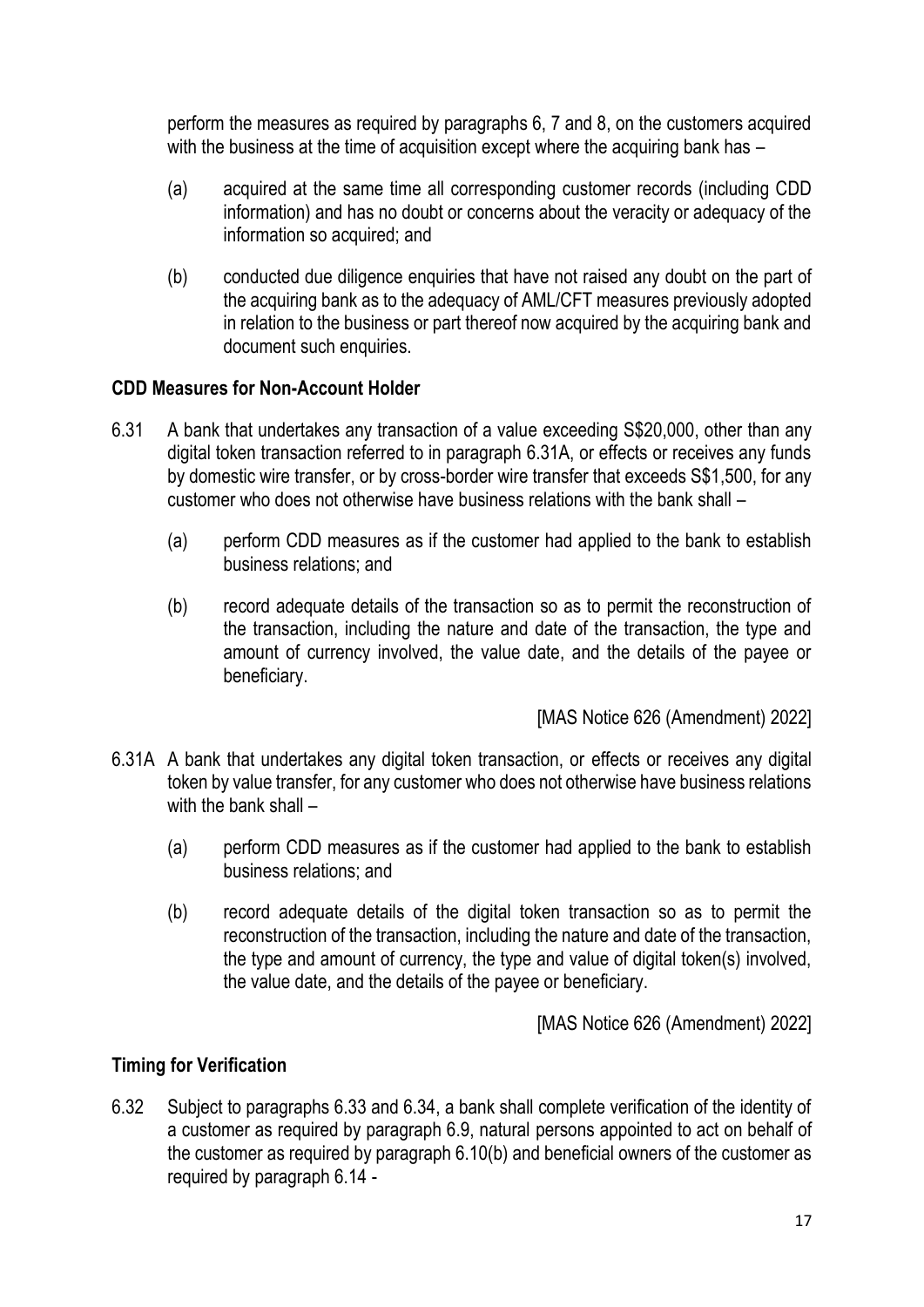- (a) before the bank establishes business relations with the customer;
- (b) before the bank undertakes any transaction of a value exceeding S\$20,000 for the customer, other than any digital token transaction referred to in paragraph 6.32(d), where the customer has not otherwise established business relations with the bank;
- (c) before the bank effects or receives any funds by domestic wire transfer, or by cross-border wire transfer that exceeds S\$1,500, for any customer who has not otherwise established business relations with the bank;
- (d) before the bank undertakes any digital token transaction, where the customer has not otherwise established business relations with the bank; or
- (e) before the bank effects or receives any digital token by value transfer, for any customer who has not otherwise established business relations with the bank.

## [MAS Notice 626 (Amendment) 2022]

- 6.33 A bank may establish business relations with a customer before completing the verification of the identity of the customer as required by paragraph 6.9, natural persons appointed to act on behalf of the customer as required by paragraph 6.10(b) and beneficial owners of the customer as required by paragraph 6.14 if –
	- (a) the deferral of completion of the verification is essential in order not to interrupt the normal conduct of business operations; and
	- (b) the risks of money laundering and terrorism financing can be effectively managed by the bank.
- 6.34 Where the bank establishes business relations with a customer before verifying the identity of the customer as required by paragraph 6.9, natural persons appointed to act on behalf of the customer as required by paragraph 6.10(b), and beneficial owners of the customer as required by paragraph 6.14, the bank shall -
	- (a) develop and implement internal risk management policies and procedures concerning the conditions under which such business relations may be established prior to verification; and
	- (b) complete such verification as soon as is reasonably practicable.

### **Where Measures are Not Completed**

6.35 Where the bank is unable to complete the measures as required by paragraphs 6, 7 and 8, it shall not commence or continue business relations with any customer or undertake any transaction for any customer. The bank shall consider if the circumstances are suspicious so as to warrant the filing of an STR.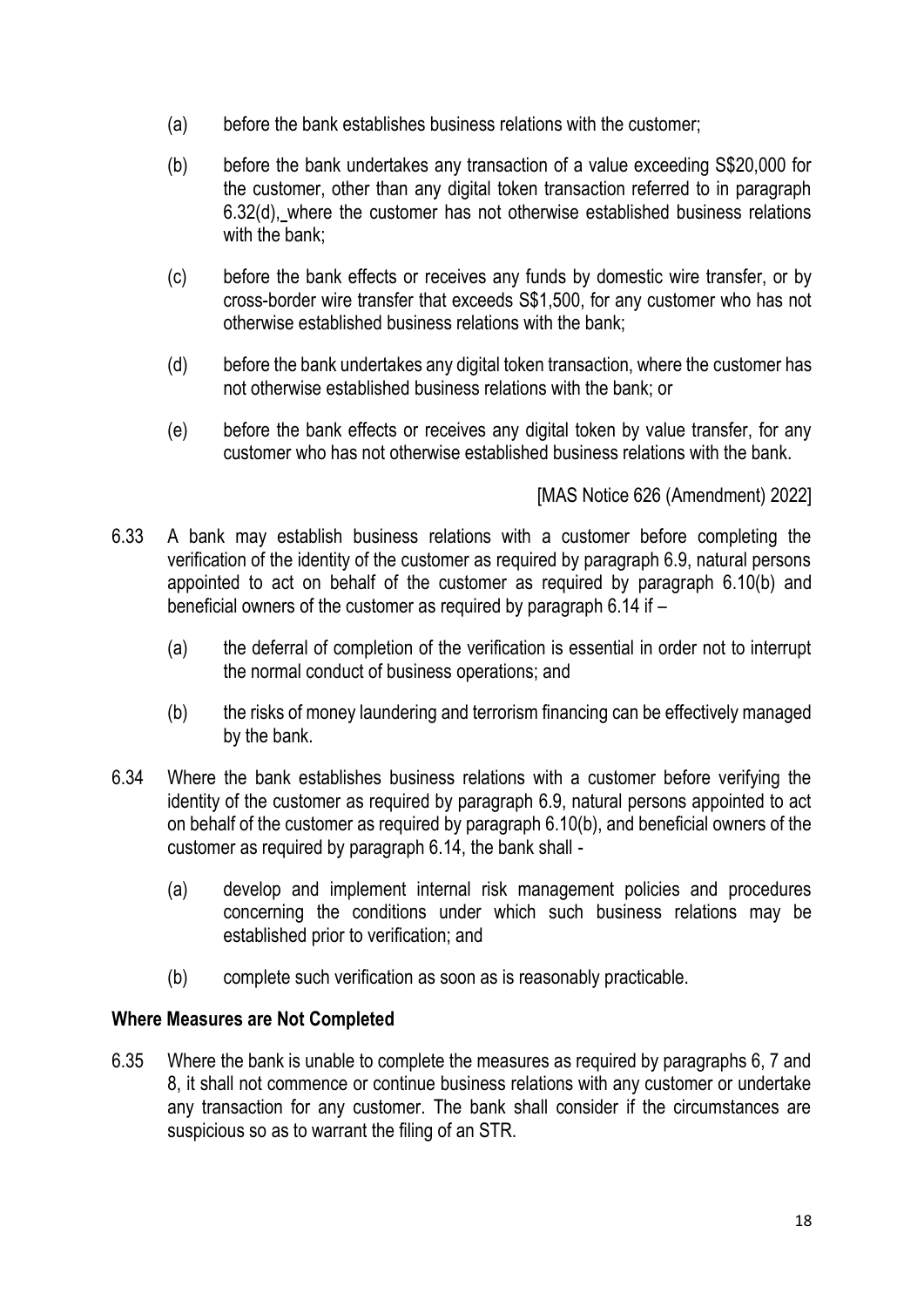6.36 For the purposes of paragraph 6.35, completion of the measures means the situation where the bank has obtained, screened and verified (including by delayed verification as allowed under paragraphs 6.33 and 6.34) all necessary CDD information required under paragraphs 6, 7 and 8, and where the bank has received satisfactory responses to all inquiries in relation to such necessary CDD information.

[MAS Notice 626 (Amendment) 2022]

#### **Joint Account**

6.37 In the case of a joint account, a bank shall perform CDD measures on all of the joint account holders as if each of them were individual customers of the bank.

[MAS Notice 626 (Amendment) 2022]

#### **Existing Customers**

6.38 A bank shall perform the measures as required by paragraphs 6, 7 and 8 in relation to its existing customers, based on its own assessment of materiality and risk, taking into account any previous measures applied, the time when the measures were last applied to such existing customers and the adequacy of data, documents or information obtained.

### **Screening**

- 6.39 A bank shall screen a customer, natural persons appointed to act on behalf of the customer, connected parties of the customer and beneficial owners of the customer against relevant money laundering and terrorism financing information sources, as well as lists and information provided by the Authority or other relevant authorities in Singapore for the purposes of determining if there are any money laundering or terrorism financing risks in relation to the customer.
- 6.40 A bank shall screen the persons referred to in paragraph 6.39
	- (a) when, or as soon as reasonably practicable after, the bank establishes business relations with a customer;
	- (b) when the bank undertakes any transaction of a value exceeding S\$20,000, other than any digital token transaction referred to in paragraph 6.40(f), for a customer who has not otherwise established business relations with the bank;
	- (c) when the bank effects or receives any funds by domestic wire transfer, or by cross-border wire transfer that exceeds S\$1,500, for a customer who has not otherwise established business relations with the bank;
	- (d) on a periodic basis after the bank establishes business relations with the customer;
	- (e) when there are any changes or updates to -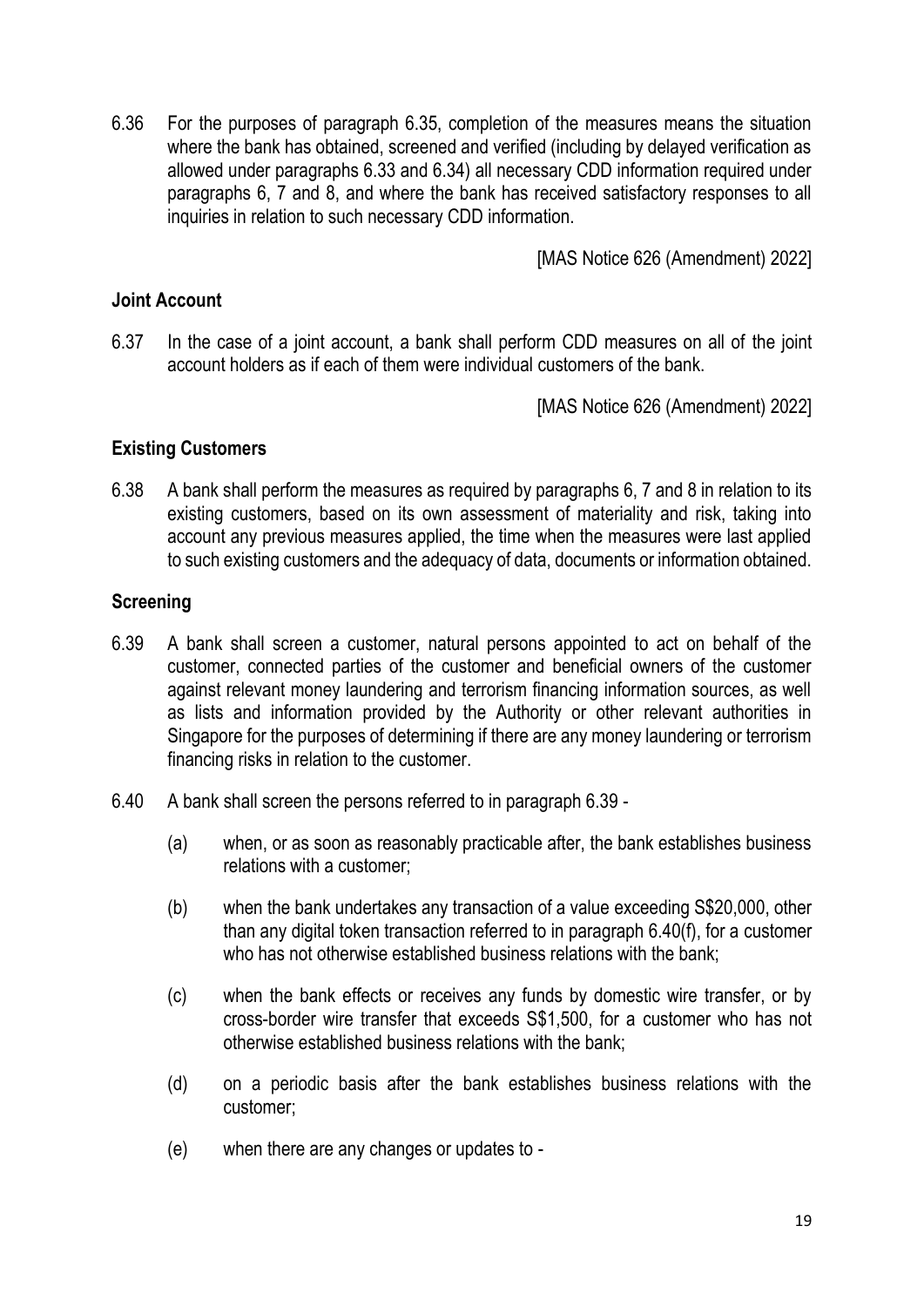- (i) the lists and information provided by the Authority or other relevant authorities in Singapore to the bank; or
- (ii) the natural persons appointed to act on behalf of a customer, connected parties of a customer or beneficial owners of a customer,
- (f) when the bank undertakes any digital token transaction for a customer who has not otherwise established business relations with the bank; and
- (g) when the bank effects or receives any digital token by value transfer, for a customer who has not otherwise established business relations with the bank.

[MAS Notice 626 (Amendment) 2022]

6.41 A bank shall screen all wire transfer originators and wire transfer beneficiaries as defined in paragraph 11, against lists and information provided by the Authority or any other relevant authorities in Singapore for the purposes of determining if there are any money laundering or terrorism financing risks in relation to any such persons.

[MAS Notice 626 (Amendment) 2022]

6.41A A bank shall screen all value transfer originators and value transfer beneficiaries as defined in paragraph 11A, against lists and information provided by the Authority and any other relevant authorities in Singapore for the purposes of determining if there are any money laundering or terrorism financing risks in relation to any such persons.

[MAS Notice 626 (Amendment) 2022]

- 6.42 The results of screening and assessment by the bank shall be documented.
- 6.43 For the purposes of paragraph 6, a reference to "transaction" shall include a digital token transaction.

[MAS Notice 626 (Amendment) 2022]

# **7 SIMPLIFIED CUSTOMER DUE DILIGENCE**

7.1 Subject to paragraph 7.4, a bank may perform simplified CDD measures in relation to a customer, any natural person appointed to act on behalf of the customer and any beneficial owner of the customer (other than any beneficial owner that the bank is exempted from making inquiries about under paragraph 6.16) if it is satisfied that the risks of money laundering and terrorism financing are low.

[MAS Notice 626 (Amendment) 2015]

7.2 The assessment of low risks shall be supported by an adequate analysis of risks by the bank.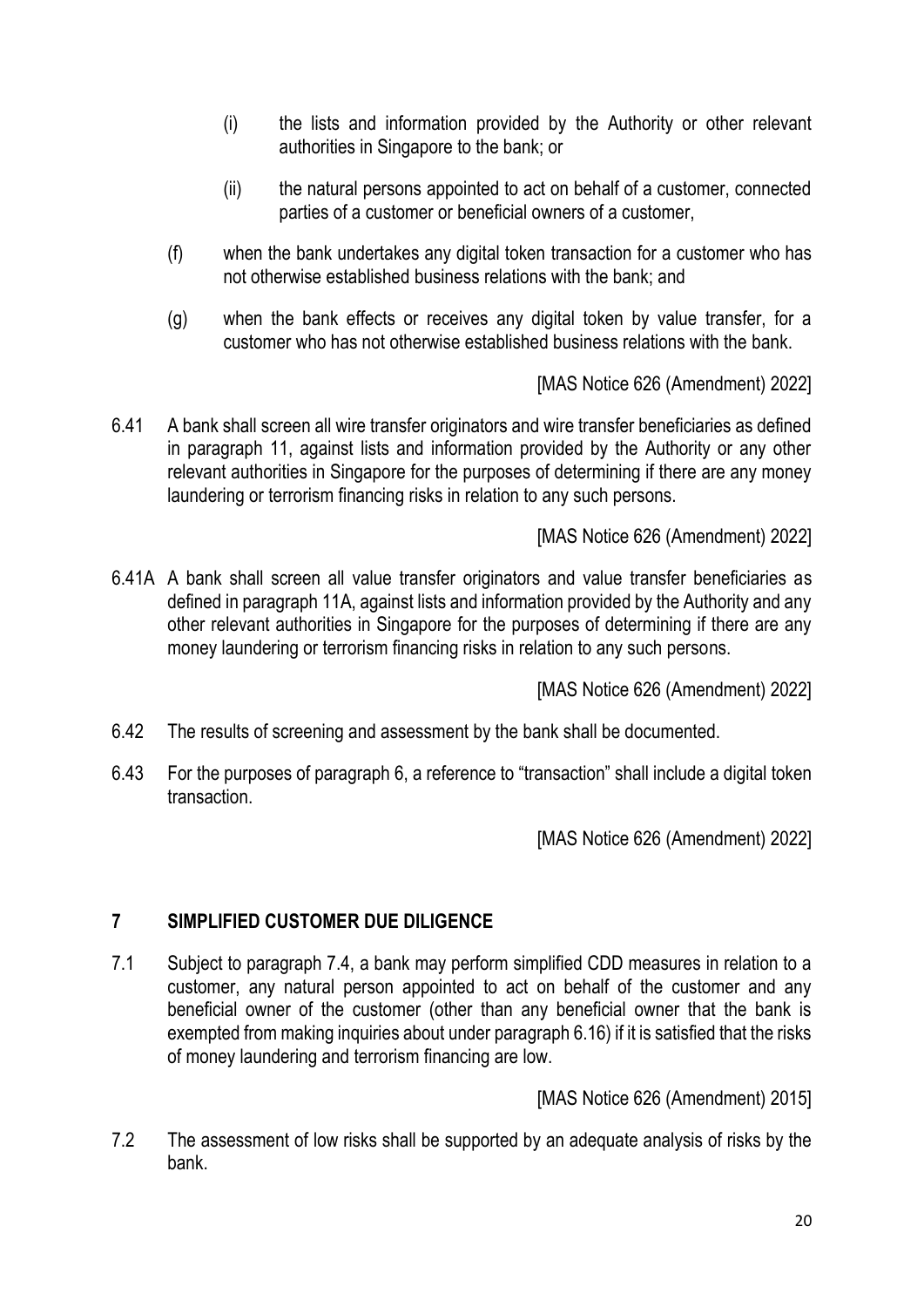- 7.3 The simplified CDD measures shall be commensurate with the level of risk, based on the risk factors identified by the bank.
- 7.4 A bank shall not perform simplified CDD measures
	- (a) where a customer or any beneficial owner of the customer is from or in a country or jurisdiction in relation to which the FATF has called for countermeasures;
	- (b) where a customer or any beneficial owner of the customer is from or in a country or jurisdiction known to have inadequate AML/CFT measures, as determined by the bank for itself, or notified to banks generally by the Authority, or other foreign regulatory authorities; or
	- (c) where the bank suspects that money laundering or terrorism financing is involved.

[MAS Notice 626 (Amendment) 2022]

- 7.5 Subject to paragraphs 7.2, 7.3 and 7.4, a bank may perform simplified CDD measures in relation to a customer that is a financial institution set out in Appendix 2.
- 7.6 Where the bank performs simplified CDD measures in relation to a customer, any natural person appointed to act on behalf of the customer and any beneficial owner of the customer, it shall document -
	- (a) the details of its risk assessment; and
	- (b) the nature of the simplified CDD measures.
- 7.7 For avoidance of doubt, the term "CDD measures" in paragraph 7 means the measures required by paragraph 6.

[MAS Notice 626 (Amendment) 2015]

### **8 ENHANCED CUSTOMER DUE DILIGENCE**

#### **Politically Exposed Persons**

8.1 For the purposes of paragraph 8 -

"close associate" means a natural person who is closely connected to a politically exposed person, either socially or professionally;

entrusted domestically with prominent public functions;

"family member" means a parent, step-parent, child, step-child, adopted child, spouse, sibling, step-sibling and adopted sibling of the politically exposed person;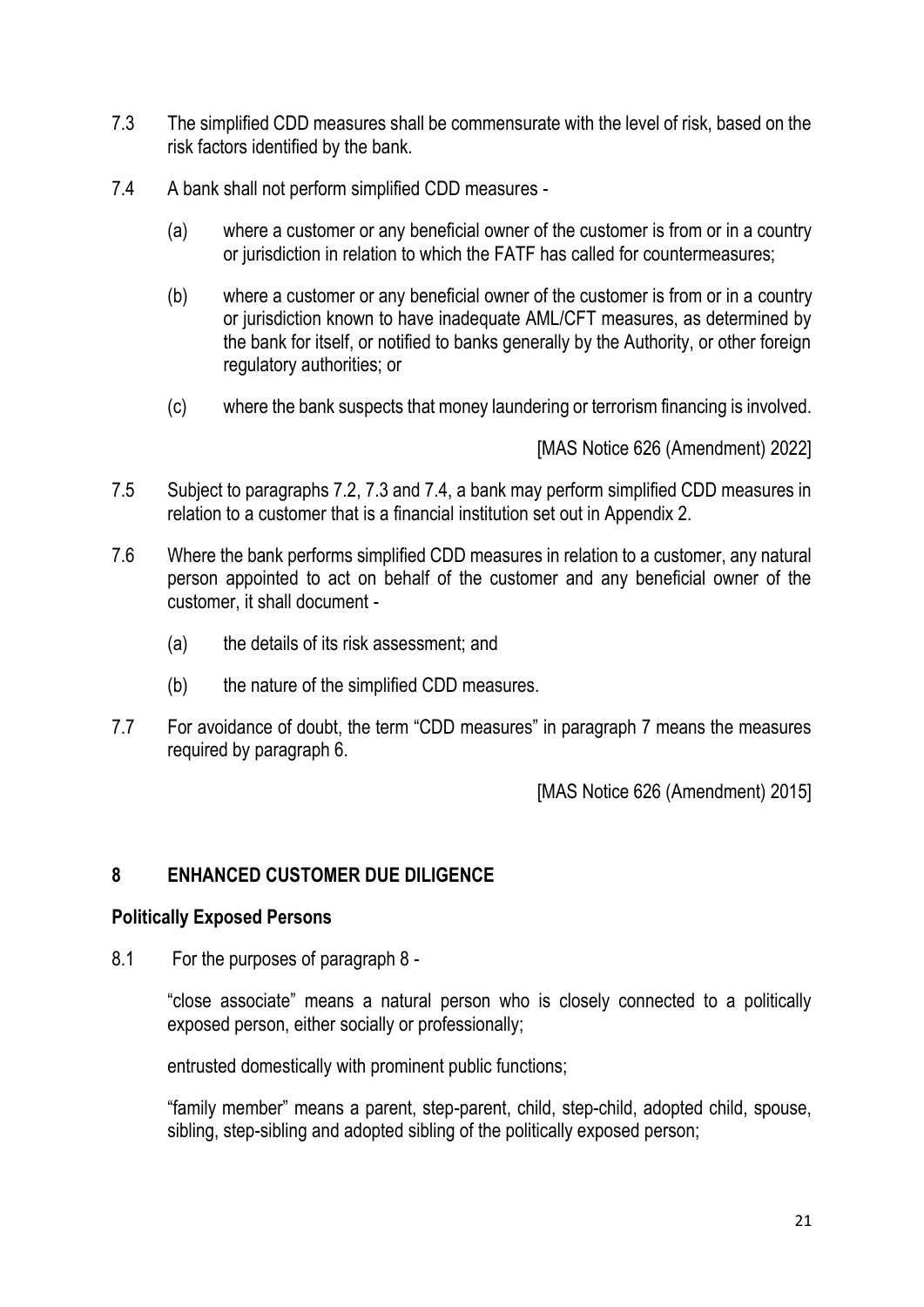"foreign politically exposed person" means a natural person who is or has been entrusted with prominent public functions in a foreign country or jurisdiction;

[MAS Notice 626 (Amendment) 2022]

"international organisation" means an entity established by formal political agreements between member countries or jurisdictions that have the status of international treaties, whose existence is recognised by law in member countries or jurisdictions and which is not treated as a resident institutional unit of the country or jurisdiction in which it is located;

# [MAS Notice 626 (Amendment) 2022]

"international organisation politically exposed person" means a natural person who is or has been entrusted with prominent public functions in an international organisation;

"politically exposed person" means a domestic politically exposed person, foreign politically exposed person or international organisation politically exposed person; and

"prominent public functions" includes the roles held by a head of state, a head of government, government ministers, senior civil or public servants, senior judicial or military officials, senior executives of state owned corporations, senior political party officials, members of the legislature and senior management of international organisations.

- 8.2 A bank shall implement appropriate internal risk management systems, policies, procedures and controls to determine if a customer, any natural person appointed to act on behalf of the customer, any connected party of the customer or any beneficial owner of the customer is a politically exposed person, or a family member or close associate of a politically exposed person.
- 8.3 A bank shall, in addition to performing CDD measures (specified in paragraph 6), perform at least the following enhanced CDD measures where a customer or any beneficial owner of the customer is determined by the bank to be a politically exposed person, or a family member or close associate of a politically exposed person under paragraph 8.2:
	- (a) obtain approval from the bank's senior management to establish or continue business relations with, or undertake any transaction without an account being opened for the customer;
	- (b) establish, by appropriate and reasonable means, the source of wealth and source of funds of the customer and any beneficial owner of the customer; and
	- (c) conduct, during the course of business relations with the customer, enhanced monitoring of business relations with the customer. In particular, the bank shall increase the degree and nature of monitoring of the business relations with and transactions for the customer, in order to determine whether they appear unusual or suspicious.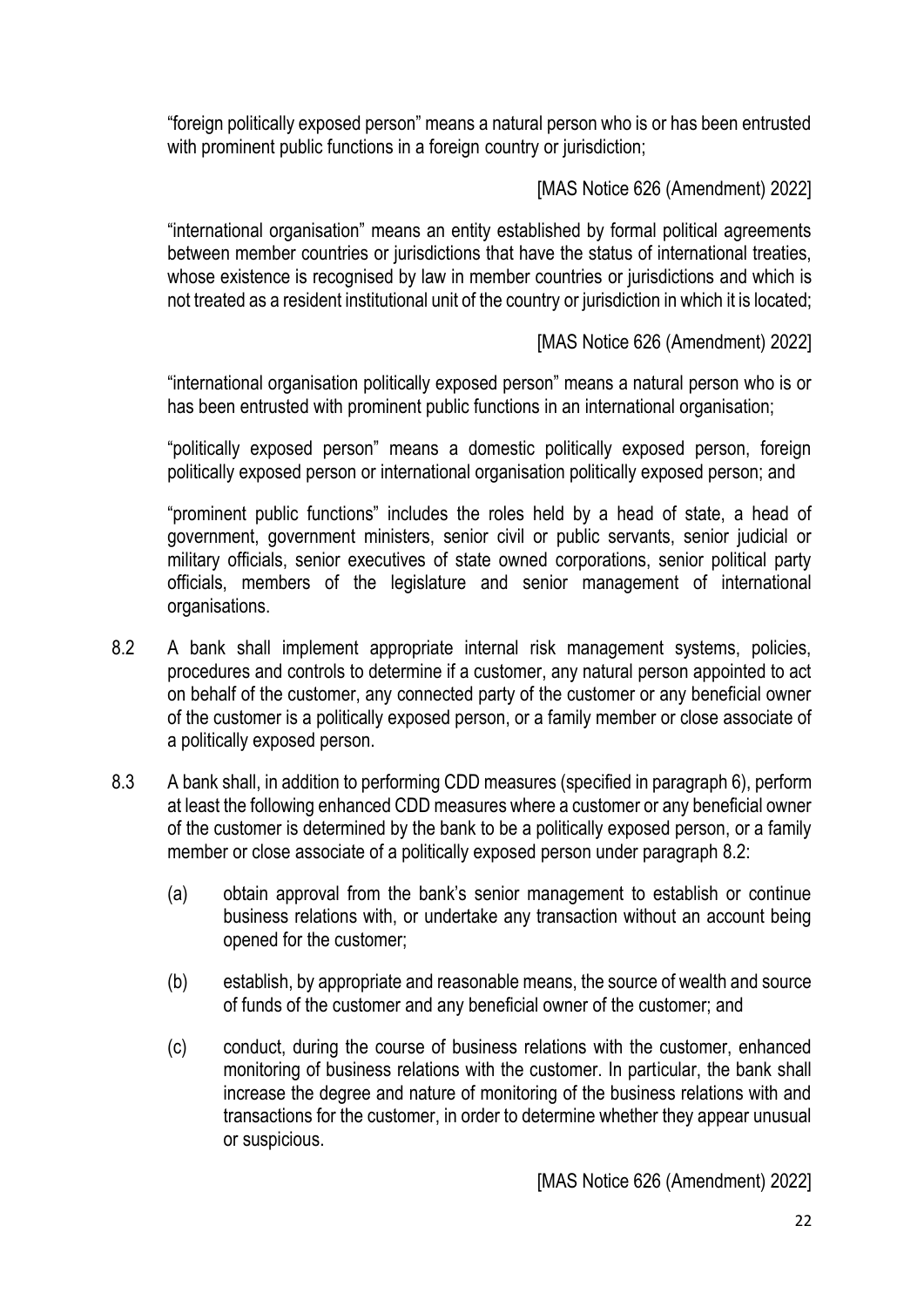- 8.4 A bank may adopt a risk-based approach in determining whether to perform enhanced CDD measures or the extent of enhanced CDD measures to be performed for -
	- (a) domestic politically exposed persons, their family members and close associates;
	- (b) international organisation politically exposed persons, their family members and close associates; or
	- (c) politically exposed persons who have stepped down from their prominent public functions, taking into consideration the level of influence such persons may continue to exercise after stepping down from their prominent public functions, their family members and close associates,

except in cases where their business relations or transactions with the bank present a higher risk for money laundering or terrorism financing.

### **Other Higher Risk Categories**

- 8.5 A bank shall implement appropriate internal risk management systems, policies, procedures and controls to determine if business relations with or transactions for any customer present a higher risk for money laundering or terrorism financing.
- 8.6 For the purposes of paragraph 8.5, circumstances where a customer presents or may present a higher risk for money laundering or terrorism financing include but are not limited to the following:
	- (a) where a customer or any beneficial owner of the customer is from or in a country or jurisdiction in relation to which the FATF has called for countermeasures, the bank shall treat any business relations with or transactions for any such customer as presenting a higher risk for money laundering or terrorism financing;
	- (b) where a customer or any beneficial owner of the customer is from or in a country or jurisdiction known to have inadequate AML/CFT measures, as determined by the bank for itself, or notified to banks generally by the Authority or other foreign regulatory authorities, the bank shall assess whether any such customer presents a higher risk for money laundering or terrorism financing; and
	- (c) where a customer is a legal person for which the bank is not able to establish if it has any –
		- (i) ongoing, apparent or visible operation or business activity;
		- (ii) economic or business purpose for its corporate structure or arrangement; or
		- (iii) substantive financial activity in its interactions with the bank,

the bank shall assess whether any such customer presents a higher risk for money laundering or terrorism financing.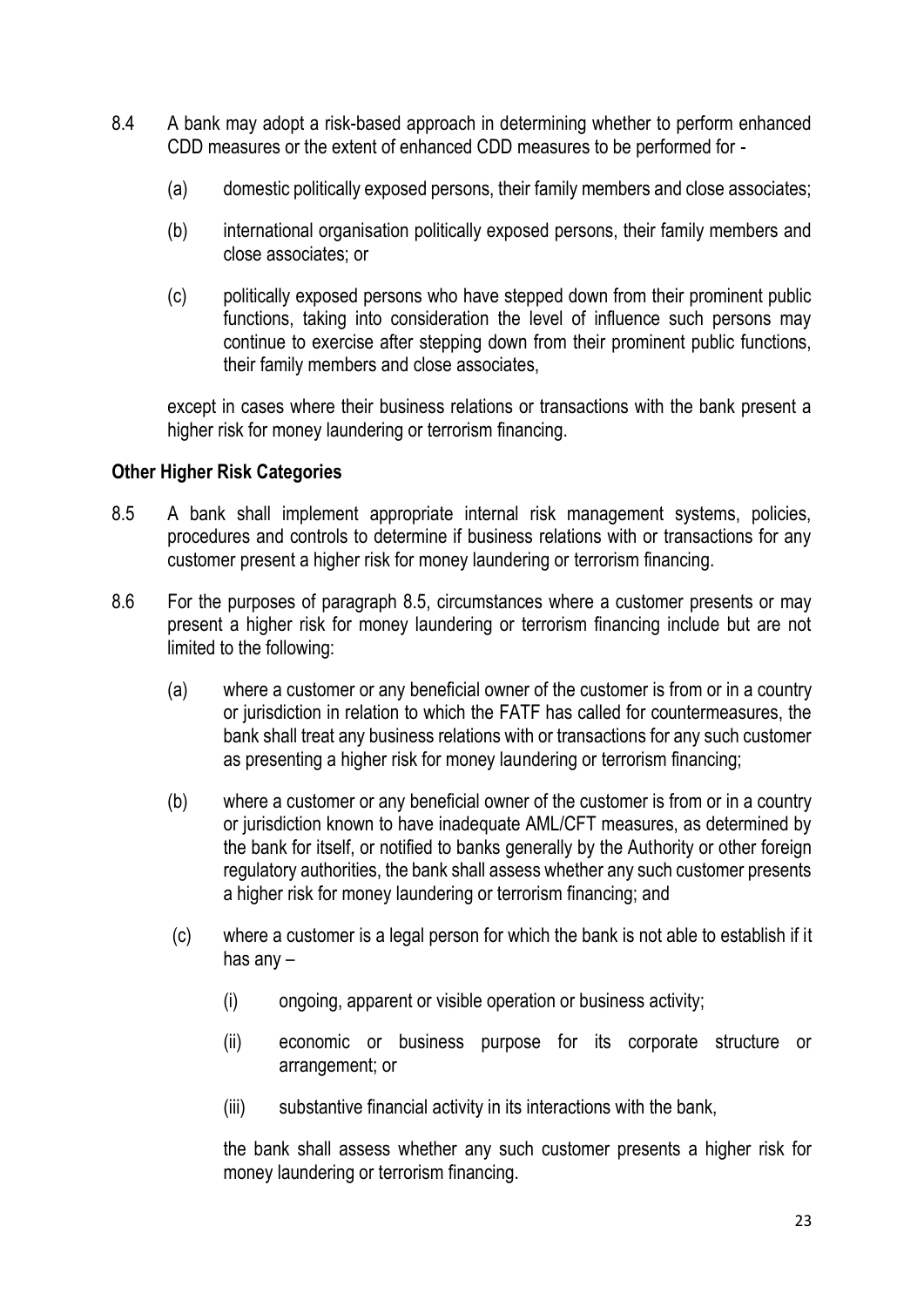[MAS Notice 626 (Amendment) 2015] [MAS Notice 626 (Amendment) 2022]

- 8.7 A bank shall perform the appropriate enhanced CDD measures in paragraph 8.3 for business relations with or transactions for any customer -
	- (a) who the bank determines under paragraph 8.5; or
	- (b) the Authority or other relevant authorities in Singapore notify to the bank,

as presenting a higher risk for money laundering or terrorism financing.

8.8 A bank shall, in taking enhanced CDD measures to manage and mitigate any higher risks that have been identified by the bank, or notified to it by the Authority or other relevant authorities in Singapore, ensure that the enhanced CDD measures take into account the requirements of any laws, regulations or directions administered by the Authority, including but not limited to the regulations or directions issued by the Authority under section 27A of the MAS Act.

[MAS Notice 626 (Amendment) 2022]

8.9 For the purposes of paragraph 8, a reference to "transaction" shall include a digital token transaction.

[MAS Notice 626 (Amendment) 2022]

### **9 RELIANCE ON THIRD PARTIES**

- 9.1 For the purposes of paragraph 9, "third party" means
	- (a) a financial institution set out in Appendix 2;
	- (b) a financial institution which is subject to and supervised by a foreign authority for compliance with AML/CFT requirements consistent with standards set by the FATF (other than a holder of a payment services licence under the PS Act, or equivalent licences);
	- (c) in relation to a bank incorporated in Singapore, its branches, subsidiaries, parent entity, the branches and subsidiaries of the parent entity, and other related corporations; or
	- (d) in relation to a bank incorporated outside Singapore, its head office, its parent entity, the branches and subsidiaries of the head office, the branches and subsidiaries of the parent entity, and other related corporations.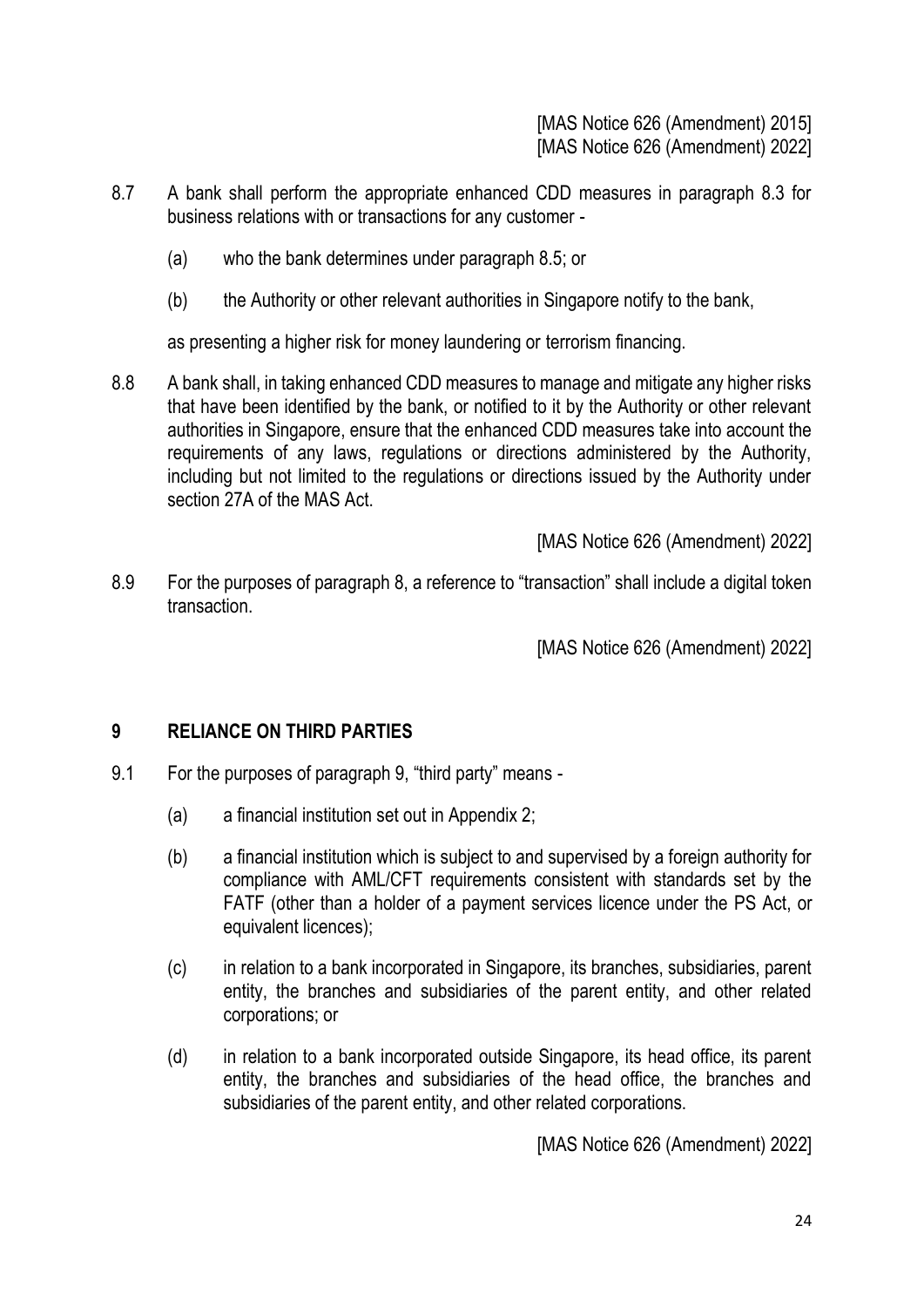- 9.2 Subject to paragraph 9.3, a bank may rely on a third party to perform the measures as required by paragraphs 6, 7 and 8 if the following requirements are met:
	- (a) the bank is satisfied that the third party it intends to rely upon is subject to and supervised for compliance with AML/CFT requirements consistent with standards set by the FATF, and has adequate AML/CFT measures in place to comply with those requirements;
	- (b) the bank takes appropriate steps to identify, assess and understand the money laundering and terrorism financing risks particular to the countries or jurisdictions that the third party operates in;
	- (c) the third party is not one which banks have been specifically precluded by the Authority from relying upon; and
	- (d) the third party is able and willing to provide, without delay, upon the bank's request, any data, documents or information obtained by the third party with respect to the measures applied on the bank's customer, which the bank would be required or would want to obtain.
- 9.3 No bank shall rely on a third party to conduct ongoing monitoring of business relations with customers.
- 9.4 Where a bank relies on a third party to perform the measures as required by paragraphs 6, 7 and 8, it shall -
	- (a) document the basis for its satisfaction that the requirements in paragraphs 9.2(a) and (b) have been met, except where the third party is a financial institution set out in Appendix 2; and
	- (b) immediately obtain from the third party the CDD information which the third party had obtained.

[MAS Notice 626 (Amendment) 2022]

9.5 For the avoidance of doubt, notwithstanding the reliance upon a third party, the bank shall remain responsible for its AML/CFT obligations in this Notice.

### **10 CORRESPONDENT BANKING**

- 10.1 Paragraph 10 applies to a bank when it provides correspondent banking or other similar services in Singapore to a bank or financial institution that is operating outside Singapore.
- 10.2 For the purposes of paragraph 10 -

"correspondent bank" means a bank in Singapore that provides or intends to provide correspondent banking or other similar services;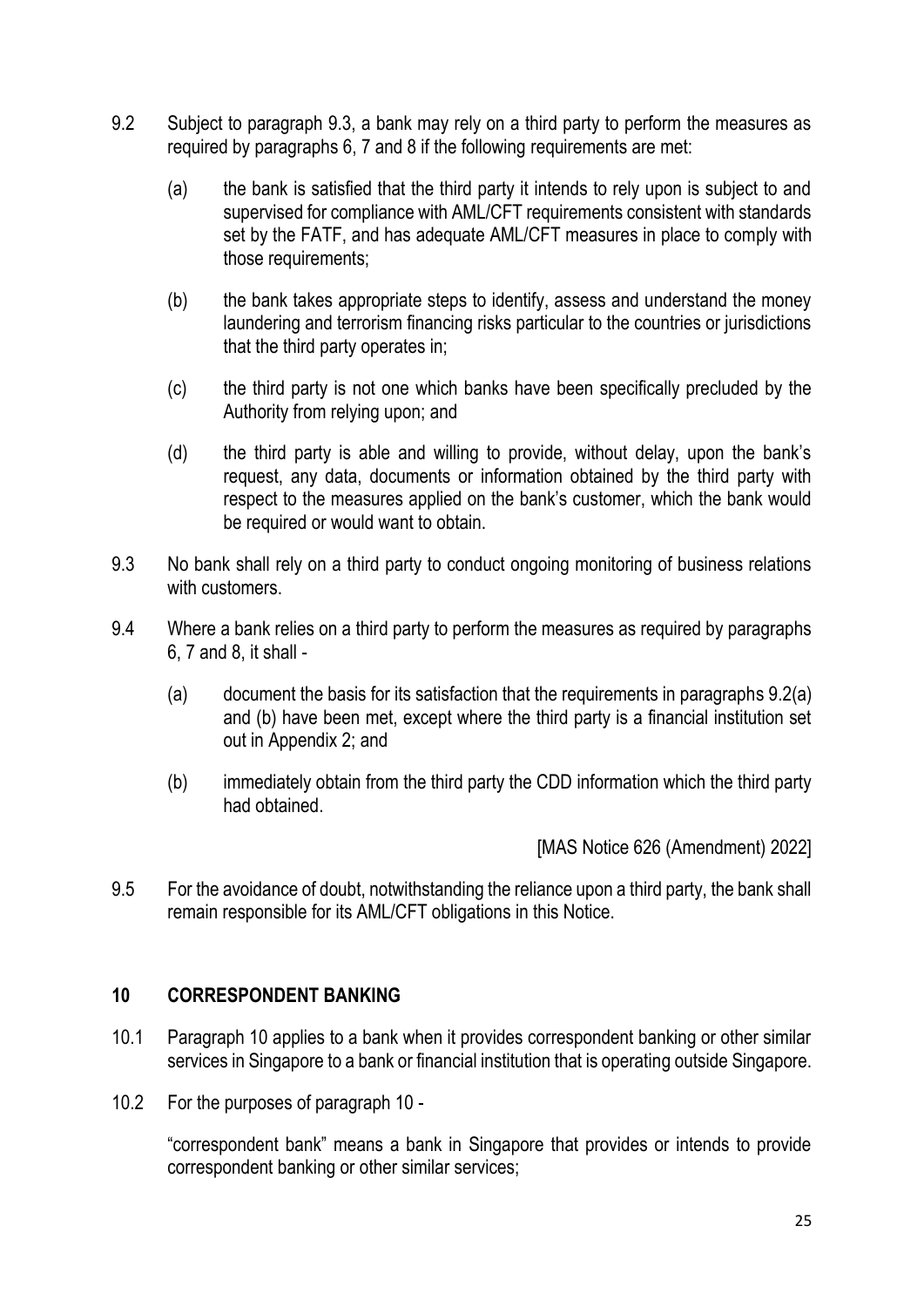"correspondent banking" means the provision of banking services by a correspondent bank to a respondent bank;

"payable-through account" means an account maintained at the correspondent bank by the respondent bank but which is accessible directly by a third party to effect transactions on its own behalf;

"respondent financial institution" means a bank or financial institution, outside Singapore to which correspondent banking or other similar services are provided;

"shell financial institution" means a bank or financial institution incorporated, formed or established in a country or jurisdiction where the bank or financial institution has no physical presence, and which is unaffiliated with a financial group that is subject to effective consolidated supervision; and

"similar services" include services undertaken for securities transactions, funds transfers or digital token transactions, for the financial institution that is operating outside Singapore, whether as principal or for its customers.

- 10.3 A bank in Singapore shall perform the following measures, in addition to the measures as required by paragraphs 6, 7 and 8, when providing correspondent banking or other similar services:
	- (a) assess the suitability of the respondent financial institution by taking the following steps:
		- (i) gather adequate information about the respondent financial institution to understand fully the nature of the respondent financial institution's business, including making appropriate inquiries on its management, its major business activities and the countries or jurisdictions in which it operates;
		- (ii) determine from any available sources the reputation of the respondent financial institution and the quality of supervision over the respondent financial institution, including whether it has been the subject of money laundering or terrorism financing investigation or regulatory action; and
		- (iii) assess the respondent financial institution's AML/CFT controls and ascertain that they are adequate and effective, having regard to the AML/CFT measures of the country or jurisdiction in which the respondent financial institution operates;
	- (b) clearly understand and document the respective AML/CFT responsibilities of each financial institution; and
	- (c) obtain approval from the bank's senior management before providing correspondent banking or similar services to a new financial institution.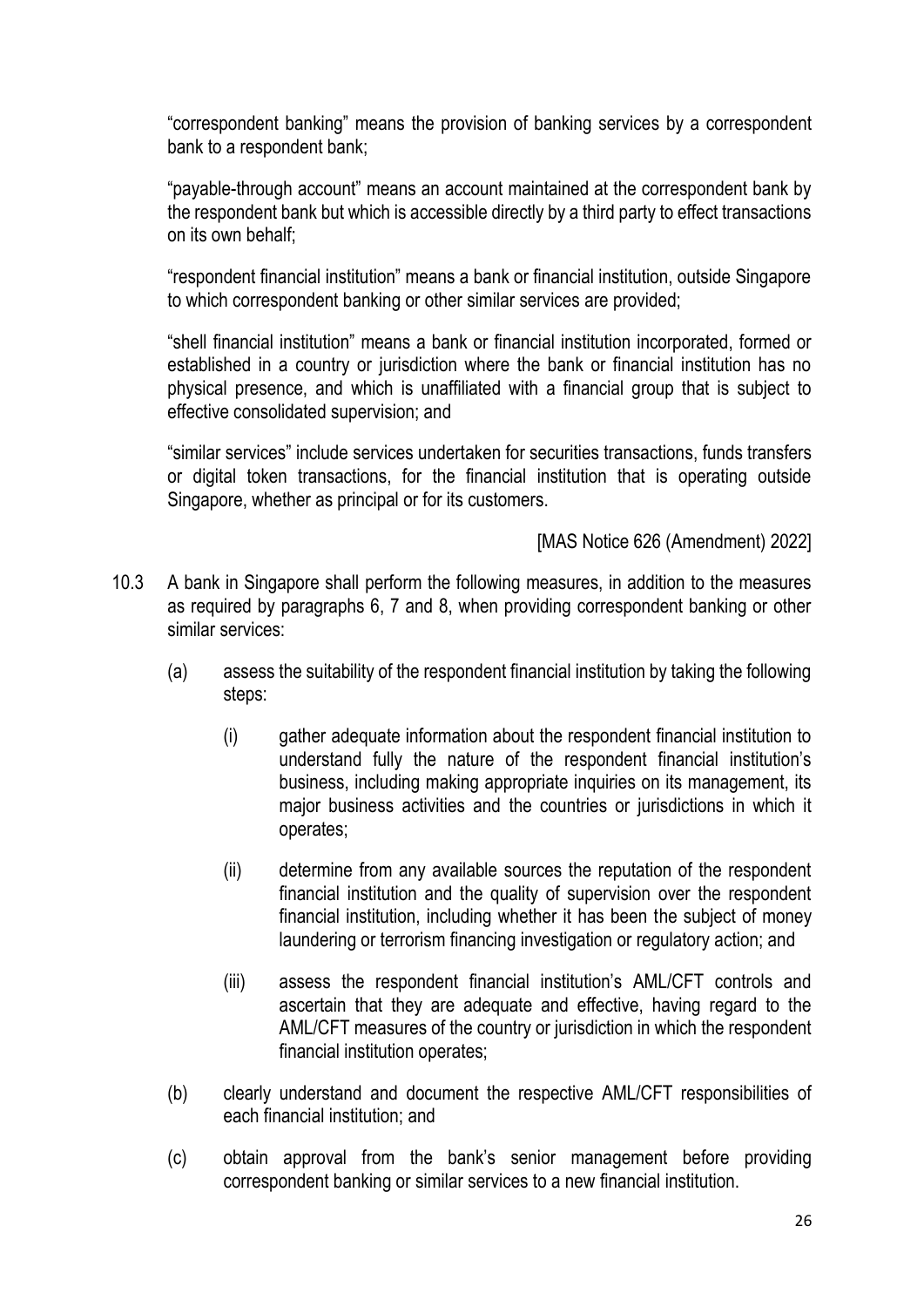- 10.4 Where the correspondent banking or other similar services involve a payable-through account, the correspondent bank shall be satisfied that -
	- (a) the respondent financial institution has performed appropriate measures at least equivalent to those specified in paragraph 6 on the third party having direct access to the payable-through account; and
	- (b) the respondent financial institution is able to perform ongoing monitoring of its business relations with that third party and is willing and able to provide CDD information to the correspondent bank upon request.
- 10.5 The correspondent bank shall document the basis for its satisfaction that the requirements in paragraphs 10.3 and 10.4 are met.
- 10.6 No bank shall enter into or continue correspondent banking or other similar services relationship with another bank or financial institution that does not have adequate controls against money laundering or terrorism financing activities, is not effectively supervised by the relevant authorities or is a shell financial institution.
- 10.7 A bank shall also take appropriate measures when establishing correspondent banking or other similar services relationship, to satisfy itself that its respondent financial institutions do not permit their accounts to be used by shell financial institutions.

### **11 WIRE TRANSFERS**

- 11.1 Paragraph 11 shall apply to a bank when it effects the sending of funds by wire transfer or when it receives funds (including serial payments and cover payments) by wire transfer on the account of the wire transfer originator or the wire transfer beneficiary but shall not apply to a transfer and settlement between the bank and another financial institution where the bank and the other financial institution are acting on their own behalf as the wire transfer originator and the wire transfer beneficiary.
- 11.2 For the purposes of paragraph 11 -

"batch transfer" means a transfer comprising a number of individual wire transfers that are sent by a wire transfer originator to the same financial institutions, irrespective of whether the individual wire transfers are intended ultimately for one or more wire transfer beneficiaries;

"cover payment" means a wire transfer that combines a payment message sent directly by the ordering institution to the beneficiary institution with the routing of the funding instruction from the ordering institution to the beneficiary institution through one or more intermediary institutions;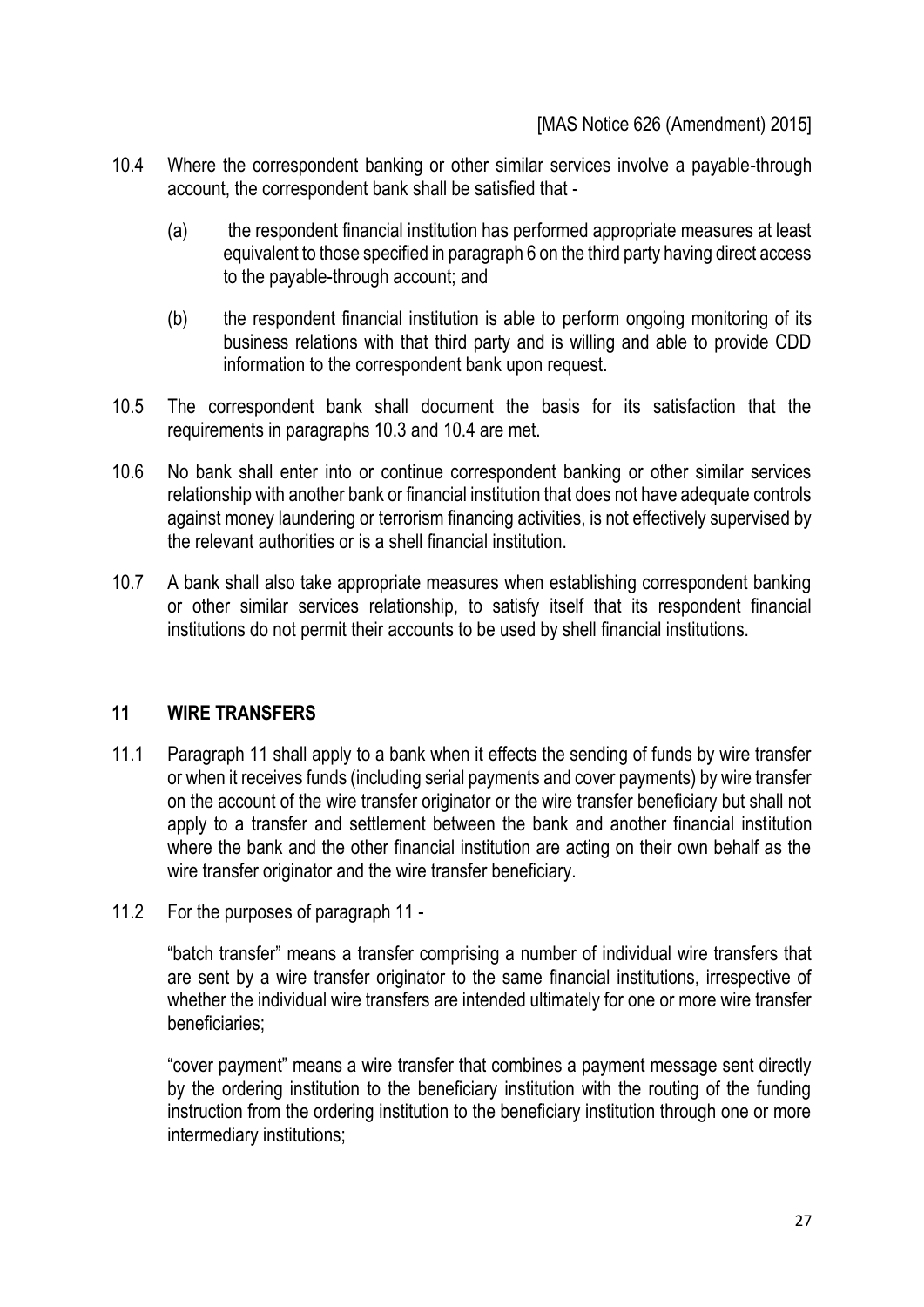"intermediary institution" means the financial institution in a serial payment or cover payment chain that receives and transmits a wire transfer on behalf of the ordering institution and the beneficiary institution, or another intermediary institution;

"serial payment" means a direct sequential chain of payment where the wire transfer and accompanying payment message travel together from the ordering institution to the beneficiary institution, directly or through one or more intermediary institutions;

"straight-through processing" means payment transactions that are conducted electronically without the need for manual intervention;

"unique transaction reference number" means a combination of letters, numbers or symbols, determined by the payment service provider in accordance with the protocols of the payment and settlement system or messaging system used for the wire transfer, and which permits the traceability of the wire transfer;

"wire transfer beneficiary" means the natural person, legal person or legal arrangement who is identified by the wire transfer originator as the receiver of the wire transfer funds; and

"wire transfer originator" means the account holder who allows the wire transfer from that account, or where there is no account, the natural person, legal person or legal arrangement that places the wire transfer order with the ordering institution to perform the wire transfer.

### **Responsibility of the Ordering Institution**

### (I) Identification and Recording of Information

- 11.3 Before effecting a wire transfer, every bank that is an ordering institution shall
	- (a) identify the wire transfer originator and verify the wire transfer originator's identity, as the case may be (if the bank has not already done so by virtue of paragraph 6); and
	- (b) record adequate details of the wire transfer so as to permit its reconstruction, including but not limited to, the date of the wire transfer, the type and amount of currency transferred and the value date.

[MAS Notice 626 (Amendment) 2022]

#### (II) Cross-Border Wire Transfers Below or Equal To S\$1,500

- 11.4 In a cross-border wire transfer where the amount to be transferred is below or equal to S\$1,500, every bank which is an ordering institution shall include in the message or payment instruction that accompanies or relates to the wire transfer the following:
	- (a) the name of the wire transfer originator;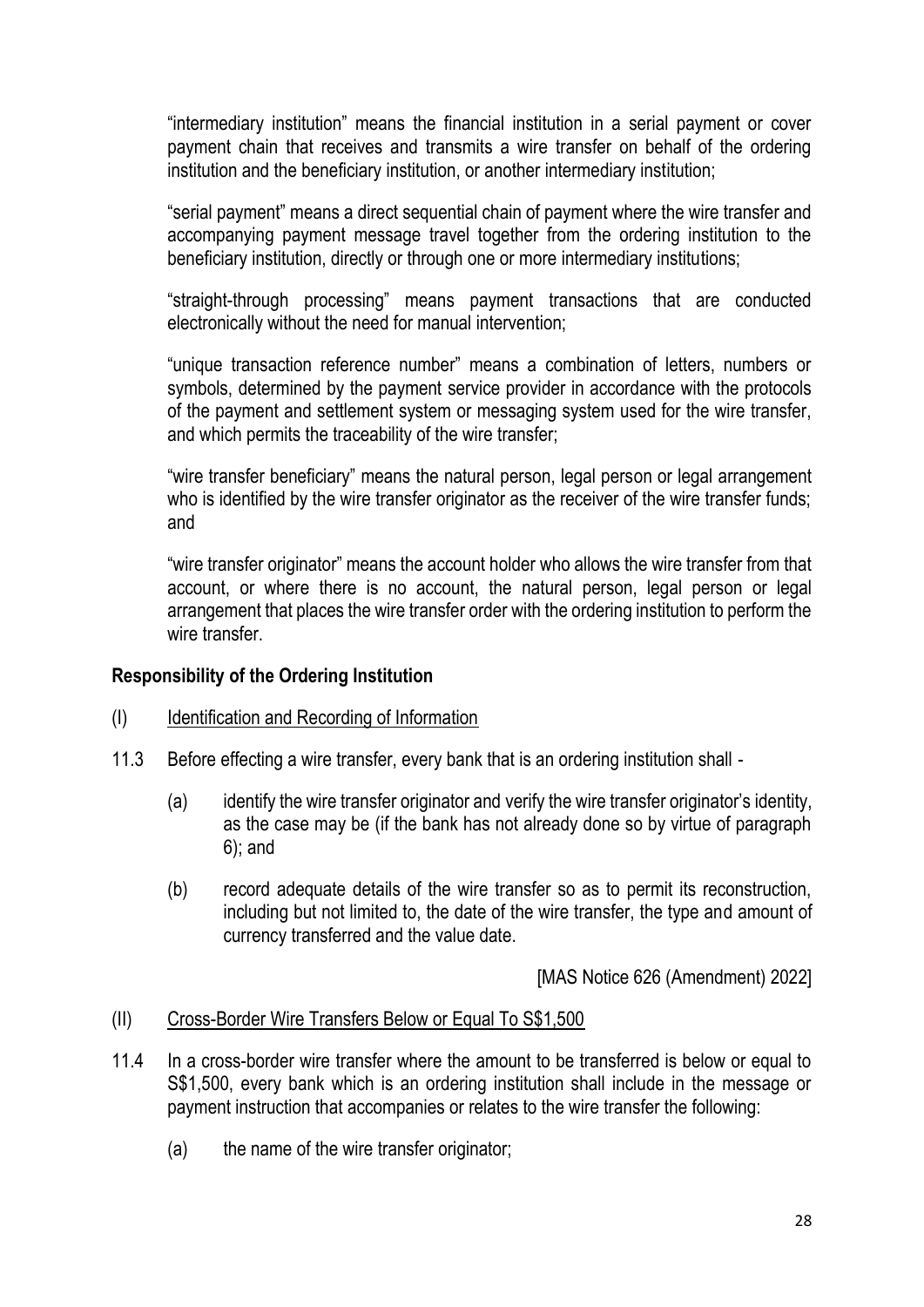- (b) the wire transfer originator's account number (or unique transaction reference number where no account number exists);
- (c) the name of the wire transfer beneficiary; and
- (d) the wire transfer beneficiary's account number (or unique transaction reference number where no account number exists).
- (III) Cross-border Wire Transfers Exceeding S\$1,500
- 11.5 In a cross-border wire transfer where the amount to be transferred exceeds S\$1,500, every bank which is an ordering institution shall include in the message or payment instruction that accompanies or relates to the wire transfer the information required by paragraphs 11.4(a) to 11.4(d) and any of the following:
	- (a) the wire transfer originator's
		- (i) residential address; or
		- (ii) registered or business address, and if different, principal place of business,

as may be appropriate;

### [MAS Notice 626 (Amendment) 2022]

- (b) the wire transfer originator's unique identification number (such as an identity card number, birth certificate number or passport number, or where the wire transfer originator is not a natural person, the incorporation number or business registration number); or
- (c) the date and place of birth, incorporation or registration of the wire transfer originator (as may be appropriate).
- 11.6 Where several individual cross-border wire transfers from a single wire transfer originator are bundled in a batch file for transmission to wire transfer beneficiaries, a bank shall ensure that the batch transfer file contains -
	- (a) the wire transfer originator information required by paragraph 11.5<sup>5</sup> and which has been verified; and
	- (b) the wire transfer beneficiary information required by paragraph  $11.5^{\circ}$ ,

which are fully traceable within the beneficiary country or jurisdiction.

[MAS Notice 626 (Amendment) 2022]

[MAS Notice 626 (Amendment) 2022]

<sup>6</sup> Please note the references to paragraphs 11.4(c) and (d) in paragraph 11.5.

<sup>5</sup> Please note the references to paragraphs 11.4(a) and (b) in paragraph 11.5.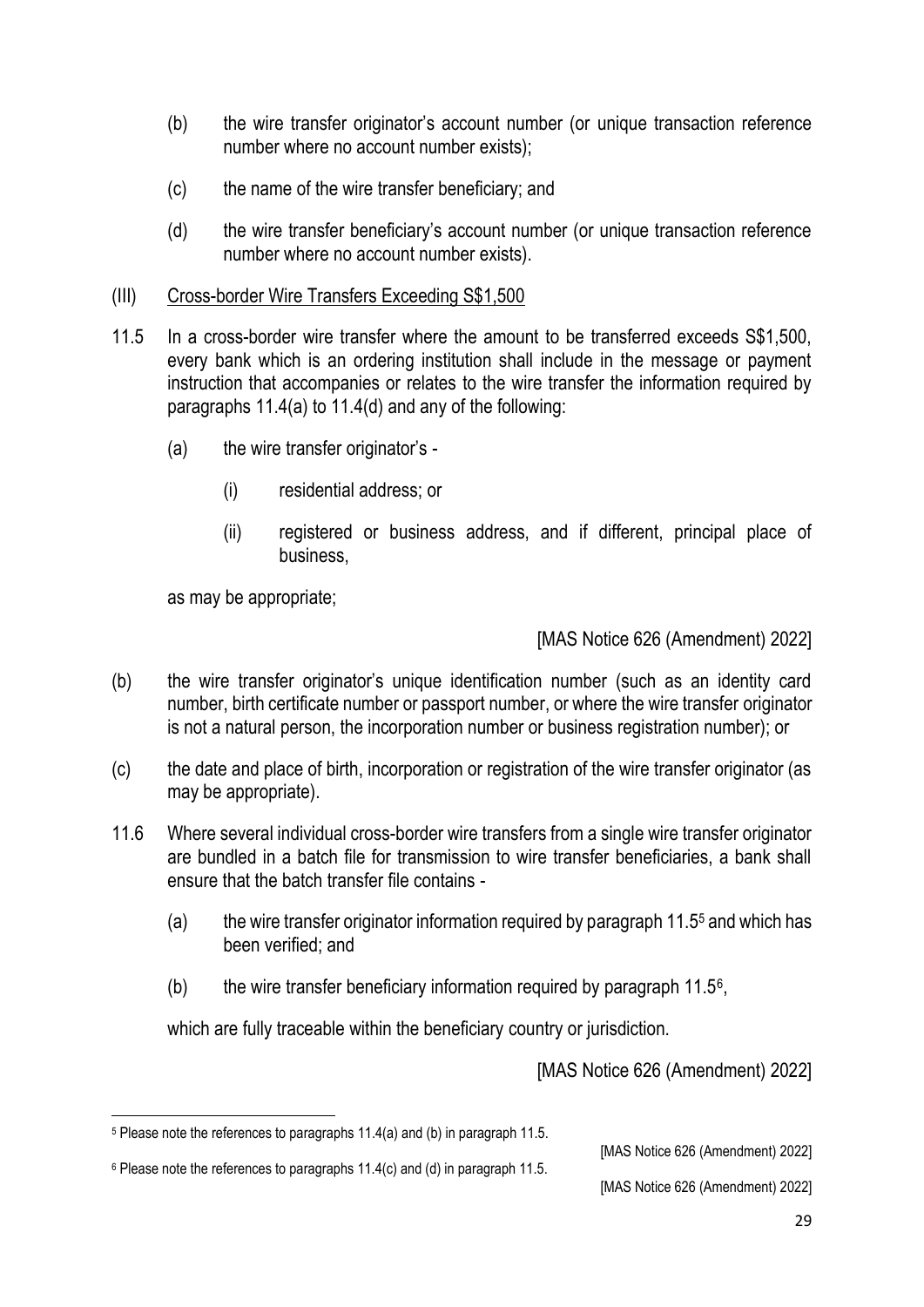### (IV) Domestic Wire Transfers

- 11.7 In a domestic wire transfer, every bank that is an ordering institution shall either
	- (a) include in the message or payment instruction that accompanies or relates to the wire transfer the following:
		- (i) the name of the wire transfer originator;
		- (ii) the wire transfer originator's account number (or unique transaction reference number where no account number exists); and
		- (iii) any of the following:
			- (A) the wire transfer originator's:
				- (1) residential address; or
				- (2) registered or business address, and if different, principal place of business,

as may be appropriate;

- (B) the wire transfer originator's unique national identification number (such as an identity card number, birth certificate number or passport number, or where the wire transfer originator is not a natural person, the incorporation number or business registration number);
- (C) the date and place of birth, incorporation or registration of the wire transfer originator (as may be appropriate); or
- (b) include only the wire transfer originator's account number (or unique transaction reference number where no account number exists), provided -
	- (i) that these details will permit the transaction to be traced back to the wire transfer originator and wire transfer beneficiary;
	- (ii) the ordering institution shall provide the wire transfer originator information set out in paragraph 11.7(a) within 3 business days of a request for such information by the beneficiary institution, by the Authority or other relevant authorities in Singapore; and
	- (iii) the ordering institution shall provide the wire transfer originator information set out in paragraph 11.7(a) immediately upon request for such information by law enforcement authorities in Singapore.
- 11.8 All wire transfer originator and beneficiary information collected by the ordering institution shall be documented.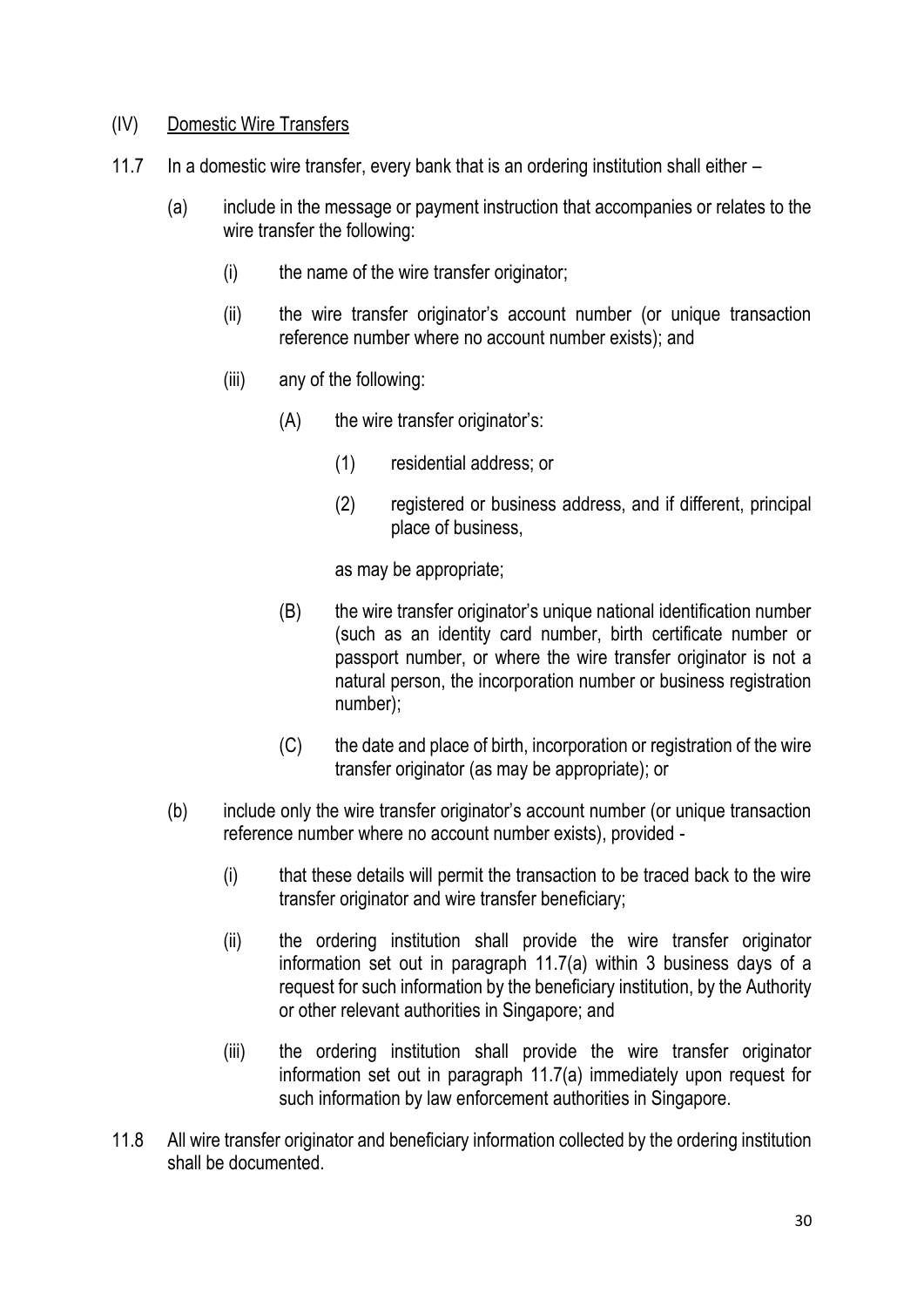11.9 Where the ordering institution is unable to comply with the requirements in paragraphs 11.3 to 11.8, it shall not execute the wire transfer.

### **Responsibility of the Beneficiary Institution**

- 11.10 A bank that is a beneficiary institution shall take reasonable measures, including postevent monitoring or real-time monitoring where feasible, to identify cross-border wire transfers that lack the required wire transfer originator or required wire transfer beneficiary information.
- 11.11 For cross-border wire transfers, a beneficiary institution shall identify and verify the identity of the wire transfer beneficiary if the identity has not been previously verified.
- 11.12 A bank that is a beneficiary institution shall implement appropriate internal risk-based policies, procedures and controls for determining -
	- (a) when to execute, reject, or suspend a wire transfer lacking required wire transfer originator or wire transfer beneficiary information; and
	- (b) the appropriate follow-up action.

## **Responsibility of the Intermediary Institution**

- 11.13 A bank that is an intermediary institution shall retain all the required wire transfer originator and wire transfer beneficiary information accompanying the wire transfer.
- 11.14 Where technical limitations prevent the required wire transfer originator or wire transfer beneficiary information accompanying a cross-border wire transfer from remaining with a related domestic wire transfer, a record shall be kept, for at least five years, by the receiving intermediary institution of all the information received from the ordering institution or another intermediary institution.
- 11.15 An intermediary institution shall take reasonable measures, which are consistent with straight-through processing, to identify cross-border wire transfers that lack the required wire transfer originator or wire transfer beneficiary information.
- 11.16 An intermediary institution shall implement appropriate internal risk-based policies, procedures and controls for determining -
	- (a) when to execute, reject, or suspend a wire transfer lacking required wire transfer originator or wire transfer beneficiary information; and
	- (b) the appropriate follow-up action.

### **11A VALUE TRANSFERS**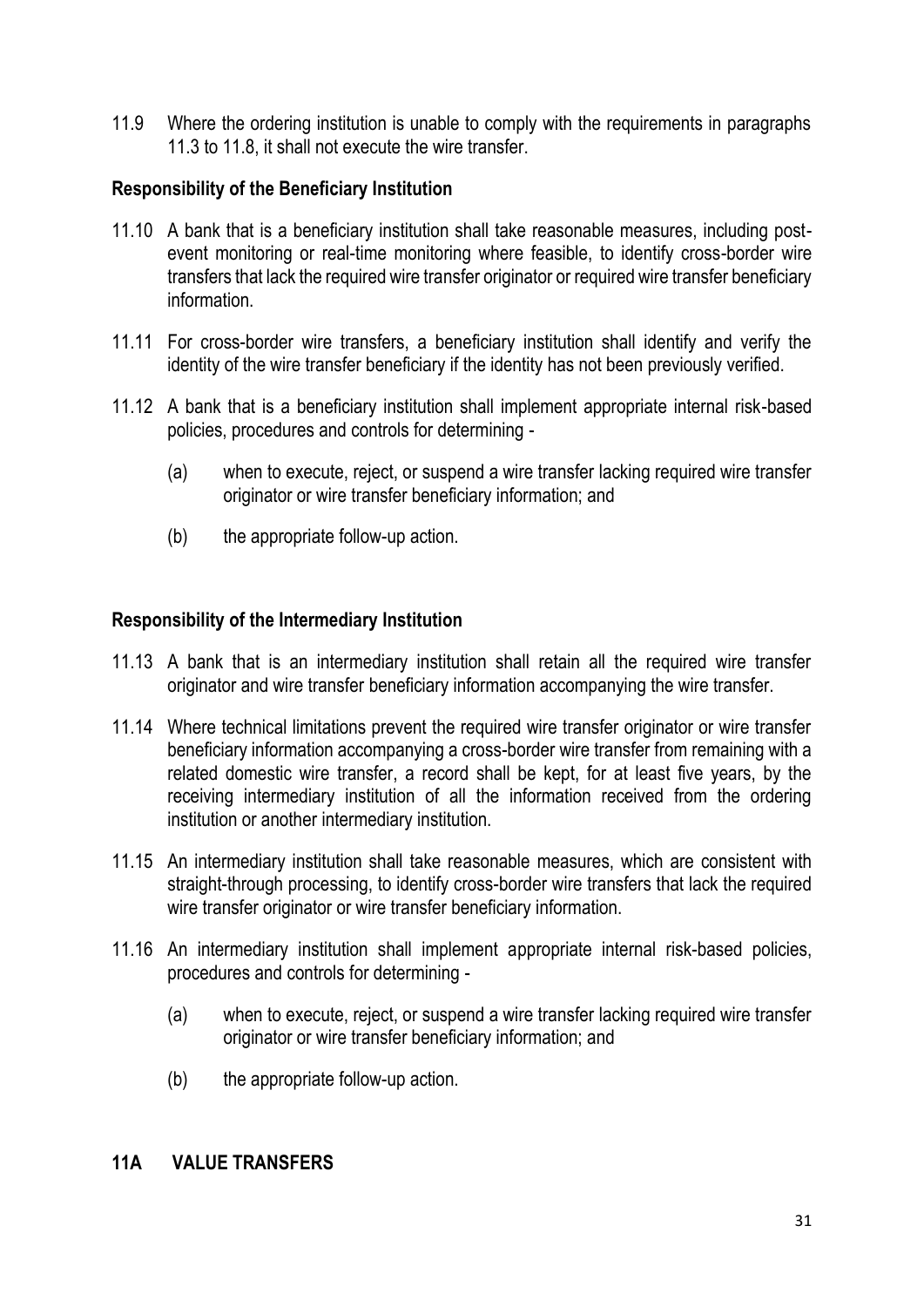- 11A.1 Paragraph 11A shall apply to a bank when:
	- (a) it effects the sending of one or more digital tokens by value transfer; or
	- (b) when it receives one or more digital tokens by value transfer on the account of the value transfer originator or the value transfer beneficiary,

but shall not apply to a transfer and settlement between the bank and another financial institution where the bank and the other financial institution are acting on their own behalf as the value transfer originator and the value transfer beneficiary.

[MAS Notice 626 (Amendment) 2022]

11A.2 For the purposes of paragraph 11A –

"batch transfer" means a transfer comprising a number of individual value transfers that are sent by a value transfer originator to the same financial institutions, irrespective of whether the individual value transfers are intended ultimately for one or more value transfer beneficiaries;

[MAS Notice 626 (Amendment) 2022]

"intermediary institution" means the financial institution that receives and transmits a value transfer on behalf of the ordering institution and the beneficiary institution, or another intermediary institution;

[MAS Notice 626 (Amendment) 2022]

"straight-through processing" means transactions that are conducted electronically without the need for manual intervention;

[MAS Notice 626 (Amendment) 2022]

"unique transaction reference number" means a combination of letters, numbers or symbols, determined by the bank or ordering institution, in accordance with the protocols of the payment and settlement system or messaging system used for the value transfer, and which permits the traceability of the value transfer;

[MAS Notice 626 (Amendment) 2022]

"value transfer beneficiary" means the natural person, legal person or legal arrangement who is identified by the value transfer originator as the receiver of the digital tokens transferred; and

[MAS Notice 626 (Amendment) 2022]

"value transfer originator" means the account holder who allows the value transfer from that account, or where there is no account, the natural person, legal person or legal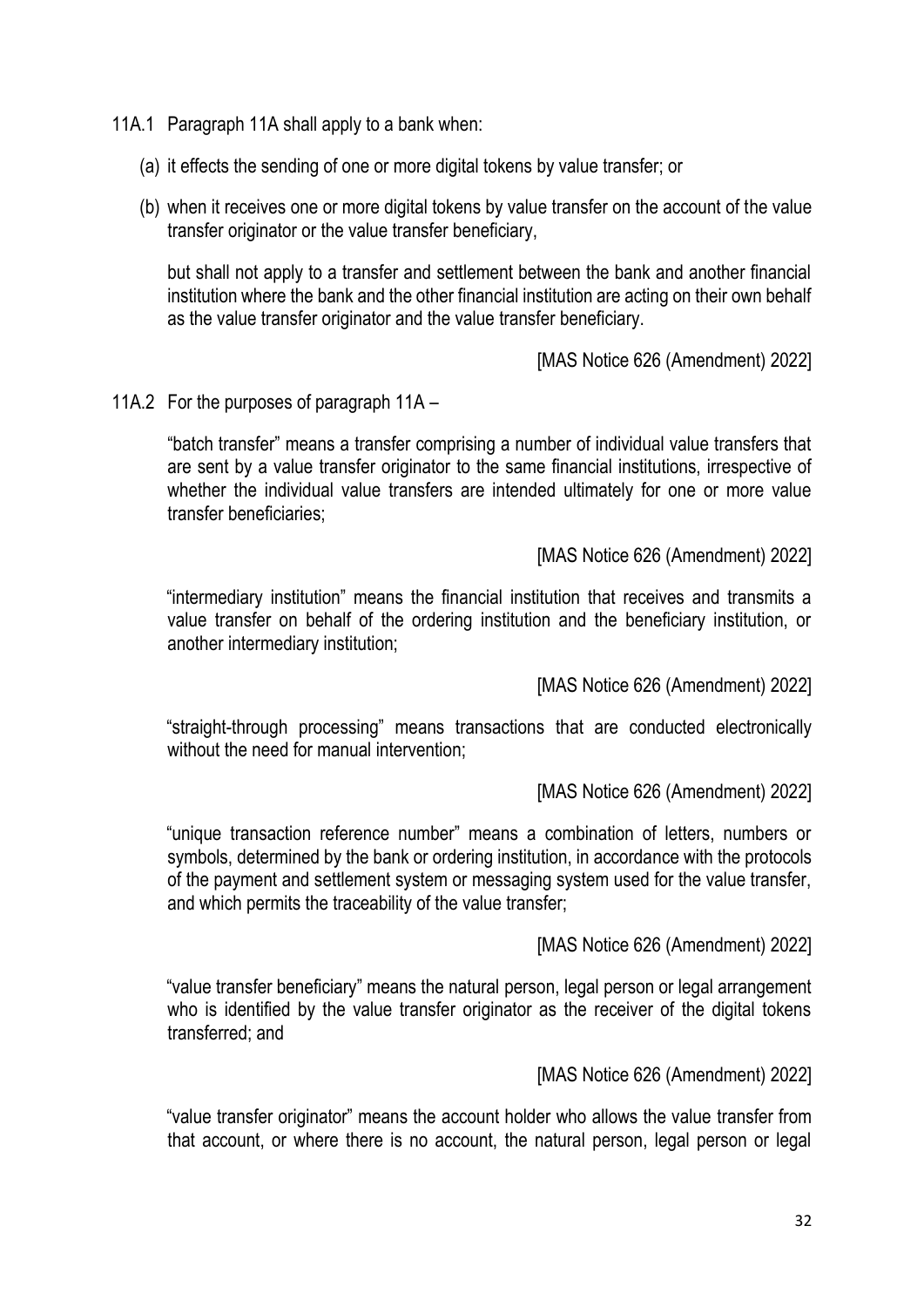arrangement that places the value transfer order with the ordering institution to perform the value transfer.

[MAS Notice 626 (Amendment) 2022]

## **Responsibility of the Ordering Institution**

- (I) Identification and Recording of Information
- 11A.3 Before effecting a value transfer, every bank that is an ordering institution shall
	- (a) identify the value transfer originator and take reasonable measures to verify the value transfer originator's identity, as the case may be (if the bank has not already done so by virtue of paragraph 6); and
	- (b) record adequate details of the value transfer so as to permit its reconstruction, including but not limited to, the date of the value transfer, the type and value of digital token(s) transferred and the value date.

[MAS Notice 626 (Amendment) 2022]

- (II) Value Transfers Below or Equal To S\$1,500
- 11A.4 Subject to paragraph 11A.5, in a value transfer where the amount to be transferred is below or equal to S\$1,500, every bank which is an ordering institution shall include in the message or payment instruction that accompanies or relates to the value transfer the following:
	- (a) the name of the value transfer originator;
	- (b) the value transfer originator's account number (or unique transaction reference number where no account number exists);
	- (c) the name of the value transfer beneficiary; and
	- (d) the value transfer beneficiary's account number (or unique transaction reference number where no account number exists).

[MAS Notice 626 (Amendment) 2022]

11A.5 In a value transfer where the amount to be transferred is below or equal to S\$1,500, every bank which is an ordering institution may, in the message or payment instruction that accompanies or relates to the value transfer to an intermediary institution in Singapore, include only the unique transaction reference number and the value transfer beneficiary information set out in paragraphs 11A.4(c) and (d), provided that –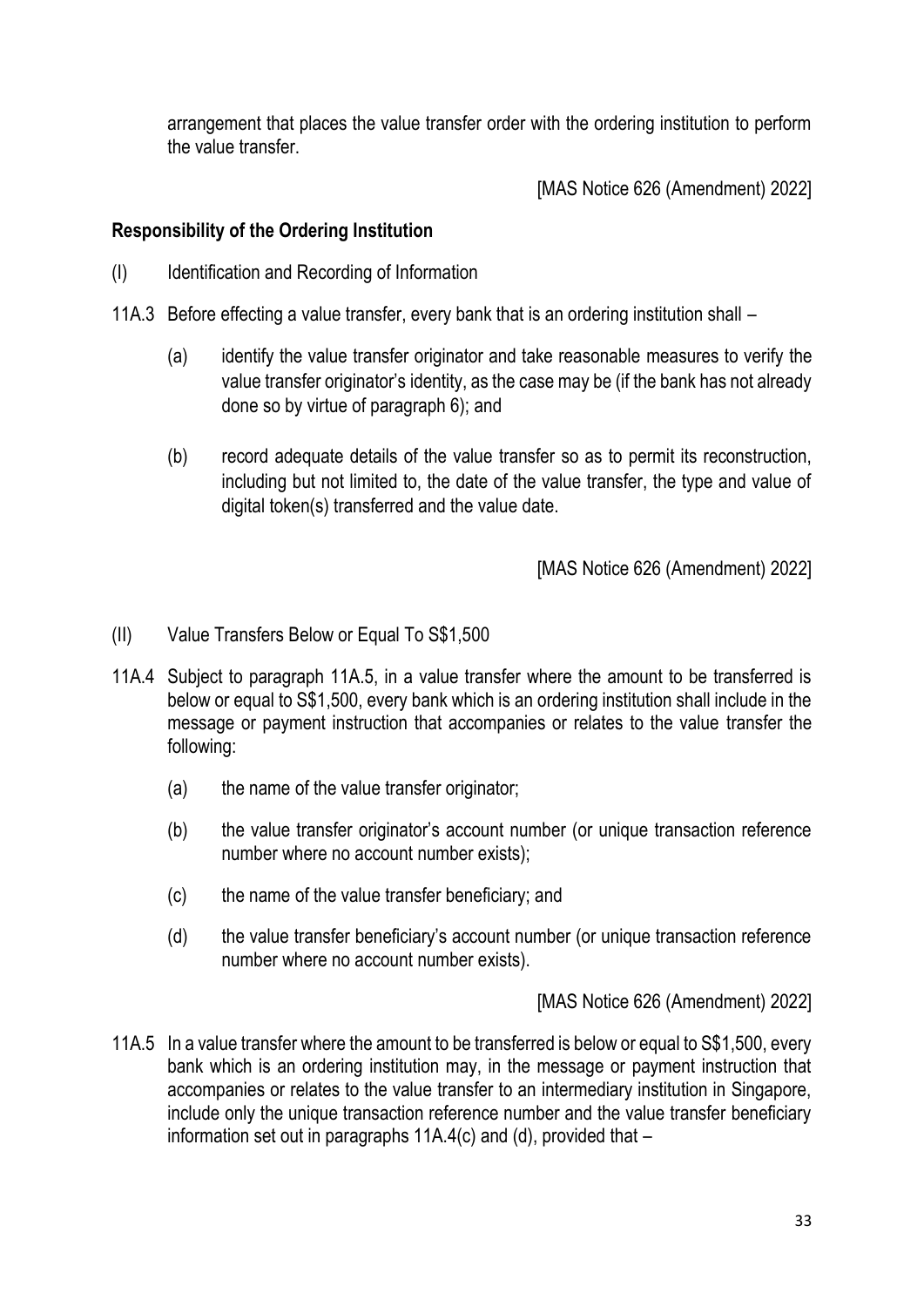- (a) the unique transaction reference number will permit the transaction to be traced back to the value transfer originator and value transfer beneficiary;
- (b) the ordering institution shall provide the value transfer originator information and value transfer beneficiary information set out in paragraphs11.4(a) to (d) within 3 business days of a request for such information by the intermediary institution in Singapore, the Authority or other relevant authorities in Singapore;
- (c) the ordering institution shall provide the value transfer originator information and value transfer beneficiary information set out in paragraphs 11.4(a) to (d) immediately upon request for such information by law enforcement authorities in Singapore; and
- (d) the ordering institution shall provide the value transfer originator information and value transfer beneficiary information set out in paragraphs 11.4(a) to (d) to the beneficiary institution.

[MAS Notice 626 (Amendment) 2022]

- (III) Value Transfers Exceeding S\$1,500
- 11A.6 Subject to paragraph 11A.8, in a value transfer where the amount to be transferred exceeds S\$1,500, every bank which is an ordering institution shall identify the value transfer originator and verify the value transfer originator's identity, and include in the message or payment instruction that accompanies or relates to the value transfer the information required by paragraphs 11A.4(a) to 11A.4(d) and any of the following:
	- (a) the value transfer originator's
		- (i) residential address, or
		- (ii) registered or business address, and if different, principal place of business,

as may be appropriate;

- (b) the value transfer originator's unique identification number (such as an identity card number, birth certificate number or passport number, or where the value transfer originator is not a natural person, the incorporation number or business registration number); or
- (c) the date and place of birth, incorporation or registration of the value transfer originator (as may be appropriate).

[MAS Notice 626 (Amendment) 2022]

11A.7 Where several individual value transfers from a single value transfer originator are bundled in a batch file for transmission to value transfer beneficiaries, a bank shall ensure that the batch transfer file contains –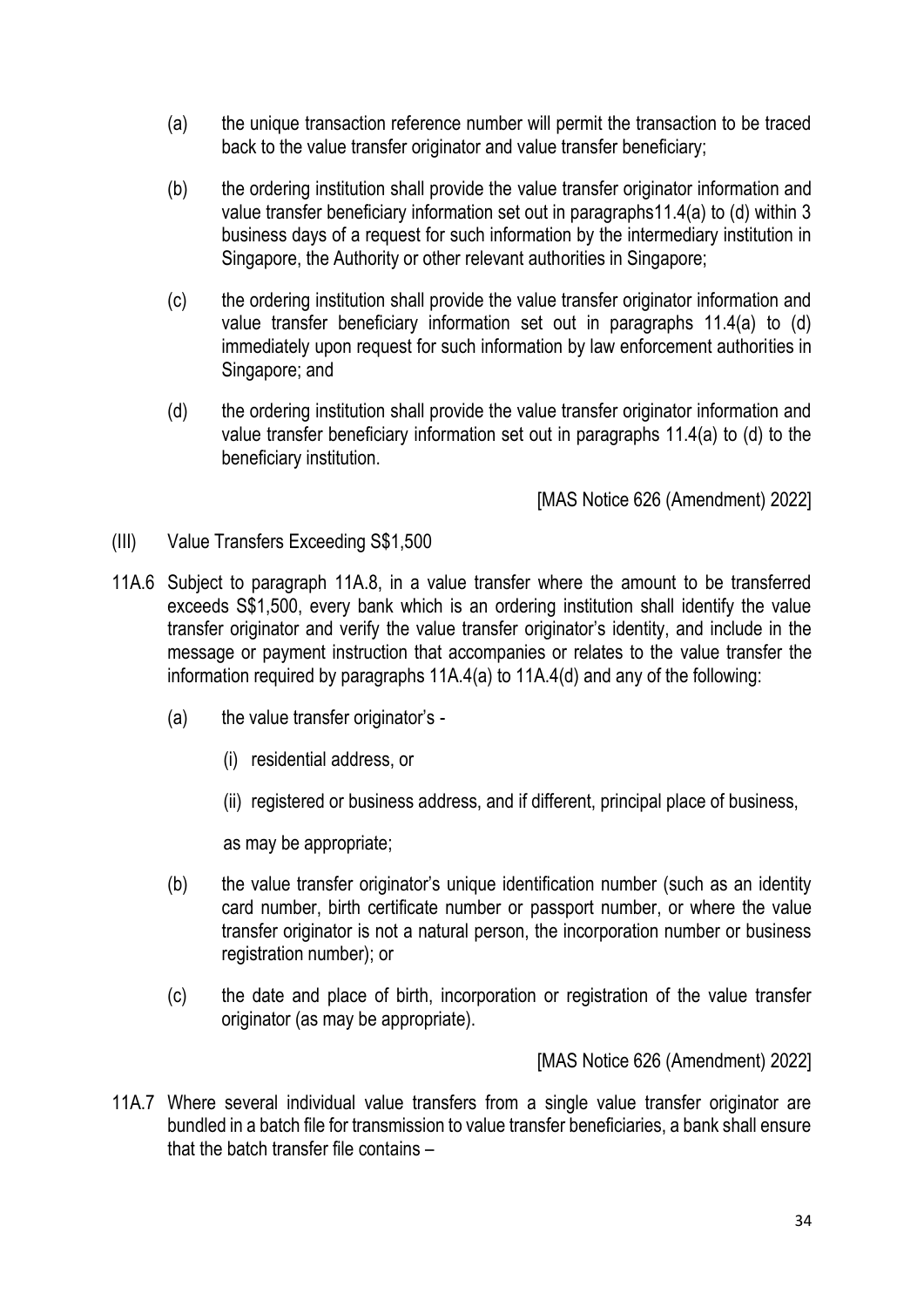- (a) the value transfer originator information required by paragraph 11A.67 and which has been verified; and
- (b) the value transfer beneficiary information required by paragraph  $11A.6<sup>8</sup>$ ,

which are fully traceable within the beneficiary country or jurisdiction.

[MAS Notice 626 (Amendment) 2022]

- 11A.8 In a value transfer where the amount to be transferred exceeds S\$1,500, every bank which is an ordering institution may, in the message or payment instruction that accompanies or relates to the value transfer to an intermediary institution in Singapore, include only the unique transaction reference number and the value transfer beneficiary information required by paragraph 11A.6<sup>9</sup>, provided that:
	- (a) the unique transaction reference number will permit the transaction to be traced back to the value transfer originator and value transfer beneficiary;
	- (b) the ordering institution shall provide the value transfer originator information and value transfer beneficiary information set out in paragraph 11A.6<sup>10</sup> within 3 business days of a request for such information by the intermediary institution in Singapore, the Authority or other relevant authorities in Singapore;
	- (c) the ordering institution shall provide the value transfer originator information and value transfer beneficiary information set out in paragraph 11A.6<sup>11</sup> immediately upon request for such information by law enforcement authorities in Singapore; and
	- (d) the ordering institution shall provide the value transfer originator information and value transfer beneficiary information set out in paragraph 11A.6 to the beneficiary institution.

[MAS Notice 626 (Amendment) 2022]

11A.9 All value transfer originator and value transfer beneficiary information collected by the ordering institution shall be immediately and securely submitted to the beneficiary institution.

- [MAS Notice 626 (Amendment) 2022]
- [MAS Notice 626 (Amendment) 2022]
- [MAS Notice 626 (Amendment) 2022]
- [MAS Notice 626 (Amendment) 2022]
- [MAS Notice 626 (Amendment) 2022]

<sup>7</sup> Please note the references to paragraphs 11A.4 (a) and (b) in paragraph 11A.6.

<sup>8</sup> Please note the references to paragraphs 11A.4 (c) and (d) in paragraph 11A.6.

<sup>9</sup> Please note the references to paragraphs 11A.4 (c) and (d) in paragraph 11A.6.

<sup>10</sup> Please note the references to paragraphs 11A.4 (a) to (d) in paragraph 11A.6.

<sup>&</sup>lt;sup>11</sup> Please note the references to paragraphs 11A.4 (a) to (d) in paragraph 11A.6.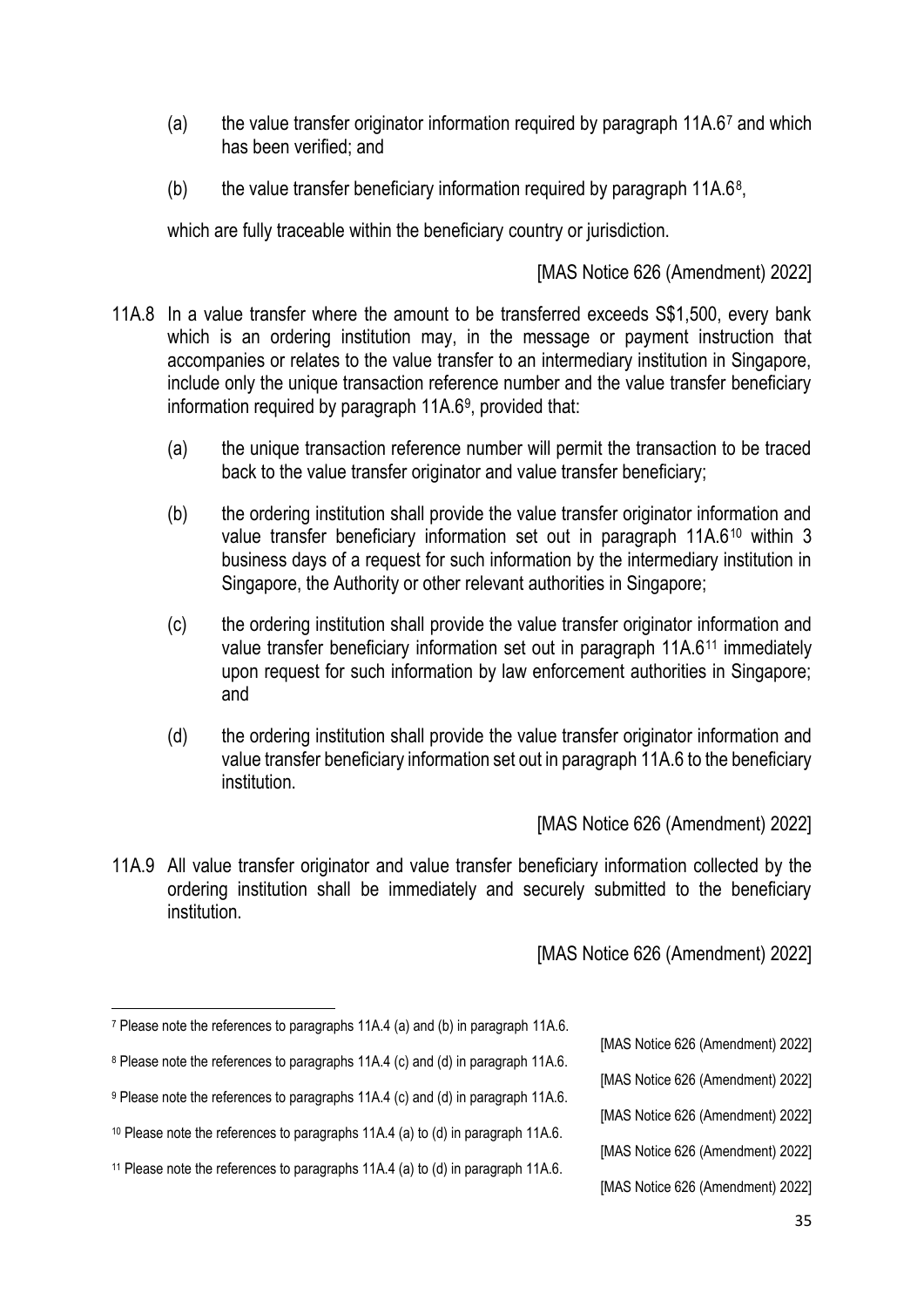11A.10 All value transfer originator and value transfer beneficiary information collected by the ordering institution shall be documented.

[MAS Notice 626 (Amendment) 2022]

11A.11 Where the ordering institution is unable to comply with the requirements in paragraphs 11A.3 to 11A.10, it shall not execute the value transfer.

[MAS Notice 626 (Amendment) 2022]

### **Responsibility of the Beneficiary Institution**

11A.12 A bank that is a beneficiary institution shall take reasonable measures, including postevent monitoring or real-time monitoring where feasible, to identify value transfers that lack the required value transfer originator or required value transfer beneficiary information.

[MAS Notice 626 (Amendment) 2022]

11A.13 For value transfers where the beneficiary institution pays out the transferred digital token(s) in cash or cash equivalent to the value transfer beneficiary in Singapore, a beneficiary institution shall identify and verify the identity of the value transfer beneficiary if the identity has not been previously verified.

[MAS Notice 626 (Amendment) 2022]

- 11A.14 A bank that is a beneficiary institution shall implement appropriate internal risk-based policies, procedures and controls for determining –
	- (a) when to execute, reject, or suspend a value transfer lacking required value transfer originator or value transfer beneficiary information; and
	- (b) the appropriate follow-up action.

[MAS Notice 626 (Amendment) 2022]

- 11A.15 For a bank that controls both the ordering institution and the beneficiary institution, it shall
	- (a) take into account all the information from both the ordering institution and the beneficiary institution in order to determine whether an STR has to be filed; and
	- (b) where applicable, file an STR in any country or jurisdiction affected by the value transfer, and make transaction information available to the relevant authorities.

[MAS Notice 626 (Amendment) 2022]

**Responsibility of the Intermediary Institution**

–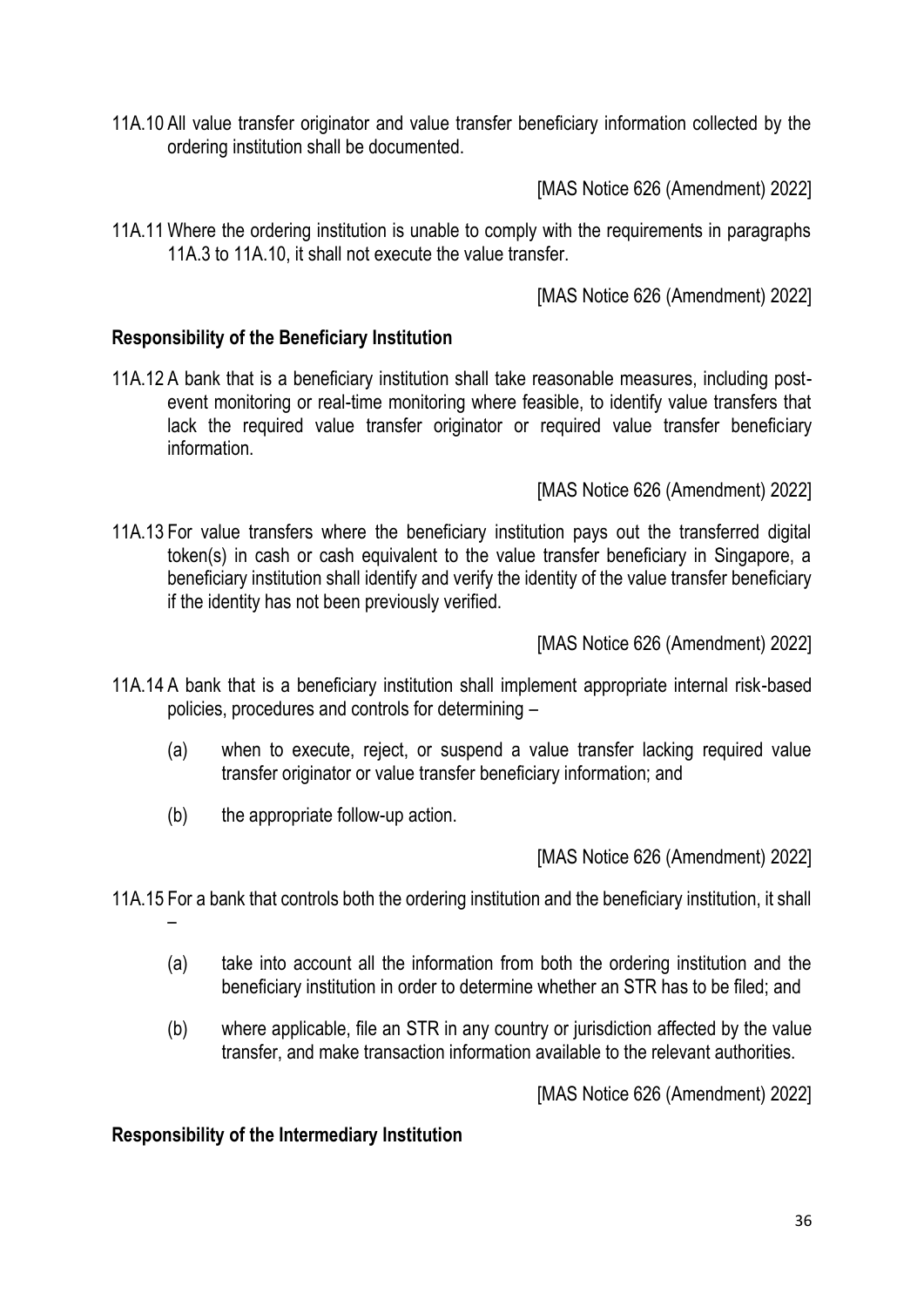11A.16 A bank that is an intermediary institution shall retain all the information accompanying the value transfer.

[MAS Notice 626 (Amendment) 2022]

11A.17 Where a bank that is an intermediary institution effects a value transfer to another intermediary institution or a beneficiary institution, the bank shall immediately and securely provide the information accompanying the value transfer, to that other intermediary institution or beneficiary institution.

## [MAS Notice 626 (Amendment) 2022]

11A.18 Where technical limitations prevent the required value transfer originator or value transfer beneficiary information accompanying a value transfer from remaining with a related value transfer, a record shall be kept, for at least five years, by the receiving intermediary institution of all the information received from the ordering institution or another intermediary institution.

[MAS Notice 626 (Amendment) 2022]

11A.19 An intermediary institution shall take reasonable measures, which are consistent with straight-through processing, to identify value transfers that lack the required value transfer originator or value transfer beneficiary information.

[MAS Notice 626 (Amendment) 2022]

- 11A.20 An intermediary institution shall implement appropriate internal risk-based policies, procedures and controls for determining –
	- (a) when to execute, reject, or suspend a value transfer lacking required value transfer originator or value transfer beneficiary information; and
	- (b) the appropriate follow-up action..

[MAS Notice 626 (Amendment) 2022]

11A.21 For the purposes of paragraph 11A, a reference to "transaction" shall include a digital token transaction.

[MAS Notice 626 (Amendment) 2022]

### **12 RECORD KEEPING**

- 12.1 A bank shall, in relation to all data, documents and information that the bank is required to obtain or produce to meet the requirements under this Notice, prepare, maintain and retain records of such data, documents and information.
- 12.2 A bank shall perform the measures as required by paragraph 12.1 such that -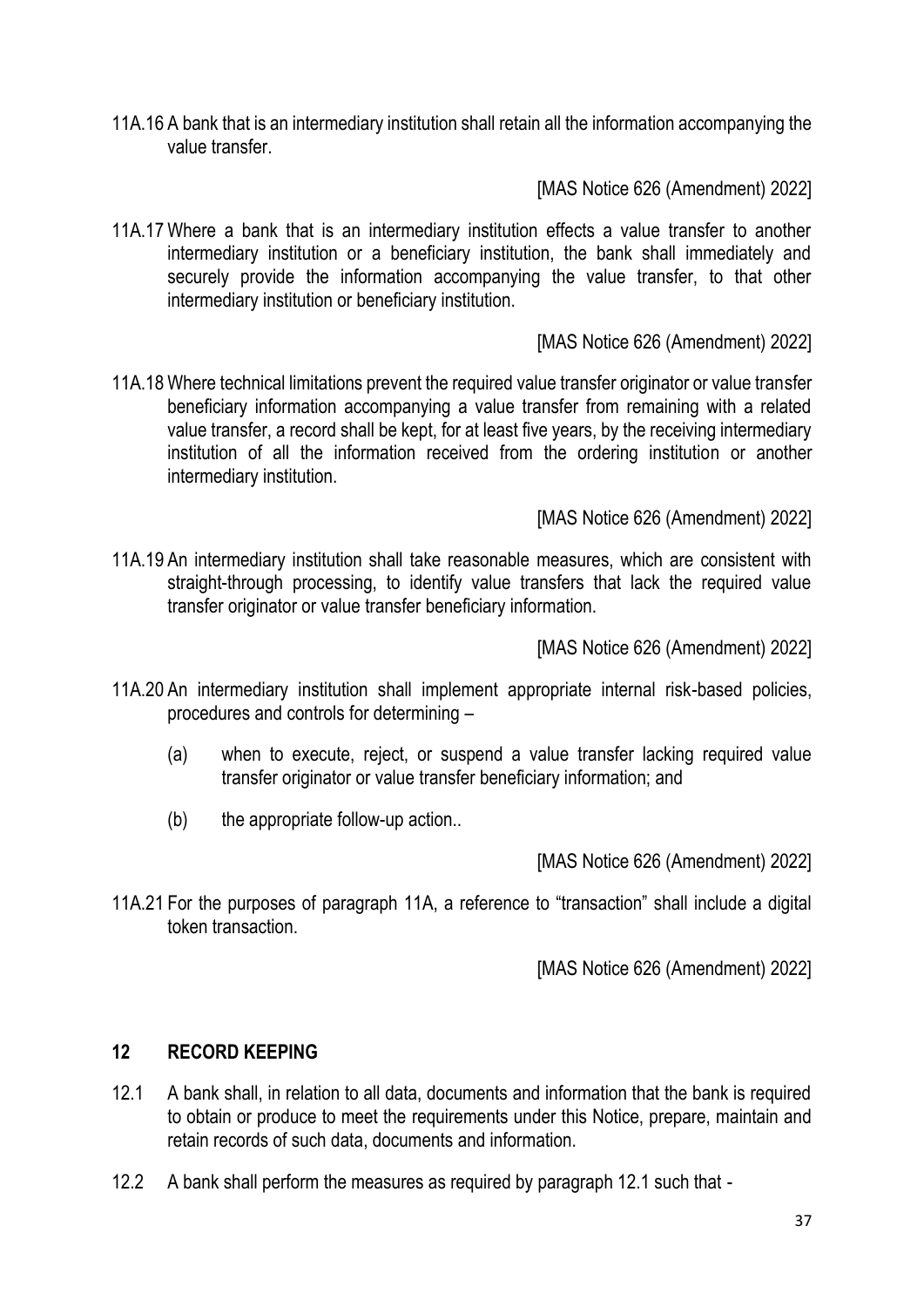- (a) all requirements imposed by law (including this Notice) are met;
- (b) any individual transaction undertaken by the bank can be reconstructed (including the amount and type of currency involved) so as to provide, if necessary, evidence for prosecution of criminal activity;
- (c) the Authority or other relevant authorities in Singapore and the internal and external auditors of the bank are able to review the bank's business relations, transactions, records and CDD information and assess the level of compliance with this Notice; and
- (d) the bank can satisfy, within a reasonable time or any more specific time period imposed by law or by the requesting authority, any enquiry or order from the relevant authorities in Singapore for information.
- 12.3 Subject to paragraph 12.5 and any other requirements imposed by law, a bank shall, for the purposes of record retention under paragraphs 12.1 and 12.2, and when setting its record retention policies, comply with the following record retention periods:
	- (a) for CDD information relating to the business relations, wire transfers, value transfers, and transactions undertaken without an account being opened, as well as account files, business correspondence and results of any analysis undertaken, a period of at least 5 years following the termination of such business relations or completion of such wire transfers, value transfers or transactions; and
	- (b) for data, documents and information relating to a transaction, including any information needed to explain and reconstruct the transaction, a period of at least 5 years following the completion of the transaction.

[MAS Notice 626 (Amendment) 2022]

- 12.4 A bank may retain data, documents and information as originals or copies, in paper or electronic form or on microfilm, provided that they are admissible as evidence in a Singapore court of law.
- 12.5 A bank shall retain records of data, documents and information on all its business relations with or transactions for a customer pertaining to a matter which is under investigation or which has been the subject of an STR, in accordance with any request or order from STRO or other relevant authorities in Singapore.
- 12.6 For the purposes of paragraph 12, a reference to "transaction" shall include a digital token transaction.

[MAS Notice 626 (Amendment) 2022]

# **13 PERSONAL DATA**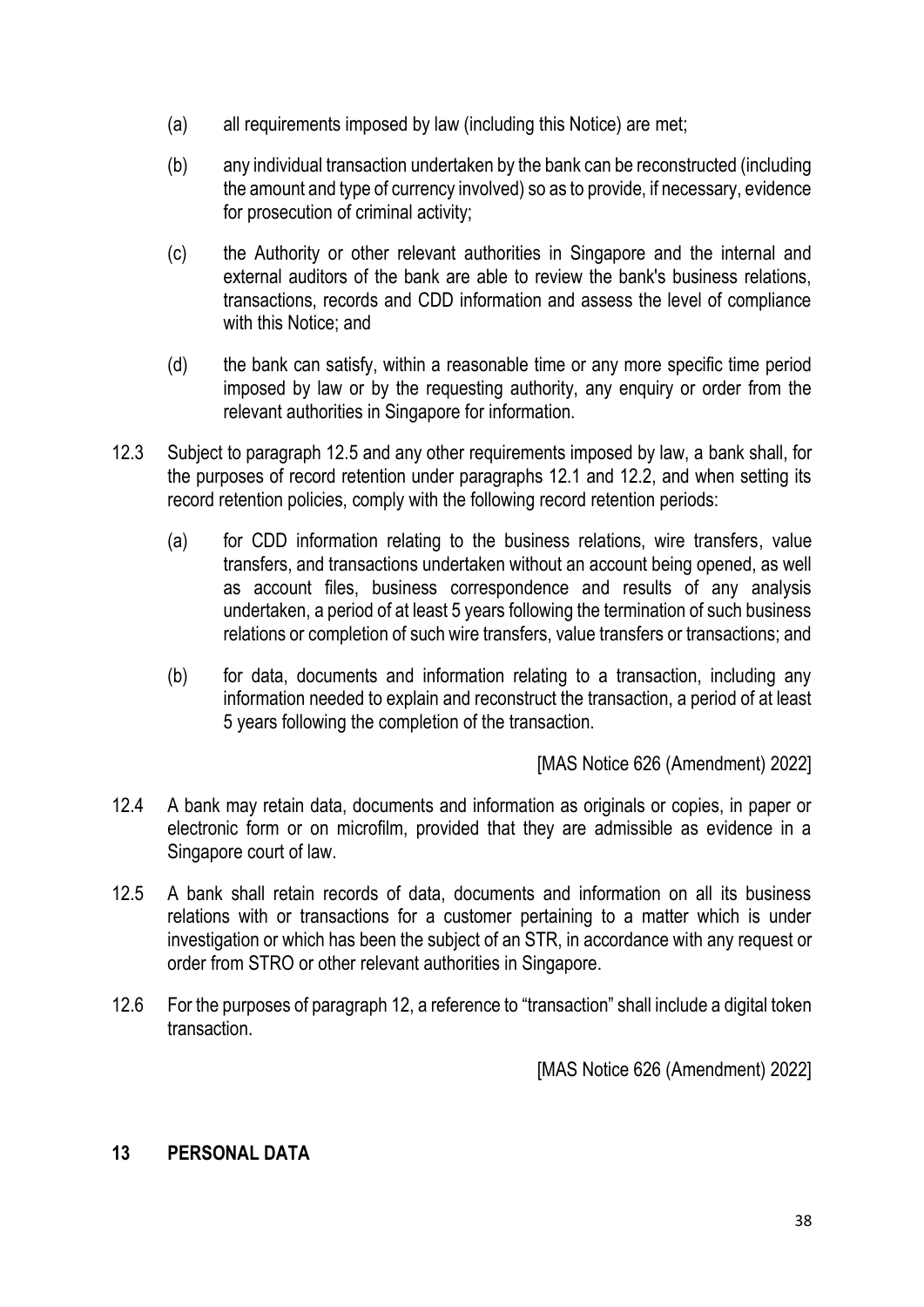- 13.1 For the purposes of paragraph 13, "individual" means a natural person, whether living or deceased.
- 13.2 Subject to paragraph 13.3 and for the purposes of complying with this Notice, a bank shall not be required to provide an individual customer, an individual beneficiary of a life insurance policy, an individual appointed to act on behalf of a customer, an individual connected party of a customer or an individual beneficial owner of a customer, with -
	- (a) any access to personal data about the individual that is in the possession or under the control of the bank;
	- (b) any information about the ways in which the personal data of the individual under subparagraph (a) has been or may have been used or disclosed by the bank; and
	- (c) any right to correct an error or omission of the personal data about the individual that is in the possession or under the control of the bank.

[MAS Notice 626 (Amendment) 2015]

- 13.3 A bank shall, as soon as reasonably practicable, upon the request of an individual customer, an individual appointed to act on behalf of a customer, an individual connected party of a customer or an individual beneficial owner of a customer, provide the requesting individual with the right to -
	- (a) access the following types of personal data of that individual, that is in the possession or under the control of the bank:
		- (i) the individual's full name, including any alias;
		- (ii) the individual's unique identification number (such as an identity card number, birth certificate number or passport number);
		- (iii) the individual's residential address;
		- (iv) the individual's date of birth;
		- (v) the individual's nationality;
		- (vi) subject to sections 21(2) and (3) read with the Fifth Schedule to the Personal Data Protection Act 2012, any other personal data of the respective individual provided by that individual to the bank; and
	- (b) subject to section 22(7) read with the Sixth Schedule to the Personal Data Protection Act 2012, correct an error or omission in relation to the types of personal data set out in subparagraphs (a)(i) to (vi), provided the bank is satisfied that there are reasonable grounds for such request.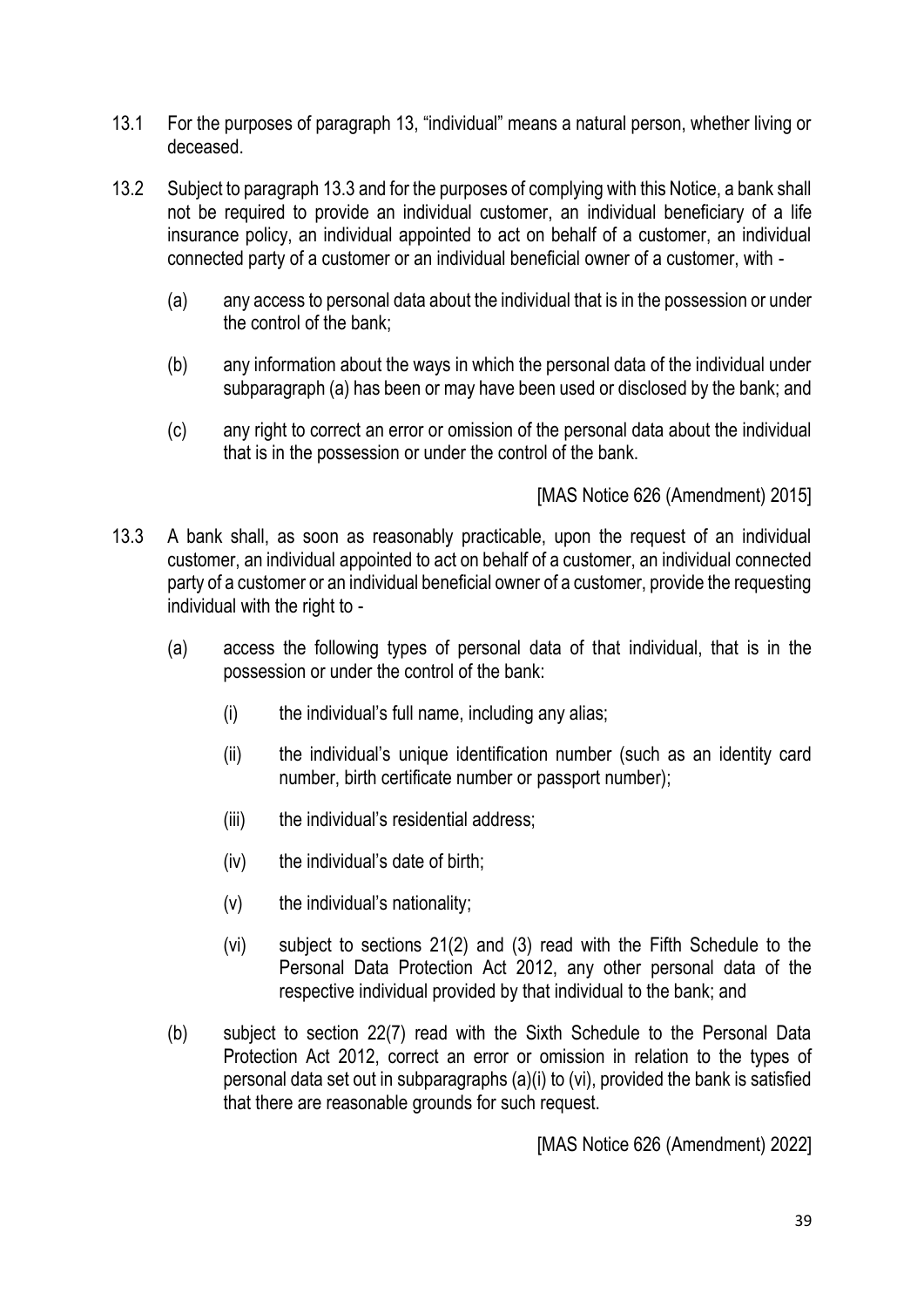13.4 For the purposes of complying with this Notice, a bank may, whether directly or through a third party, collect, use and disclose personal data of an individual customer, an individual beneficiary of a life insurance policy, an individual appointed to act on behalf of a customer, an individual connected party of a customer or an individual beneficial owner of a customer, without the respective individual's consent.

[MAS Notice 626 (Amendment) 2015]

# **14 SUSPICIOUS TRANSACTIONS REPORTING**

- 14.1 A bank shall keep in mind the provisions in the CDSA<sup>12</sup> and in the TSOFA that provide for the reporting to the authorities of transactions suspected of being connected with money laundering or terrorism financing and implement appropriate internal policies, procedures and controls for meeting its obligations under the law, including the following:
	- (a) establish a single reference point within the organisation to whom all employees and officers are instructed to promptly refer all transactions suspected of being connected with money laundering or terrorism financing, for possible referral to STRO via STRs; and
	- (b) keep records of all transactions referred to STRO, together with all internal findings and analysis done in relation to them.
- 14.2 A bank shall promptly submit reports on suspicious transactions (including attempted transactions), regardless of the amount of the transaction, to STRO, and extend a copy to the Authority for information.
- 14.3 A bank shall consider if the circumstances are suspicious so as to warrant the filing of an STR and document the basis for its determination, including where -
	- (a) the bank is for any reason unable to complete the measures as required by paragraphs 6, 7 and 8; or
	- (b) the customer is reluctant, unable or unwilling to provide any information requested by the bank, or decides to withdraw a pending application to establish business relations or a pending transaction, or to terminate existing business relations.

[MAS Notice 626 (Amendment) 2022]

14.4 Where a bank forms a suspicion of money laundering or terrorism financing, and reasonably believes that performing any of the measures as required by paragraphs 6, 7 or 8 will tip-off a customer, a natural person appointed to act on behalf of the customer, a connected party of the customer or a beneficial owner of the customer, the bank may

<sup>12</sup> Please note in particular section 48 of the CDSA on tipping-off.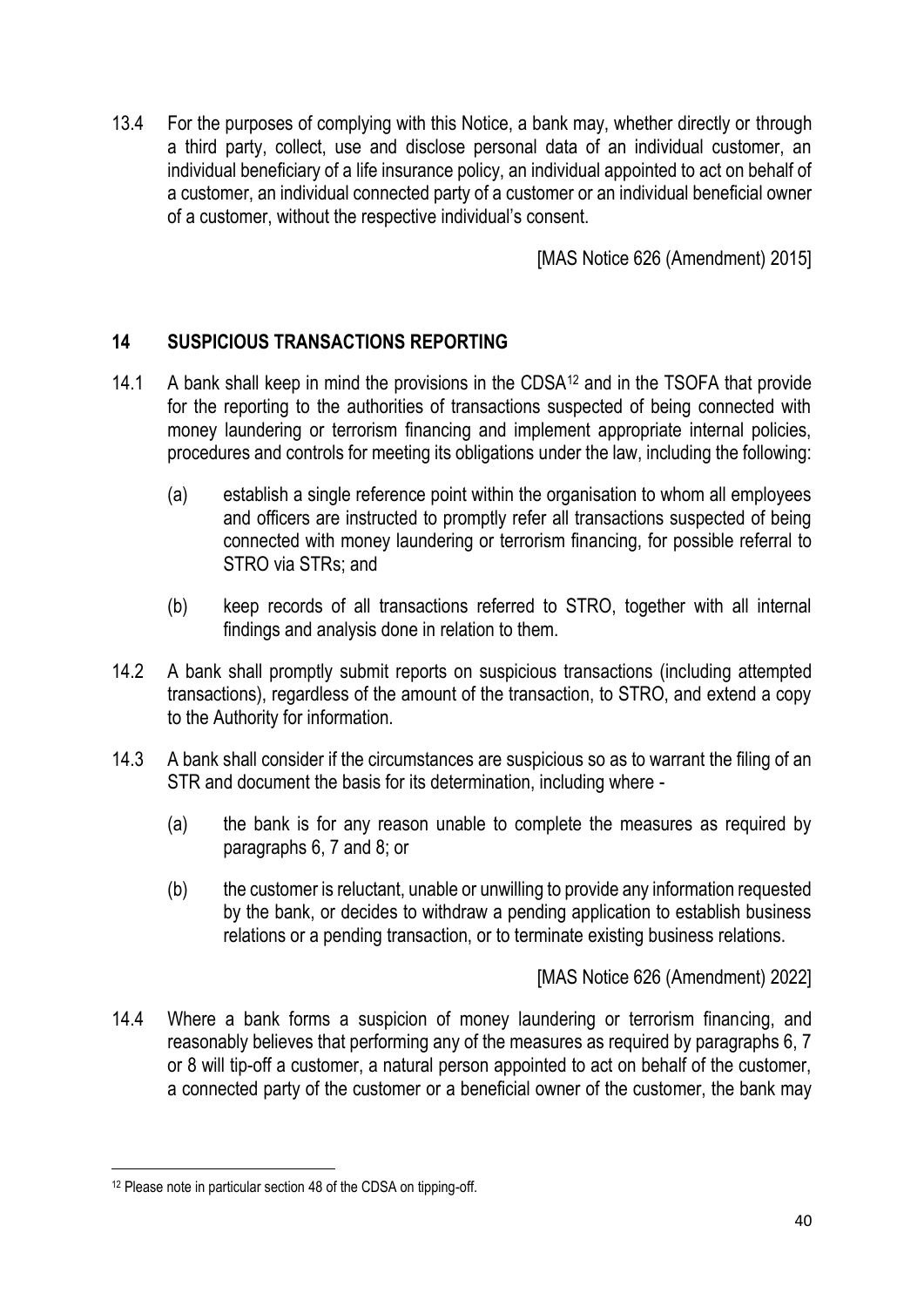stop performing those measures. The bank shall document the basis for its assessment and file an STR.

14.5 For the purposes of paragraph 14, a reference to "transaction" shall include a digital token transaction.

[MAS Notice 626 (Amendment) 2022]

### **15 INTERNAL POLICIES, COMPLIANCE, AUDIT AND TRAINING**

- 15.1 A bank shall develop and implement adequate internal policies, procedures and controls, taking into consideration its money laundering and terrorism financing risks and the size of its business, to help prevent money laundering and terrorism financing and communicate these to its employees.
- 15.2 The policies, procedures and controls shall meet all the requirements of this Notice.

[MAS Notice 626 (Amendment) 2022]

## **Group Policy**

15.3 For the purposes of paragraphs 15.4 to 15.9, a reference to "bank" means a bank incorporated in Singapore.

[MAS Notice 626 (Amendment) 2022]

15.4 A bank shall develop a group policy on AML/CFT to meet all the requirements of this Notice and extend this to all of its branches and subsidiaries in its financial group.

[MAS Notice 626 (Amendment) 2022]

- 15.5 Where a bank has a branch or subsidiary in a host country or jurisdiction
	- (a) in relation to which the FATF has called for countermeasures; or
	- (b) known to have inadequate AML/CFT measures, as determined by the bank for itself, or notified to banks generally by the Authority or other foreign regulatory authorities,

the bank shall ensure that its group policy on AML/CFT is strictly observed by the management of that branch or subsidiary.

[MAS Notice 626 (Amendment) 2022]

15.6 Subject to the bank putting in place adequate safeguards to protect the confidentiality and use of any information that is shared, the bank shall develop and implement group policies and procedures for its branches and subsidiaries within the financial group, to share information required for the purposes of CDD and for money laundering and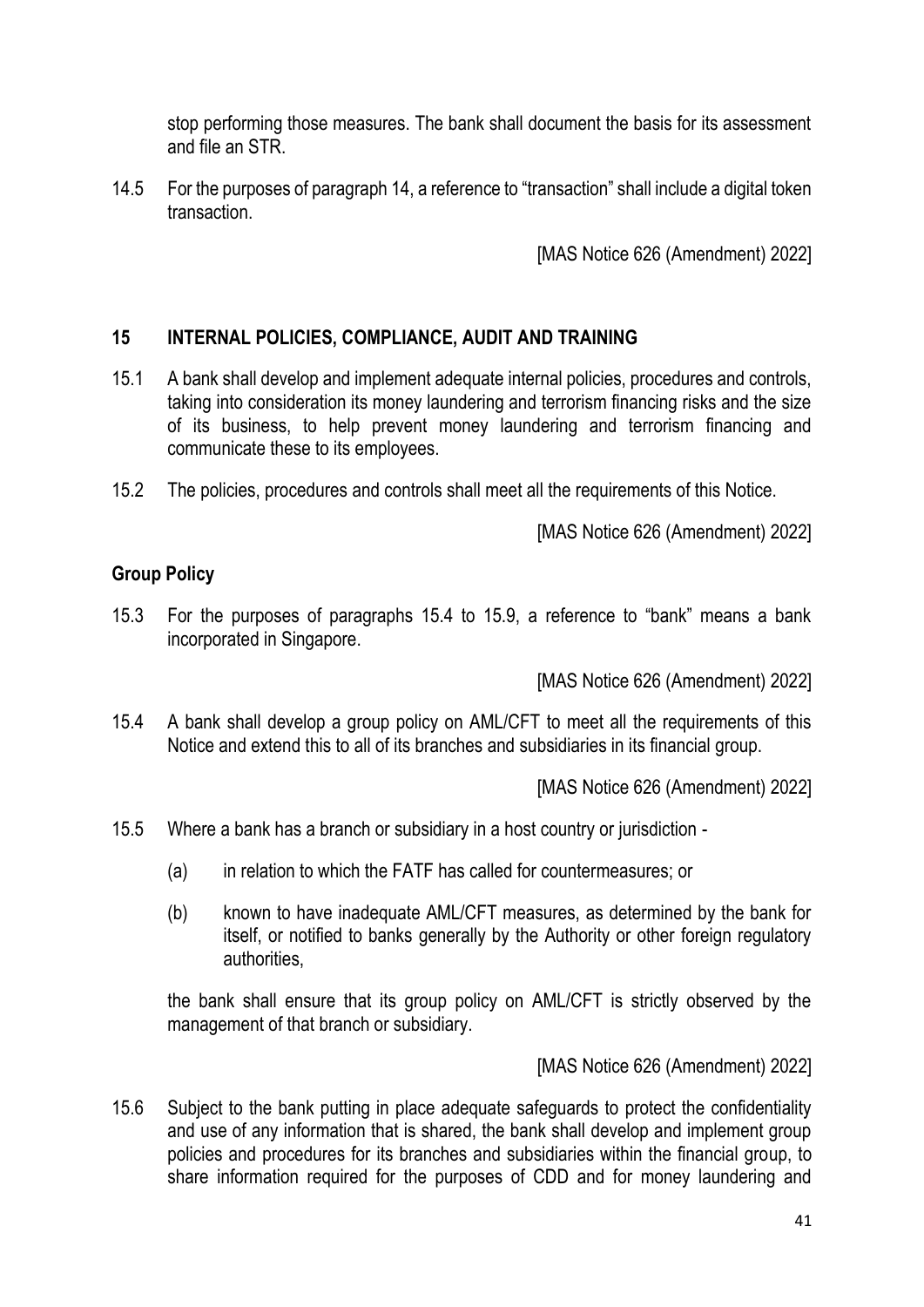terrorism financing risk management, to the extent permitted by the law of the countries or jurisdictions that its branches and subsidiaries are in.

- 15.7 Such policies and procedures shall include the provision, to the bank's group-level compliance, audit, and AML/CFT functions, of customer, account, and transaction information from its branches and subsidiaries within the financial group, when necessary for money laundering and terrorism financing risk management purposes.
- 15.7A For the purposes of paragraph 15.7, the information to be shared within the bank's financial group shall include any information and analysis of transactions or activities that appear unusual.<sup>13</sup>

[MAS Notice 626 (Amendment) 2022]

- 15.8 Where the AML/CFT requirements in the host country or jurisdiction differ from those in Singapore, the bank shall require that the overseas branch or subsidiary apply the higher of the two standards, to the extent that the law of the host country or jurisdiction so permits.
- 15.9 Where the law of the host country or jurisdiction conflicts with Singapore law such that the overseas branch or subsidiary is unable to fully observe the higher standard, the bank shall apply additional appropriate measures to manage the money laundering and terrorism financing risks, report this to the Authority and comply with such further directions as may be given by the Authority.
- 15.9A In the case of a Singapore branch of a bank incorporated outside Singapore, subject to the Singapore branch putting in place adequate safeguards to protect the confidentiality and use of any information that is shared, the Singapore branch shall share customer, account and transaction information within the bank's financial group when necessary for money laundering and terrorism financing risk management purposes. Such information to be shared within the bank's financial group shall include any information and analysis of transactions or activities that appear unusual.<sup>14</sup>

[MAS Notice 626 (Amendment) 2022]

### **Compliance**

15.10 A bank shall develop appropriate compliance management arrangements, including at least, the appointment of an AML/CFT compliance officer at the management level.

[MAS Notice 626 (Amendment) 2022]

<sup>13</sup> Subject to section 48 of the CDSA on tipping-off, information shared may include an STR, the underlying information of the STR, or the fact that an STR was filed.

<sup>14</sup> Subject to section 48 of the CDSA on tipping-off, information shared may include an STR, the underlying information of the STR, or the fact that an STR was filed.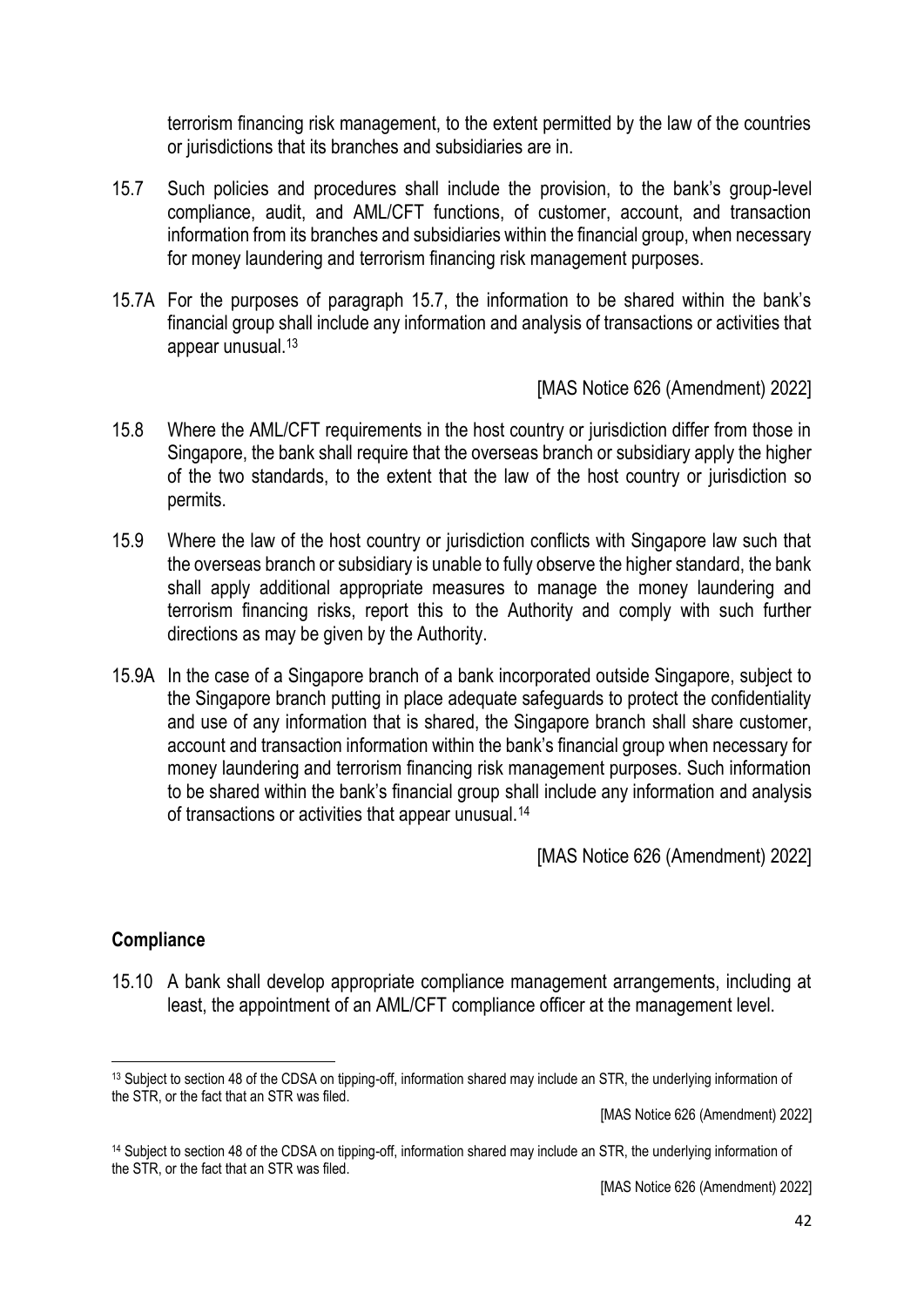15.11 A bank shall ensure that the AML/CFT compliance officer, as well as any other persons appointed to assist the AML/CFT compliance officer, is suitably qualified, and has adequate resources and timely access to all customer records and other relevant information which the AML/CFT compliance officer requires to discharge the AML/CFT compliance officer's functions.

[MAS Notice 626 (Amendment) 2022]

## **Audit**

15.12 A bank shall maintain an audit function that is adequately resourced and independent, and that is able to regularly assess the effectiveness of the bank's internal policies, procedures and controls, and its compliance with regulatory requirements.

## **Employee Hiring**

15.13 A bank shall have in place screening procedures to ensure high standards when hiring employees and appointing officers.

## **Training**

- 15.14 A bank shall take all appropriate steps to ensure that its employees and officers (whether in Singapore or elsewhere) are regularly and appropriately trained on -
	- (a) AML/CFT laws and regulations, and in particular, CDD measures, and detecting and reporting of suspicious transactions;
	- (b) prevailing techniques, methods and trends in money laundering and terrorism financing; and
	- (c) the bank's internal AML/CFT policies, procedures and controls, and the roles and responsibilities of employees and officers in combating money laundering and terrorism financing.

[MAS Notice 626 (Amendment) 2022]

15.15 For the purposes of paragraph 15, a reference to "transaction" shall include a digital token transaction.

[MAS Notice 626 (Amendment) 2022]

Endnotes on History of Amendments

- 1. MAS Notice 626 dated 2 July 2007.
	- (a) MAS Notice 626 (Amendment) 2009 dated 3 July 2009 with effect from 2 December 2009.
	- (b) MAS Notice 626 (Amendment) 2013 with effect from 23 January 2013.
	- (c) MAS Notice 626 (Amendment) 2014 with effect from 1 July 2014.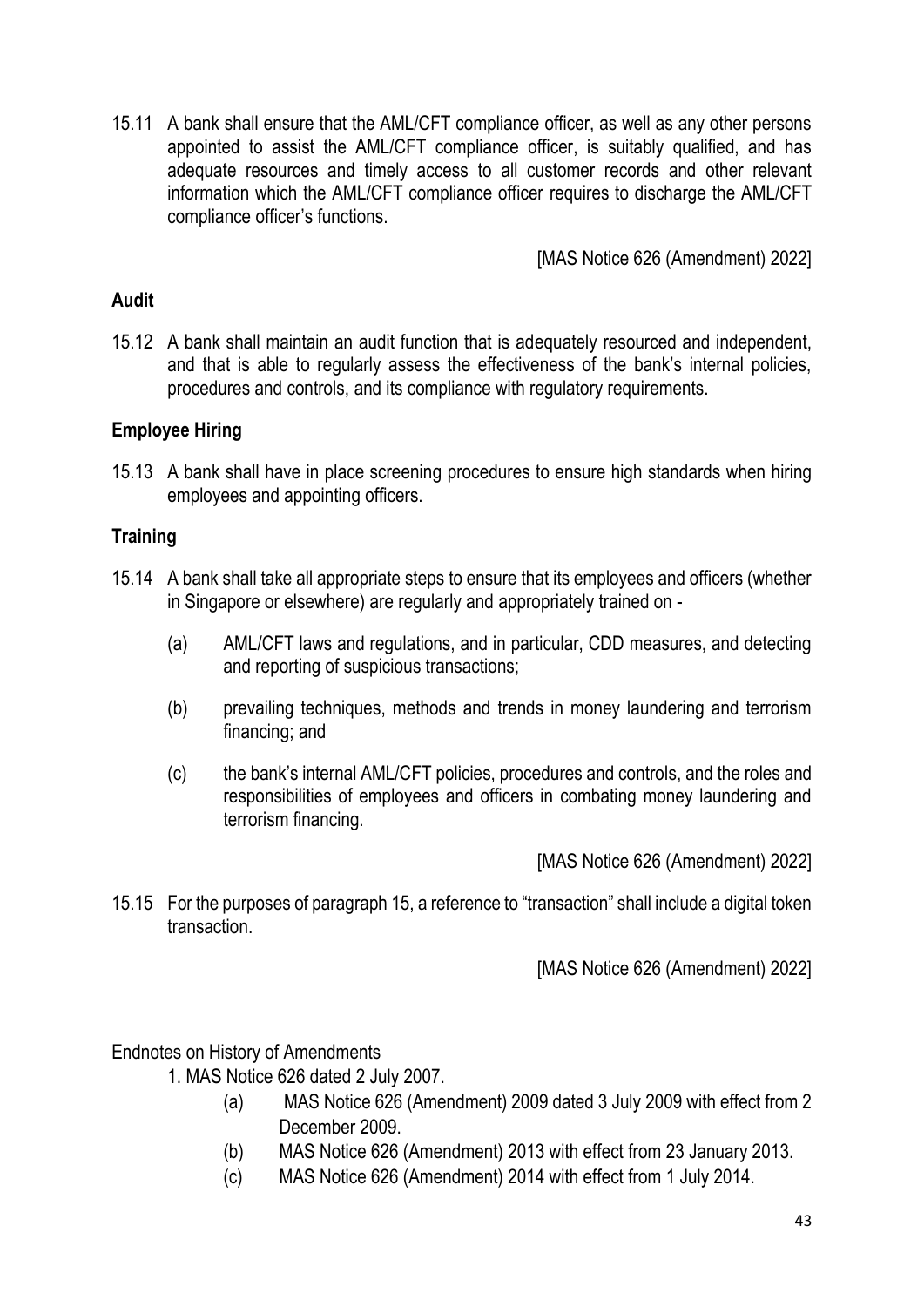- 2. MAS Notice 626 dated 2 July 2007 cancelled with effect from 24 May 2015.
- 3. MAS Notice 626 dated 24 April 2015 with effect from 24 May 2015.
	- (a) MAS Notice 626 (Amendment) 2015 with effect from 30 November 2015.
	- (b) MAS Notice 626 (Amendment) 2021 with effect from 1 July 2021.
	- (c) MAS Notice 626 (Amendment) 2022 with effect from 1 March 2022.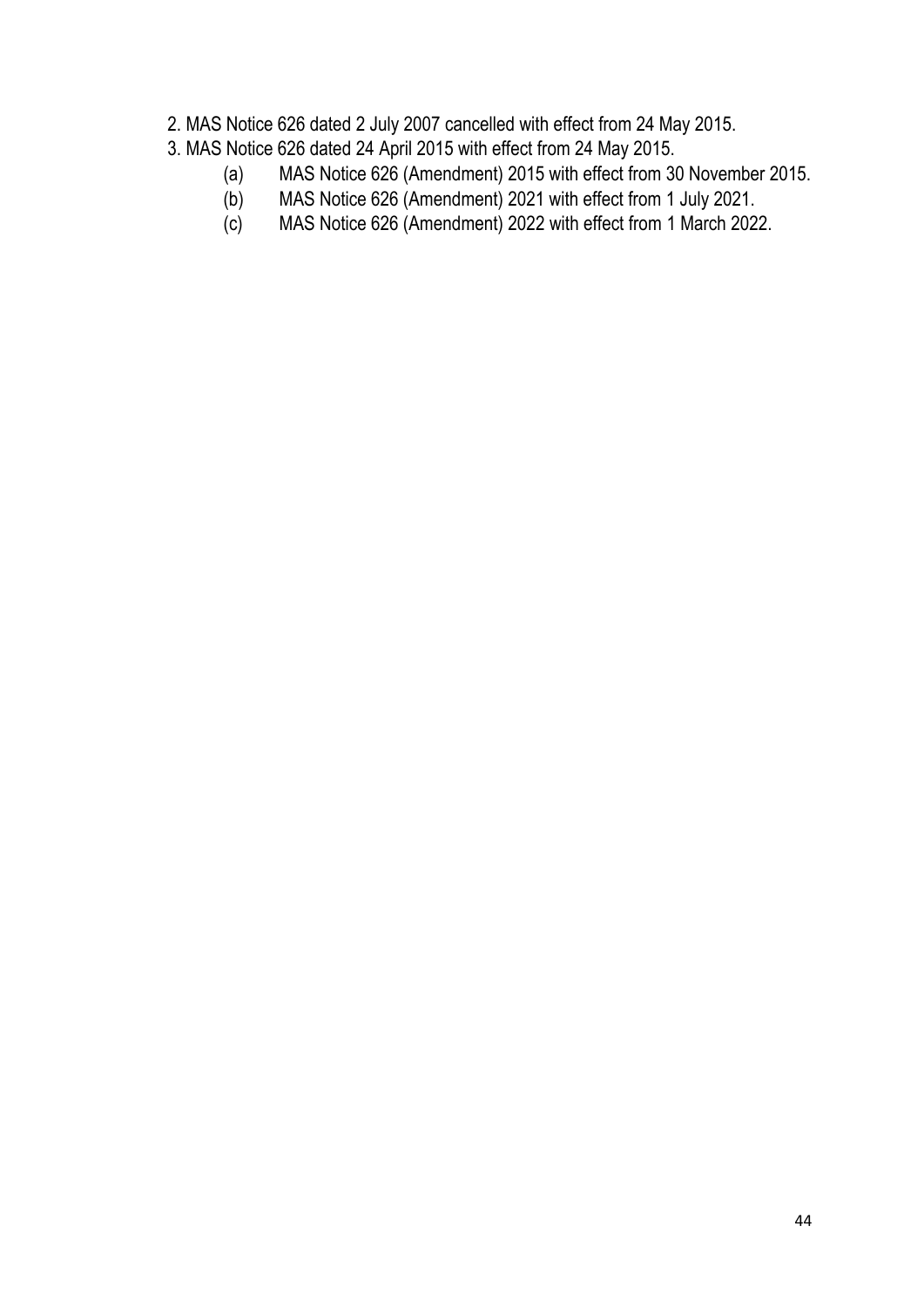# **Appendix 1**

1. Financial institutions that are licensed, approved, registered (including a fund management company registered under paragraph 5(1)(i) of the Second Schedule to the Securities and Futures (Licensing and Conduct of Business) Regulations (Rg. 10)) or regulated by the Authority but does not include a person (other than a person referred to in paragraphs 2 and 3) who is exempted from licensing, approval or regulation by the Authority under any Act administered by the Authority, including a private trust company exempted from licensing under section 15 of the Trust Companies Act 2005 read with regulation 4 of the Trust Companies (Exemption) Regulations (Rg. 1).

[MAS Notice 626 (Amendment) 2021]

2. Persons exempted under section 23(1)(f) of the Financial Advisers Act 2001 read with regulation 27(1)(d) of the Financial Advisers Regulations (Rg. 2).

[MAS Notice 626 (Amendment) 2021]

3. Persons exempted under section 99(1)(h) of the SFA read with paragraph 7(1)(b) of the Second Schedule to the Securities and Futures (Licensing and Conduct of Business) Regulations.

[MAS Notice 626 (Amendment) 2022]

Note: For the avoidance of doubt, the financial institutions set out in Appendix 2 fall within Appendix 1.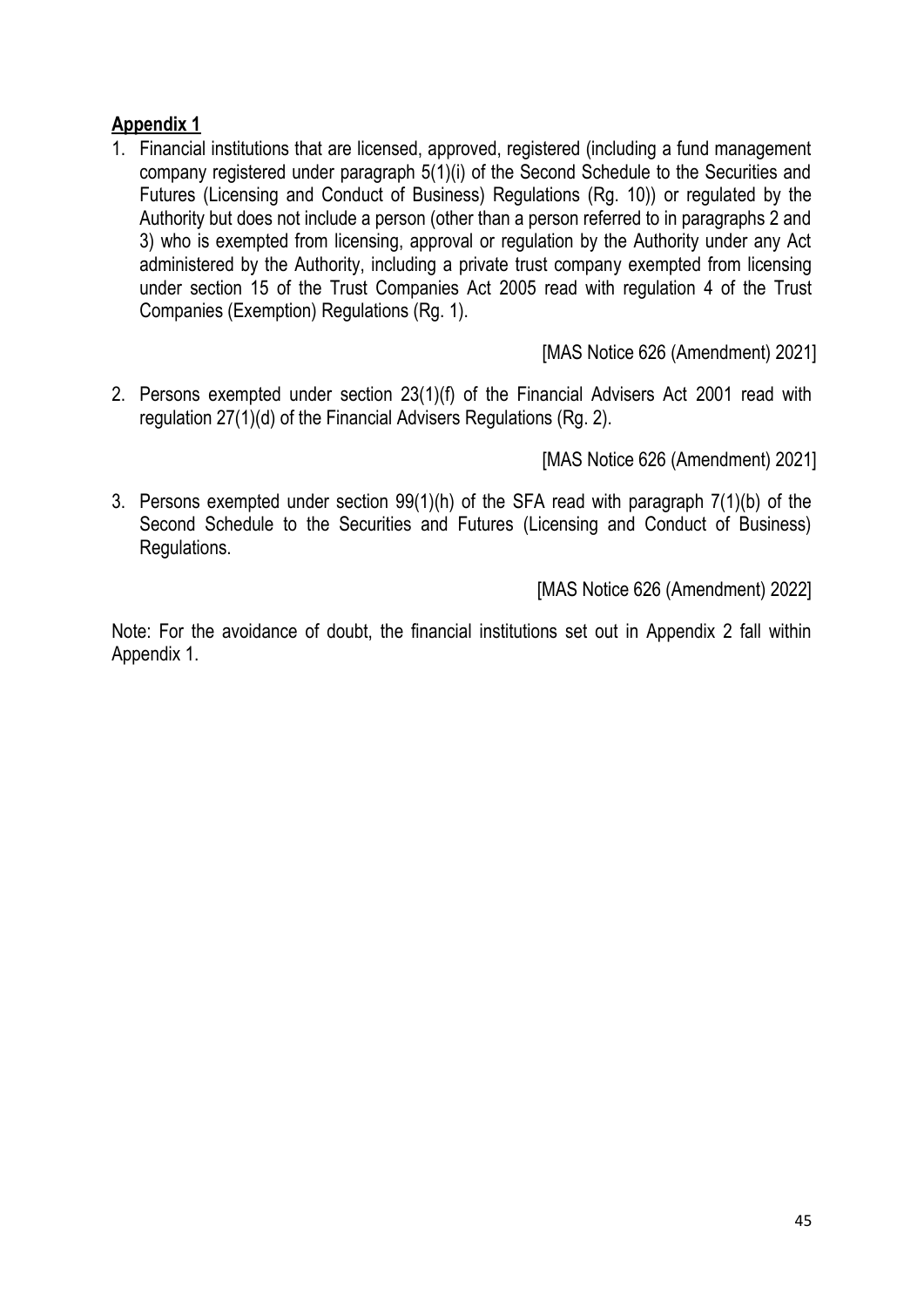# **Appendix 2**

1. Banks in Singapore licensed under the BA.

[MAS Notice 626 (Amendment) 2021] [MAS Notice 626 (Amendment) 2022]

2. Merchant banks in Singapore licensed under the BA.

[MAS Notice 626 (Amendment) 2021] [MAS Notice 626 (Amendment) 2022]

3. Finance companies licensed under section 6 of the Finance Companies Act 1967.

[MAS Notice 626 (Amendment) 2022]

4. Financial advisers licensed under section 6 of the Financial Advisers Act 2001 except those which only provide advice by issuing or promulgating research analyses or research reports, whether in electronic, print or other form, concerning any investment product.

[MAS Notice 626 (Amendment) 2022]

5. Holders of a capital markets services licence under section 82 of the SFA.

[MAS Notice 626 (Amendment) 2022]

- 6. Fund management companies registered under paragraph 5(1)(i) of the Second Schedule to the Securities and Futures (Licensing and Conduct of Business) Regulations (Rg. 10).
- 7. Persons exempted under section 23(1)(f) of the Financial Advisers Act 2001 read with regulation 27(1)(d) of the Financial Advisers Regulations (Rg. 2) except those which only provide advice by issuing or promulgating research analyses or research reports, whether in electronic, print or other form, concerning any investment product.

[MAS Notice 626 (Amendment) 2022]

8. Persons exempted under section 99(1)(h) of the SFA read with paragraph 7(1)(b) of the Second Schedule to the Securities and Futures (Licensing and Conduct of Business) Regulations.

[MAS Notice 626 (Amendment) 2022]

9. Approved trustees approved under section 289 of the SFA.

[MAS Notice 626 (Amendment) 2022]

10. Trust companies licensed under section 5 of the Trust Companies Act 2005.